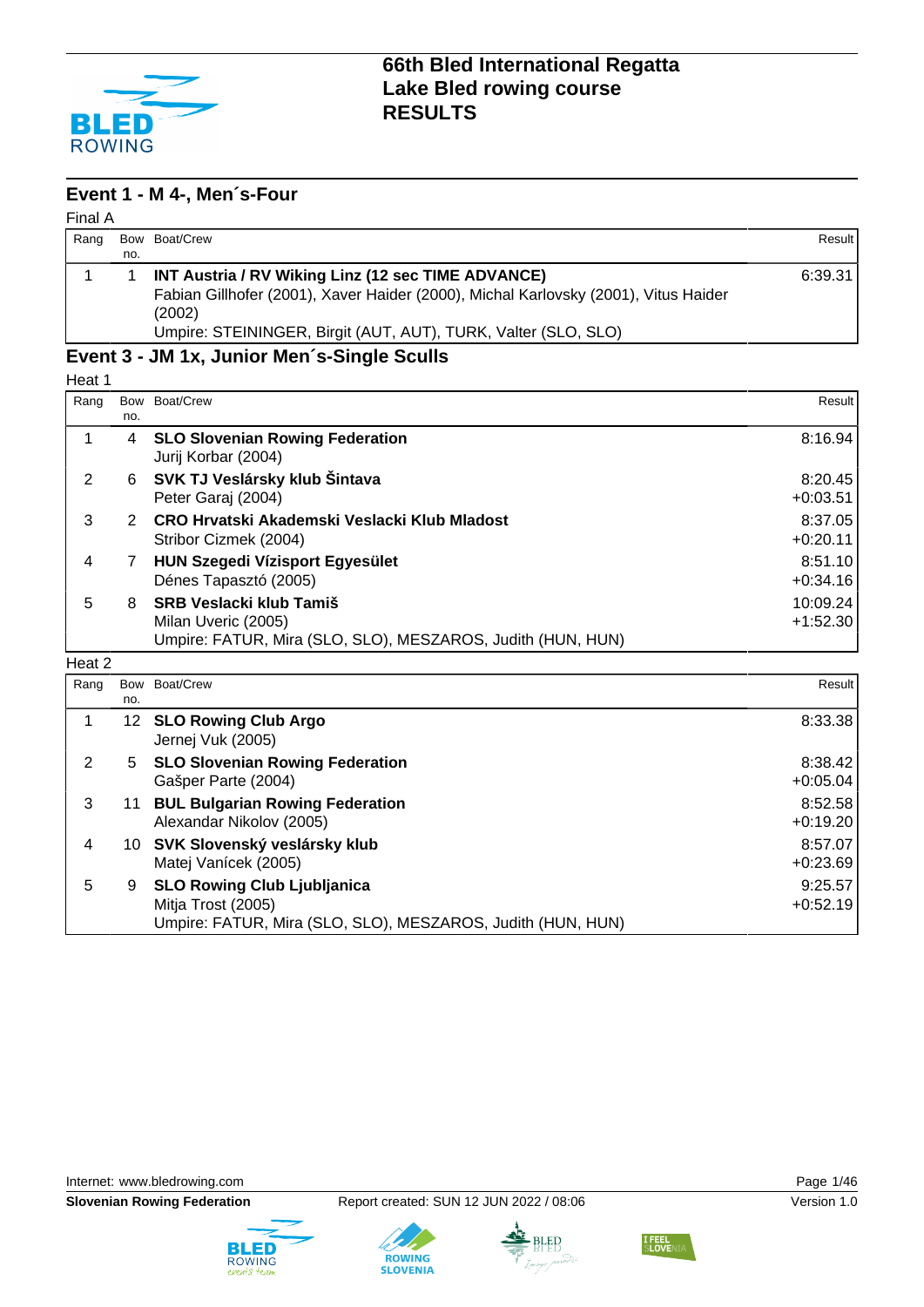

| Heat <sub>3</sub> |            |                                                                                                                              |                       |
|-------------------|------------|------------------------------------------------------------------------------------------------------------------------------|-----------------------|
| Rang              | no.        | Bow Boat/Crew                                                                                                                | Result                |
| 1                 | 21         | <b>SLO Slovenian Rowing Federation</b><br>Matej Markuža (2004)                                                               | 8:19.91               |
| $\overline{2}$    |            | 14 HUN Bajai Spartacus Sport Club<br>Miklós Molnár (2004)                                                                    | 8:35.60<br>$+0.15.69$ |
| 3                 |            | 13 AUT Ruderverein Villach von 1881<br>David Kobau (2005)                                                                    | 8:50.05<br>$+0:30.14$ |
| 4                 |            | 18 HUN Szolnoki Sportcentrum Nonprofit Kft.<br>Attila Levente Nagy (2005)                                                    | 8:55.02<br>$+0:35.11$ |
| 5                 |            | 17 HUN Danubius Nemzeti Hajós Egylet<br>Lóránt Domokos (2005)<br>Umpire: FATUR, Mira (SLO, SLO), MESZAROS, Judith (HUN, HUN) | 8:55.18<br>$+0:35.27$ |
| Heat 4            |            |                                                                                                                              |                       |
| Rang              | no.        | Bow Boat/Crew                                                                                                                | Result                |
| 1                 | 23         | <b>SVK Slovak Rowing Federation</b><br>Peter Strecanský (2005)                                                               | 7:59.66               |
| $\overline{2}$    |            | 24 SRB Veslacki klub Zrenex<br>Lav Adamov (2004)                                                                             | 8:10.19<br>$+0:10.53$ |
| 3                 |            | 28 AUT Salzburger Ruderklub MÖVE<br>Noah Roidmayer (2004)                                                                    | 8:50.45<br>$+0:50.79$ |
| 4                 | 20         | HUN Gyori Atlétikai Club Evezos Szakoszátály<br>Pintér József Dániel (2005)                                                  | 9:05.09<br>$+1:05.43$ |
| 5                 |            | 22 SRB Veslacki klub Tamiš<br>Nemanja Badrljica (2004)<br>Umpire: FATUR, Mira (SLO, SLO), MESZAROS, Judith (HUN, HUN)        | 9:30.00<br>$+1:30.34$ |
| Heat 5            |            |                                                                                                                              |                       |
| Rang              | Bow<br>no. | Boat/Crew                                                                                                                    | Result                |
| 1                 | 26         | <b>SLO Slovenian Rowing Federation</b><br>Gabrijel Potocnik (2004)                                                           | 8:12.02               |
| $\overline{2}$    | 30         | <b>SLO Slovenian Rowing Federation</b><br>Arne Završnik (2005)                                                               | 8:18.89<br>$+0.06.87$ |
| 3                 |            | 29 HUN Szolnoki Sportcentrum Nonprofit Kft.<br>Zsombor Balog (2004)                                                          | 8:38.72<br>$+0:26.70$ |
| $\overline{4}$    |            | 33 CRO Veslacki Klub Krka<br>Bartol Medic (2005)                                                                             | 8:44.81<br>$+0:32.79$ |
| 5                 |            | 32 SLO Rowing Club Argo<br>Luka Maric (2005)<br>Umpire: FATUR, Mira (SLO, SLO), MESZAROS, Judith (HUN, HUN)                  | 8:47.19<br>$+0:35.17$ |

Internet: [www.bledrowing.com](http://www.bledrowing.com) **Page 2/46** 









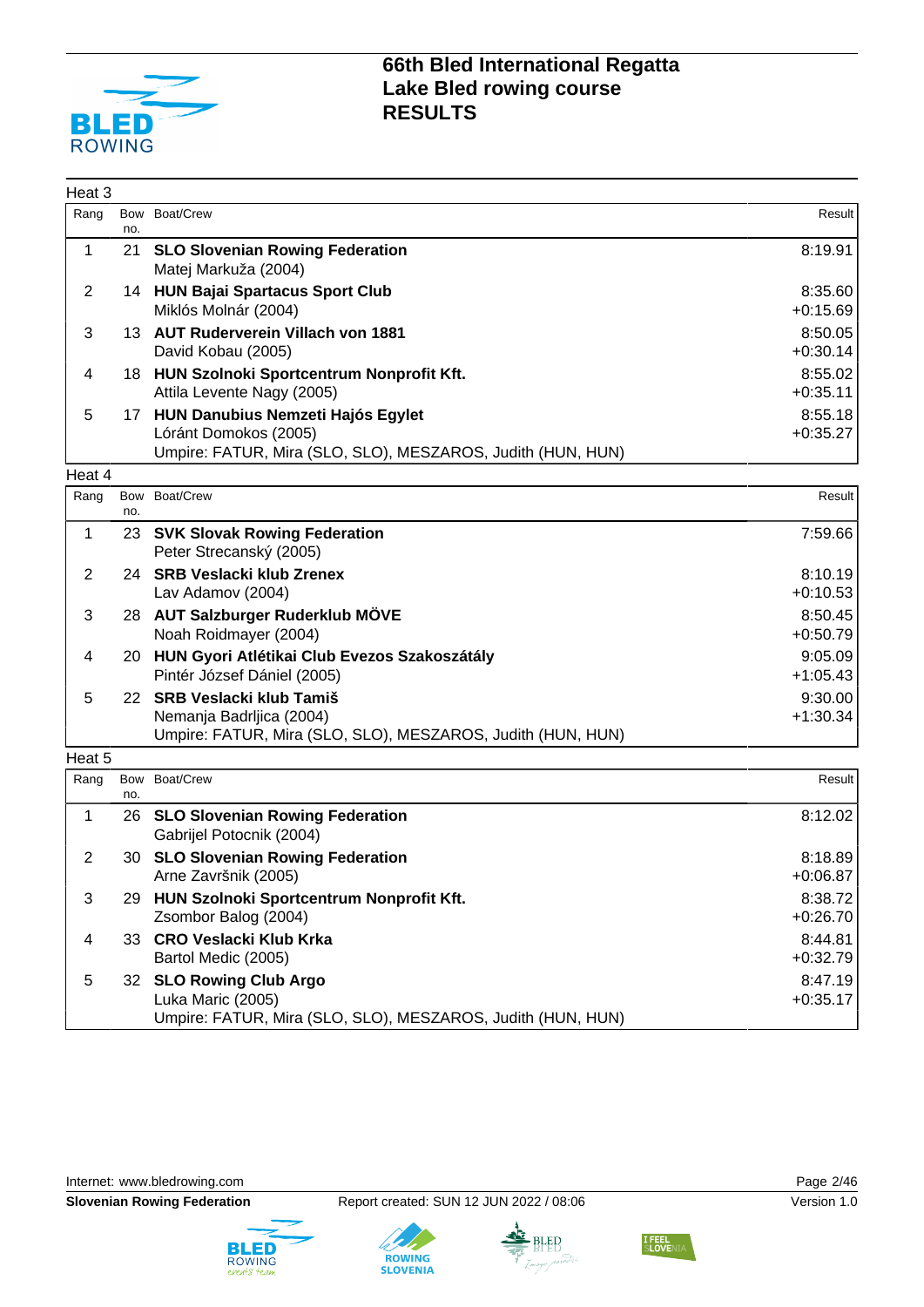

| Heat 6         |                |                                                                                                                             |                       |
|----------------|----------------|-----------------------------------------------------------------------------------------------------------------------------|-----------------------|
| Rang           | no.            | Bow Boat/Crew                                                                                                               | Result                |
| 1              |                | 31 SLO Slovenian Rowing Federation<br>Jakob Brglez (2004)                                                                   | 8:19.81               |
| $\overline{2}$ |                | 34 SLO Slovenian Rowing Federation                                                                                          | 8:22.22               |
|                |                | Aljaž Kunstelj (2005)                                                                                                       | $+0:02.41$            |
| 3              |                | 35 HUN Gyori Atlétikai Club Evezos Szakoszátály<br>Glazer Mario (2004)                                                      | 8:49.88<br>$+0.30.07$ |
| 4              |                | 36 SVK Slovenský veslársky klub<br>Marian Pucik (2022)<br>Umpire: FATUR, Mira (SLO, SLO), MESZAROS, Judith (HUN, HUN)       | 8:56.18<br>$+0:36.37$ |
| Final C        |                |                                                                                                                             |                       |
| Rang           | no.            | Bow Boat/Crew                                                                                                               | Result                |
| 1              | $\overline{2}$ | CRO Hrvatski Akademski Veslacki Klub Mladost<br>Stribor Cizmek (2004)                                                       | 7:40.85               |
| $\overline{2}$ |                | 11 BUL Bulgarian Rowing Federation<br>Alexandar Nikolov (2005)                                                              | 7:43.78<br>$+0.02.93$ |
| 3              |                | 13 AUT Ruderverein Villach von 1881<br>David Kobau (2005)                                                                   | 7:54.16<br>$+0:13.31$ |
| 4              |                | 29 HUN Szolnoki Sportcentrum Nonprofit Kft.<br>Zsombor Balog (2004)                                                         | 8:05.48<br>$+0:24.63$ |
| 5              |                | 28 AUT Salzburger Ruderklub MÖVE                                                                                            | 8:07.96               |
|                |                | Noah Roidmayer (2004)                                                                                                       | $+0:27.11$            |
| 6              |                | 35 HUN Gyori Atlétikai Club Evezos Szakoszátály                                                                             | 8:10.38               |
|                |                | Glazer Mario (2004)<br>Umpire: STEININGER, Birgit (AUT, AUT), TURK, Valter (SLO, SLO)                                       | $+0.29.53$            |
| Final B        |                |                                                                                                                             |                       |
| Rang           | Bow<br>no.     | Boat/Crew                                                                                                                   | Result                |
| 1              |                | 34 SLO Slovenian Rowing Federation<br>Aljaž Kunstelj (2005)                                                                 | 7:34.06               |
| $\overline{2}$ | 24             | <b>SRB Veslacki klub Zrenex</b><br>Lav Adamov (2004)                                                                        | 7:37.99<br>$+0.03.93$ |
| 3              |                | 30 SLO Slovenian Rowing Federation<br>Arne Završnik (2005)                                                                  | 7:38.10<br>$+0.04.04$ |
| 4              | 6              | SVK TJ Veslársky klub Šintava<br>Peter Garaj (2004)                                                                         | 7:48.24<br>$+0:14.18$ |
| 5              | 5              | <b>SLO Slovenian Rowing Federation</b>                                                                                      | 7:52.64               |
|                |                | Gašper Parte (2004)                                                                                                         | $+0.18.58$            |
| 6              |                | 14 HUN Bajai Spartacus Sport Club<br>Miklós Molnár (2004)<br>Umpire: STEININGER, Birgit (AUT, AUT), TURK, Valter (SLO, SLO) | 7:59.99<br>$+0.25.93$ |



**ROWING**<br>SLOVENIA



**I FEEL**<br>SLOVEN

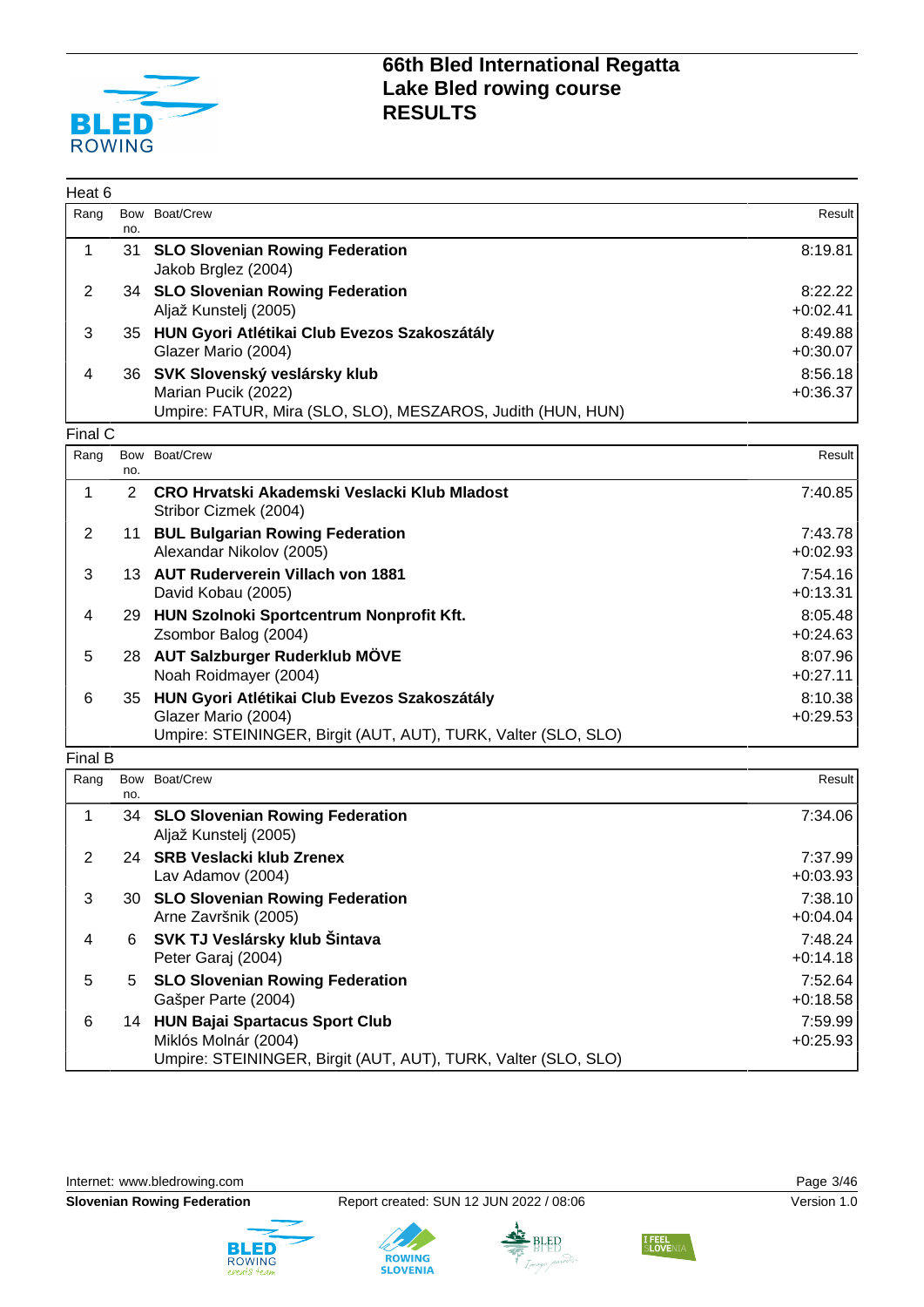

| Final A            |            |                                                                                                                                     |                       |
|--------------------|------------|-------------------------------------------------------------------------------------------------------------------------------------|-----------------------|
| Rang               | no.        | Bow Boat/Crew                                                                                                                       | Result                |
| 1                  |            | 23 SVK Slovak Rowing Federation<br>Peter Strecanský (2005)                                                                          | 7:31.02               |
| $\overline{2}$     |            | 26 SLO Slovenian Rowing Federation<br>Gabrijel Potocnik (2004)                                                                      | 7:34.84<br>$+0:03.82$ |
| 3                  | 31         | <b>SLO Slovenian Rowing Federation</b><br>Jakob Brglez (2004)                                                                       | 7:38.13<br>$+0:07.11$ |
| 4                  |            | 21 SLO Slovenian Rowing Federation<br>Matej Markuža (2004)                                                                          | 7:44.35<br>$+0:13.33$ |
| 5                  | 4          | <b>SLO Slovenian Rowing Federation</b><br>Jurij Korbar (2004)                                                                       | 7:48.23<br>$+0:17.21$ |
| 6                  |            | 12 SLO Rowing Club Argo<br>Jernej Vuk (2005)<br>Umpire: STEININGER, Birgit (AUT, AUT), TURK, Valter (SLO, SLO)                      | 8:08.16<br>$+0:37.14$ |
| <b>Withdrawals</b> |            |                                                                                                                                     |                       |
|                    |            | 1 SVK SVK Slovenský VK<br>3 SLO SLO VK DE Maribor<br>15 SLO SLO VK DE Maribor<br>16 SLO SLO VK Bled<br>19 CRO CRO VK Tresnjevka     |                       |
|                    |            | 25 AUT AUT RV Villach v. 1881                                                                                                       |                       |
|                    |            | 27 HUN HUN Hungary                                                                                                                  |                       |
|                    |            | Event 4 - JW 1x, Junior Women's-Single Sculls                                                                                       |                       |
| Heat 1<br>Rang     | Bow<br>no. | Boat/Crew                                                                                                                           | Result                |
| 1                  | 2          | <b>SLO Slovenian Rowing Federation</b><br>Jana Dremelj (2004)                                                                       | 8:39.87               |
| $\overline{2}$     |            | 4 AUT Ruderverein Villach von 1881<br>Selina Bugelnig (2005)                                                                        | 8:44.83<br>$+0.04.96$ |
| 3                  | 1          | CRO Veslacki Klub Trešnjevka<br>Elena Grncarovski (2004)                                                                            | 8:54.02<br>$+0:14.15$ |
| 4                  |            | <b>AUT Ruderclub Wels</b><br>Emma Damberger (2004)                                                                                  | 8:58.51<br>$+0.18.64$ |
| 5                  | 5          | <b>HUN Bajai Spartacus Sport Club</b><br>Blanka Derekas (2005)                                                                      | 9:26.97<br>$+0:47.10$ |
| 6                  | 6          | HUN Gyori Atlétikai Club Evezos Szakoszátály<br>Fuzi Boglarka (2005)<br>Umpire: FATUR, Mira (SLO, SLO), MESZAROS, Judith (HUN, HUN) | 9:43.63<br>$+1:03.76$ |

Internet: [www.bledrowing.com](http://www.bledrowing.com) **Page 4/46** 



**ROWING**<br>SLOVENIA



I FEEL<br>SLOVEN

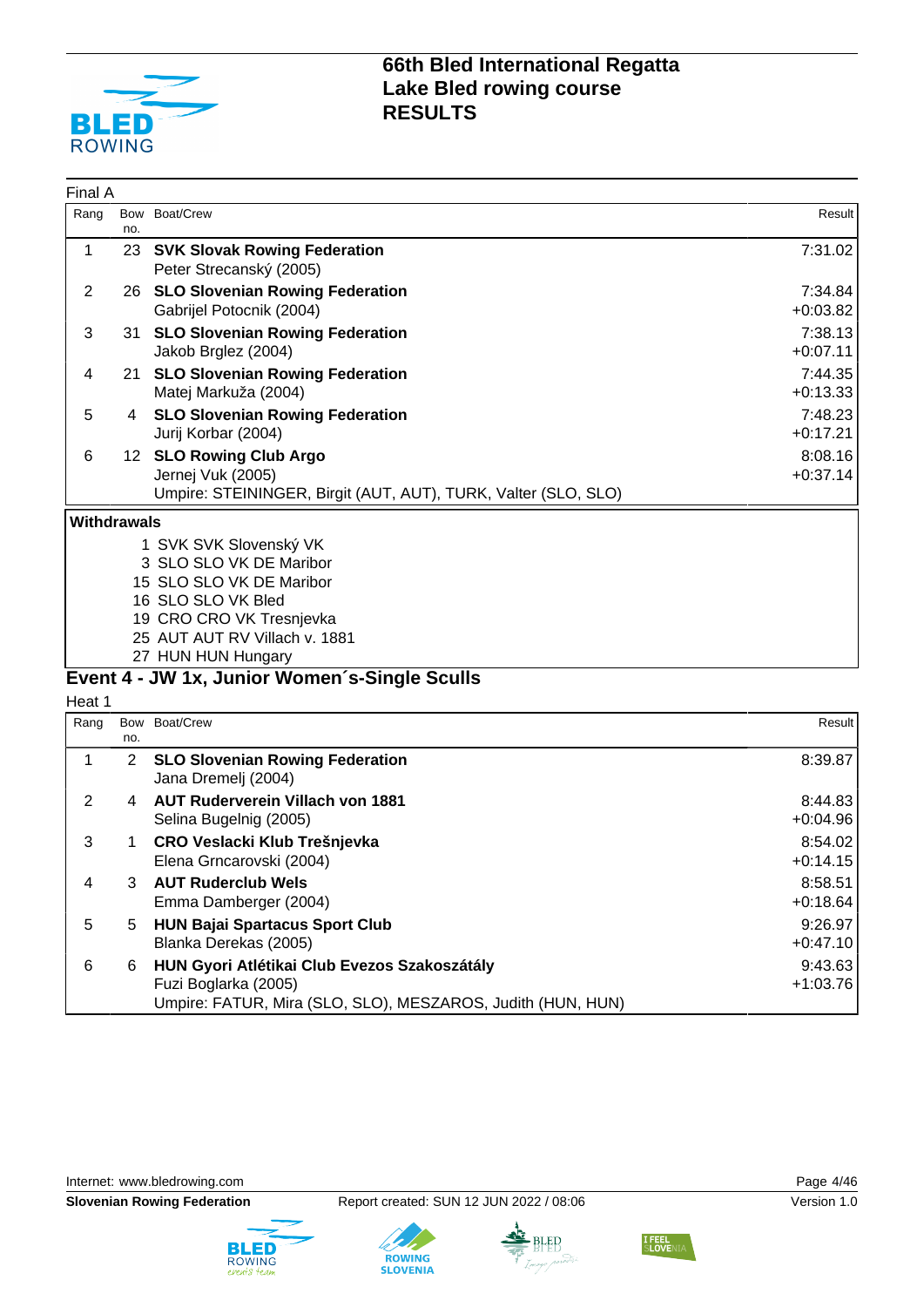

| Heat 2         |                |                                                                                                                            |                       |
|----------------|----------------|----------------------------------------------------------------------------------------------------------------------------|-----------------------|
| Rang           | no.            | Bow Boat/Crew                                                                                                              | Result                |
| 1              |                | 10 SRB Veslacki klub Smederevo<br>Milka Zdjelar (2004)                                                                     | 8:52.82               |
| 2              | $\overline{7}$ | SLO Veslaški klub Bled<br>Amber Cop (2005)                                                                                 | 8:58.82<br>$+0.06.00$ |
| 3              | 9              | <b>HUN Hungarian Rowing Federation</b><br>Luca Pádár (2005)                                                                | 8:59.40<br>$+0.06.58$ |
| 4              |                | 13 SLO Veslaški klub Bled<br>Maša Churkina (2004)                                                                          | 9:06.37<br>$+0:13.55$ |
| 5              | 11             | <b>BUL Bulgarian Rowing Federation</b><br>Andrea Karagyozova (2005)                                                        | 9:35.99<br>$+0:43.17$ |
| 6              |                | 12 CRO Veslacki Klub Zagreb<br>Enola Kharboutly (2004)<br>Umpire: FATUR, Mira (SLO, SLO), MESZAROS, Judith (HUN, HUN)      | 9:48.22<br>$+0.55.40$ |
| Final B        |                |                                                                                                                            |                       |
| Rang           | Bow<br>no.     | Boat/Crew                                                                                                                  | Result                |
| $\mathbf 1$    | 11             | <b>BUL Bulgarian Rowing Federation</b><br>Andrea Karagyozova (2005)                                                        | 8:44.85               |
| $\overline{2}$ |                | 13 SLO Veslaški klub Bled<br>Maša Churkina (2004)                                                                          | 8:49.04<br>$+0.04.19$ |
| 3              | 3              | <b>AUT Ruderclub Wels</b><br>Emma Damberger (2004)                                                                         | 9:02.15<br>$+0:17.30$ |
| 4              | 6              | HUN Gyori Atlétikai Club Evezos Szakoszátály<br>Fuzi Boglarka (2005)                                                       | 9:11.41<br>$+0.26.56$ |
| 5              | 5              | <b>HUN Bajai Spartacus Sport Club</b><br>Blanka Derekas (2005)                                                             | 9:14.37<br>$+0:29.52$ |
| 6              |                | 12 CRO Veslacki Klub Zagreb<br>Enola Kharboutly (2004)<br>Umpire: STEININGER, Birgit (AUT, AUT), TURK, Valter (SLO, SLO)   | 9:30.96<br>$+0:46.11$ |
| Final A        |                |                                                                                                                            |                       |
| Rang           | Bow<br>no.     | Boat/Crew                                                                                                                  | Result                |
| 1              | $\overline{2}$ | <b>SLO Slovenian Rowing Federation</b><br>Jana Dremelj (2004)                                                              | 8:11.58               |
| $\overline{2}$ | 9              | <b>HUN Hungarian Rowing Federation</b><br>Luca Pádár (2005)                                                                | 8:21.59<br>$+0:10.01$ |
| 3              |                | 4 AUT Ruderverein Villach von 1881<br>Selina Bugelnig (2005)                                                               | 8:28.31<br>$+0:16.73$ |
| 4              | $7^{\circ}$    | SLO Veslaški klub Bled<br>Amber Cop (2005)                                                                                 | 8:43.13<br>$+0:31.55$ |
| 5              |                | 10 SRB Veslacki klub Smederevo<br>Milka Zdjelar (2004)                                                                     | 8:45.21<br>$+0:33.63$ |
| 6              | 1              | CRO Veslacki Klub Trešnjevka<br>Elena Grncarovski (2004)<br>Umpire: STEININGER, Birgit (AUT, AUT), TURK, Valter (SLO, SLO) | 9:08.24<br>$+0.56.66$ |

Internet: [www.bledrowing.com](http://www.bledrowing.com) **Page 5/46** 



**Slovenian Rowing Federation** Report created: SUN 12 JUN 2022 / 08:06 Version 1.0





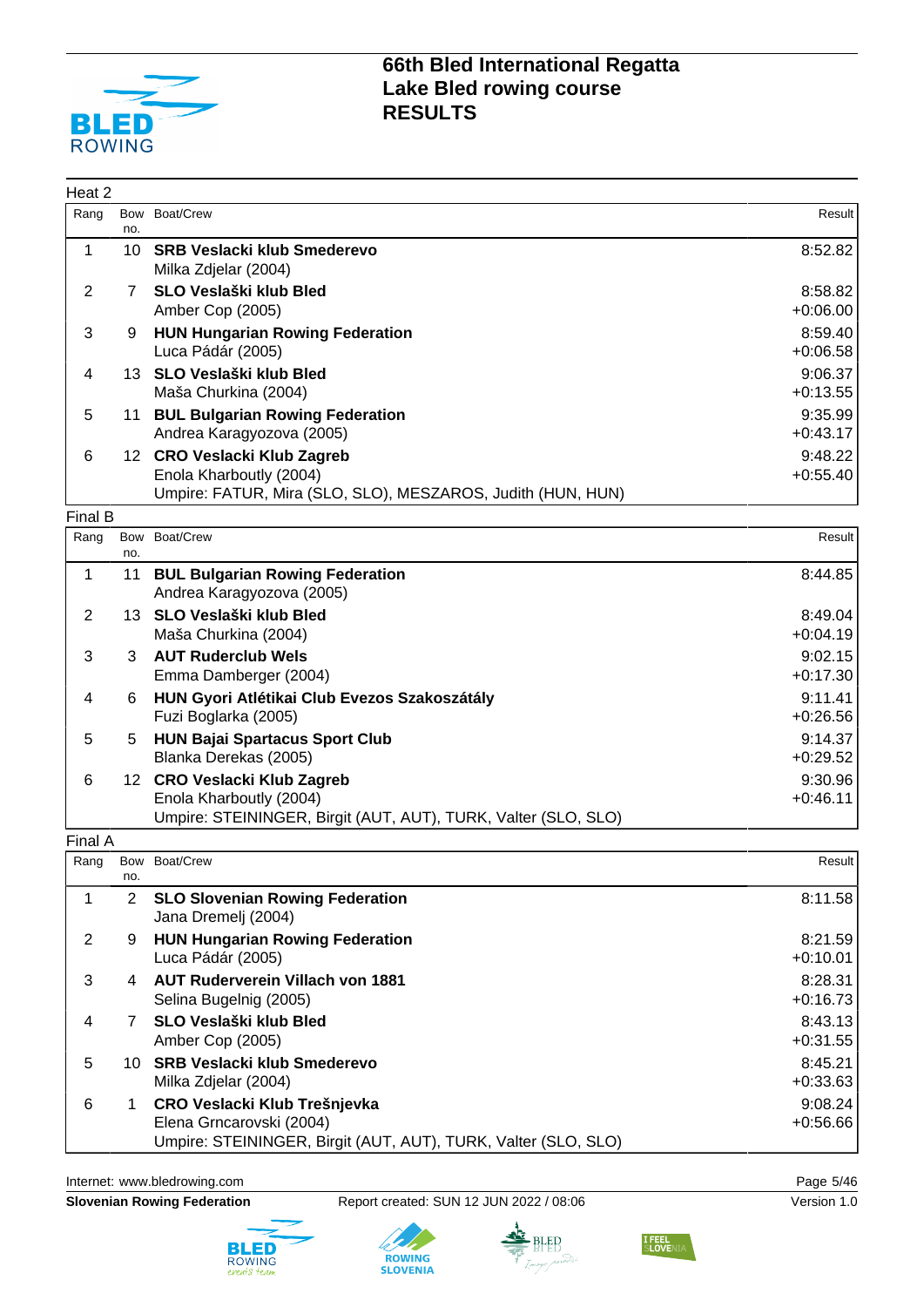

| <b>Withdrawals</b> |                     |                                                                                                                                                       |                       |  |  |
|--------------------|---------------------|-------------------------------------------------------------------------------------------------------------------------------------------------------|-----------------------|--|--|
|                    | 8 AUT AUT WRC Pirat |                                                                                                                                                       |                       |  |  |
|                    |                     | Event 5 - JM 2-, Junior Men's-Pair                                                                                                                    |                       |  |  |
| Heat 1             |                     |                                                                                                                                                       |                       |  |  |
| Rang               | <b>Bow</b><br>no.   | Boat/Crew                                                                                                                                             | Result                |  |  |
| 1                  | $\mathbf{1}$        | <b>HUN Hungarian Rowing Federation</b><br>Máté Kiss (2004), Bernát Hauser (2004)                                                                      | 7:33.62               |  |  |
| 2                  | 9                   | <b>HUN Hungarian Rowing Federation</b><br>Ádám Rankó (2004), Bence Kiss (2004)                                                                        | 7:38.69<br>$+0.05.07$ |  |  |
| 3                  |                     | 2 CRO Veslacki Klub Trešnjevka<br>Frane Krišto (2004), David Fran (2004)                                                                              | 7:42.64<br>$+0.09.02$ |  |  |
| 4                  | 4                   | <b>AUT Ruderverein Villach von 1881</b><br>Anton Pfurtscheller (2007), Christoph Spath-Glantschnig (2007)                                             | 7:47.35<br>$+0:13.73$ |  |  |
| 5                  | 3                   | <b>CRO Veslacki Klub Zagreb</b><br>Goran Batoš (2005), Adam Cuckovic (2004)<br>Umpire: FATUR, Mira (SLO, SLO), MESZAROS, Judith (HUN, HUN)            | 8:03.22<br>$+0.29.60$ |  |  |
| Heat 2             |                     |                                                                                                                                                       |                       |  |  |
| Rang               | Bow<br>no.          | Boat/Crew                                                                                                                                             | Result                |  |  |
| 1                  | 8                   | AUT RV Albatros Klagenfurt / RV Villach v. 1881<br>Nikolaus Strauss (2005), Bernd Pfurtscheller (2005)                                                | 7:22.07               |  |  |
| 2                  |                     | 10 AUT Ruderverein Nautilus v.1878 Klagenfurt<br>Nicolas Zwanziger (2005), Cillian Zwanziger (2005)                                                   | 7:32.59<br>$+0:10.52$ |  |  |
| 3                  | 11                  | <b>AUT WRC Pirat / WRK Argonauten</b><br>Adam Cech (2006), Timon Schulte-Umberg (2006)                                                                | 7:32.94<br>$+0:10.87$ |  |  |
| 4                  | $7^{\circ}$         | <b>SUI Seeclub Luzern</b><br>Lio Lampkowski (2004), Thaddaus Lange (2005)                                                                             | 7:35.35<br>$+0:13.28$ |  |  |
| 5                  | 5                   | <b>SLO Rowing Club Ljubljanica</b><br>Vid Milisav Ribaric (2004), Jakob Pejovic (2004)<br>Umpire: FATUR, Mira (SLO, SLO), MESZAROS, Judith (HUN, HUN) | 7:43.72<br>$+0:21.65$ |  |  |
| Final B            |                     |                                                                                                                                                       |                       |  |  |
| Rang               | no.                 | Bow Boat/Crew                                                                                                                                         | Result                |  |  |
| 1                  | 4                   | <b>AUT Ruderverein Villach von 1881</b><br>Anton Pfurtscheller (2007), Christoph Spath-Glantschnig (2007)                                             | 7:25.93               |  |  |
| $\overline{2}$     | $\mathbf{7}$        | <b>SUI Seeclub Luzern</b><br>Lio Lampkowski (2004), Thaddaus Lange (2005)                                                                             | 7:32.61<br>$+0.06.68$ |  |  |
| 3                  | 5                   | <b>SLO Rowing Club Ljubljanica</b><br>Vid Milisav Ribaric (2004), Jakob Pejovic (2004)                                                                | 7:33.59<br>$+0.07.66$ |  |  |
| 4                  | 3                   | <b>CRO Veslacki Klub Zagreb</b><br>Goran Batoš (2005), Adam Cuckovic (2004)<br>Umpire: STEININGER, Birgit (AUT, AUT), TURK, Valter (SLO, SLO)         | 7:53.47<br>$+0:27.54$ |  |  |

Internet: [www.bledrowing.com](http://www.bledrowing.com) **Page 6/46** 



**Slovenian Rowing Federation** Report created: SUN 12 JUN 2022 / 08:06 Version 1.0





**I FEEL**<br>SLOVEN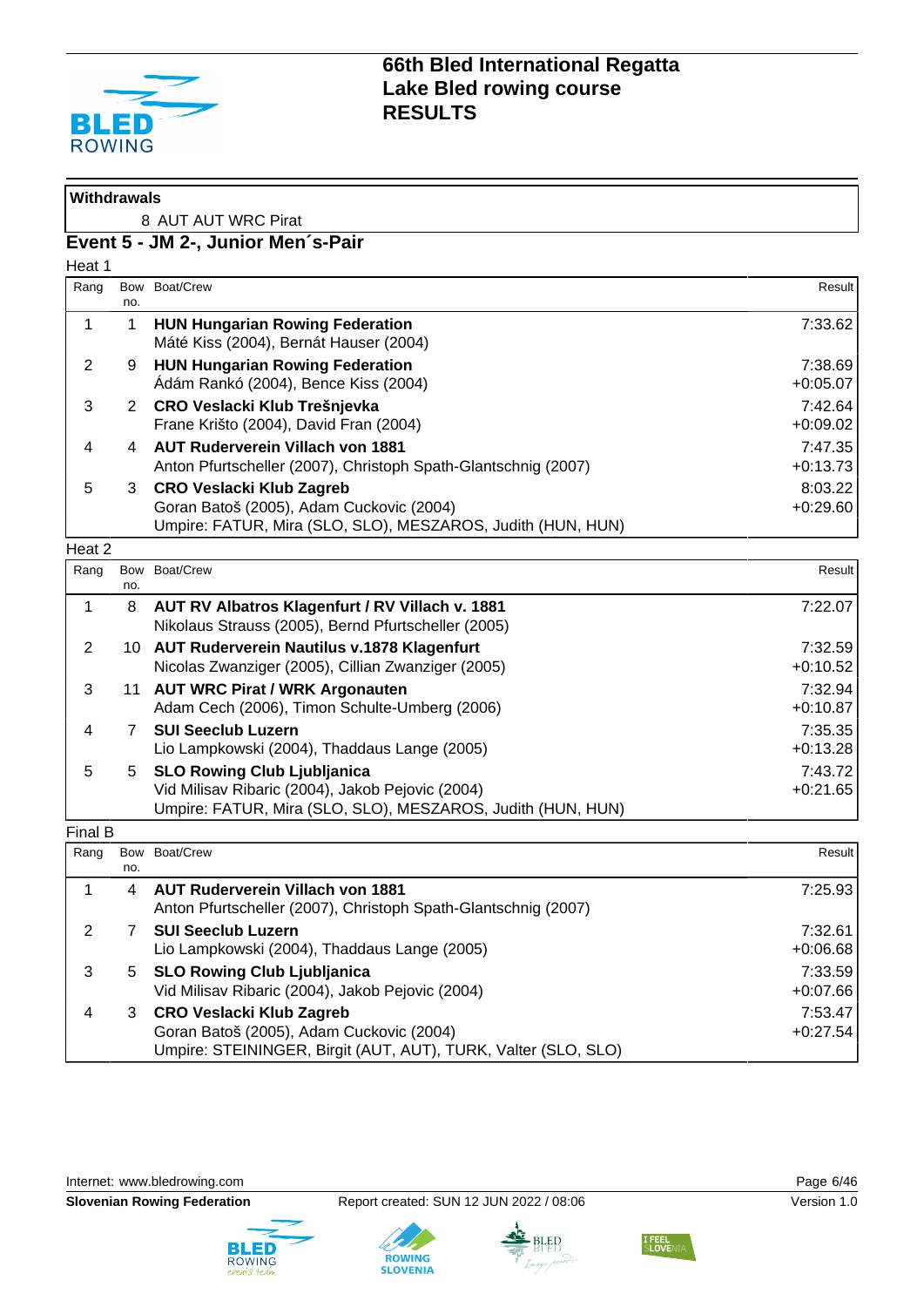

| Rang               |          | Bow Boat/Crew                                                                                                                                    | Result                |
|--------------------|----------|--------------------------------------------------------------------------------------------------------------------------------------------------|-----------------------|
|                    | no.<br>8 | AUT RV Albatros Klagenfurt / RV Villach v. 1881<br>Nikolaus Strauss (2005), Bernd Pfurtscheller (2005)                                           | 7:16.66               |
| 2                  |          | <b>HUN Hungarian Rowing Federation</b><br>Máté Kiss (2004), Bernát Hauser (2004)                                                                 | 7:24.31<br>$+0.07.65$ |
| 3                  |          | 2 CRO Veslacki Klub Trešnjevka<br>Frane Krišto (2004), David Fran (2004)                                                                         | 7:26.99<br>$+0:10.33$ |
| 4                  | 10.      | <b>AUT Ruderverein Nautilus v.1878 Klagenfurt</b><br>Nicolas Zwanziger (2005), Cillian Zwanziger (2005)                                          | 7:30.23<br>$+0:13.57$ |
| 5                  |          | 11 AUT WRC Pirat / WRK Argonauten<br>Adam Cech (2006), Timon Schulte-Umberg (2006)                                                               | 7:35.35<br>$+0.18.69$ |
| 6                  | 9        | <b>HUN Hungarian Rowing Federation</b><br>Ádám Rankó (2004), Bence Kiss (2004)<br>Umpire: STEININGER, Birgit (AUT, AUT), TURK, Valter (SLO, SLO) | 7:35.68<br>$+0.19.02$ |
| <b>Withdrawals</b> |          |                                                                                                                                                  |                       |
|                    |          | 6 CRO CRO VK Tresnjevka                                                                                                                          |                       |

#### **Event 6 - JW 2-, Junior Women´s-Pair**

| ×<br>×<br>۰. |
|--------------|
|--------------|

| Rang | no. | Bow Boat/Crew                                                                                                                                         | Result                |
|------|-----|-------------------------------------------------------------------------------------------------------------------------------------------------------|-----------------------|
|      | 2   | <b>HUN Hungarian Rowing Federation</b><br>Zsófia Sándor (2004), Hella Bencsics (2005)                                                                 | 8:21.42               |
| 2    | 3   | <b>AUT Erster Wiener Ruderclub LIA</b><br>Isabella Loh (2004), Nina Bartl (2004)                                                                      | 8:27.35<br>$+0.05.93$ |
| 3    | 6   | HUN Magyar Testgyakorlók Köre Budapest<br>Eniko Lukácsovics (2006), Kíra Lipták (2006)                                                                | 8:29.88<br>$+0:08.46$ |
| 4    | 5   | HUN Szolnoki Sportcentrum Nonprofit Kft.<br>Lilla Takó (2007), Bianka Juhász (2007)                                                                   | 8:43.75<br>$+0:22.33$ |
| 5    |     | HUN Szolnoki Sportcentrum Nonprofit Kft.<br>Barbara Horváth (2005), Ajna Kiss (2005)                                                                  | 8:47.35<br>$+0.25.93$ |
| 6    | 4   | HUN Magyar Testgyakorlók Köre Budapest<br>Dóra Szente (2006), Szonja Bagdács (2006)<br>Umpire: STEININGER, Birgit (AUT, AUT), TURK, Valter (SLO, SLO) | 8:52.10<br>$+0:30.68$ |







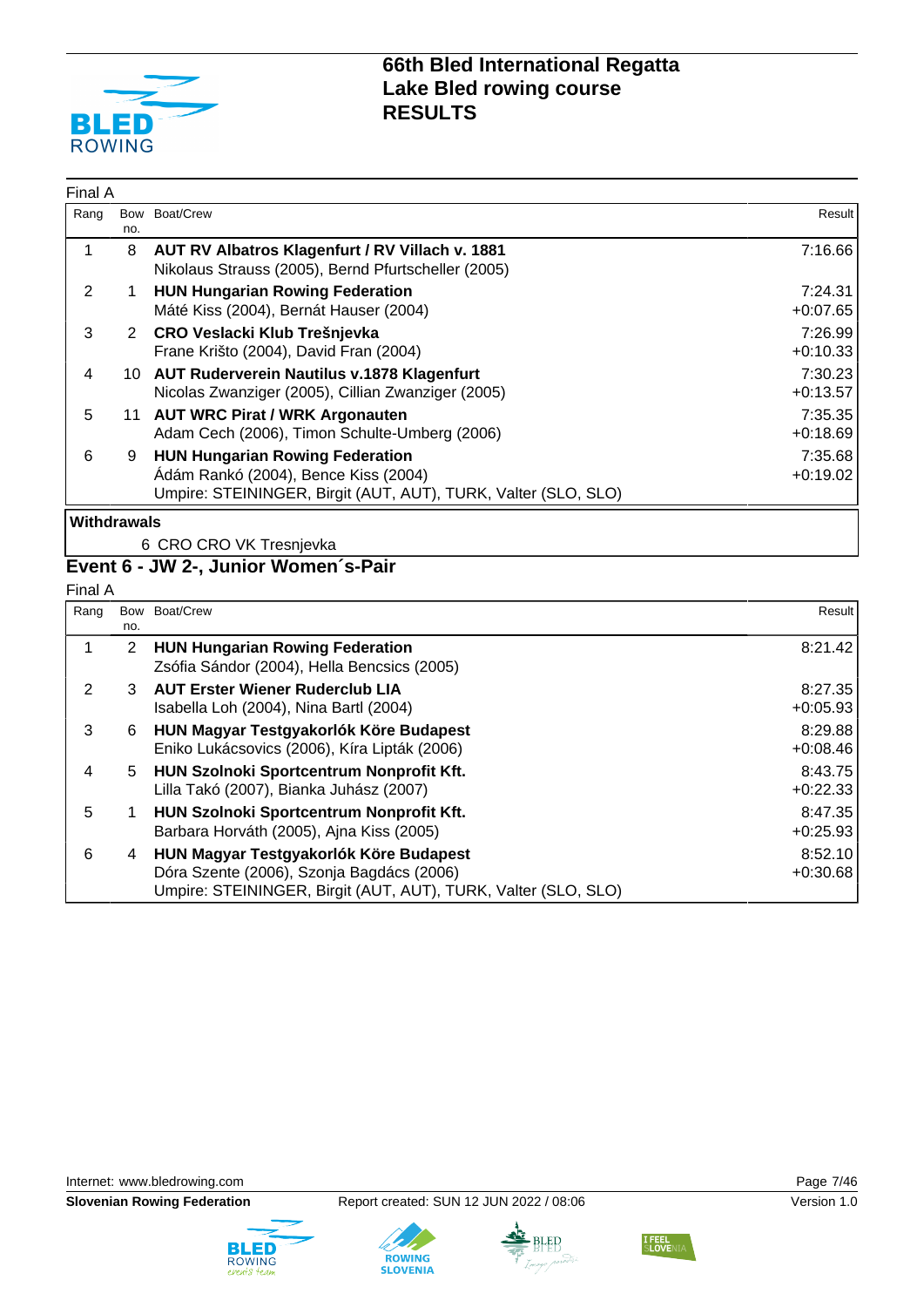

#### **Event 7 - JM 2x, Junior Men´s-Double Sculls**

| Heat 1         |                |                                                                                                                                                                |                       |
|----------------|----------------|----------------------------------------------------------------------------------------------------------------------------------------------------------------|-----------------------|
| Rang           | no.            | Bow Boat/Crew                                                                                                                                                  | Result                |
| 1              | $\overline{2}$ | <b>CRO Croatian Rowing Federation</b><br>Nikola Kontrec (2005), Joshua Nicoscia (2004)                                                                         | 7:17.96               |
| $\overline{2}$ | 3              | <b>HUN Hungarian Rowing Federation</b><br>Ádám Igar (2004), István Althammer (2004)                                                                            | 7:19.71<br>$+0:01.75$ |
| 3              | 5.             | <b>AUT WRC Pirat / 1. Wiener RC LIA</b><br>Reischl Leo (2005), Aleks Svetina (2005)                                                                            | 7:20.79<br>$+0:02.83$ |
| 4              | 1              | <b>BUL Armeetz / CSKA</b><br>Iliyan Stoilov (2005), Yoan Ivanov (2005)                                                                                         | 7:31.09<br>$+0:13.13$ |
| 5              | 4              | <b>AUT RV Albatros Klagenfurt / RV Albatros</b><br>Peter Litzllachner (2005), Leo Oswald (2004)<br>Umpire: FATUR, Mira (SLO, SLO), MESZAROS, Judith (HUN, HUN) | 7:50.66<br>$+0:32.70$ |
| Heat 2         |                |                                                                                                                                                                |                       |
| Rang           | Bow<br>no.     | Boat/Crew                                                                                                                                                      | Result                |
| $\mathbf 1$    | 8              | <b>CRO Croatian Rowing Federation</b><br>Marin Smoljanovic (2004), Ivan Talaja (2005)                                                                          | 7:19.39               |
| $\overline{2}$ | 7              | <b>HUN Hungarian Rowing Federation</b><br>Dominik Dávid (2004), Bálint Kocsis (2005)                                                                           | 7:23.23<br>$+0.03.84$ |
| 3              | 9              | HUN Gyori Atlétikai Club Evezos Szakoszátály<br>Gasztonyi Barnabás (2005), Romeo Toth (2005)                                                                   | 7:39.52<br>$+0:20.13$ |
| 4              | 6              | <b>SRB Veslacki klub Tamiš</b><br>Lazar Kovacevic (2005), Andrija Rankovic (2005)<br>Umpire: FATUR, Mira (SLO, SLO), MESZAROS, Judith (HUN, HUN)               | 7:47.92<br>$+0:28.53$ |
| Final B        |                |                                                                                                                                                                |                       |
| Rang           | Bow<br>no.     | Boat/Crew                                                                                                                                                      | Result                |
| $\mathbf 1$    | 1              | <b>BUL Armeetz / CSKA</b><br>Iliyan Stoilov (2005), Yoan Ivanov (2005)                                                                                         | 7:23.63               |
| $\overline{2}$ | 4              | <b>AUT RV Albatros Klagenfurt / RV Albatros</b><br>Peter Litzllachner (2005), Leo Oswald (2004)                                                                | 7:43.24<br>$+0:19.61$ |
| 3              | 6              | <b>SRB Veslacki klub Tamiš</b><br>Lazar Kovacevic (2005), Andrija Rankovic (2005)<br>Umpire: STEININGER, Birgit (AUT, AUT), TURK, Valter (SLO, SLO)            | 7:49.27<br>$+0.25.64$ |

Internet: [www.bledrowing.com](http://www.bledrowing.com) **Page 8/46** 









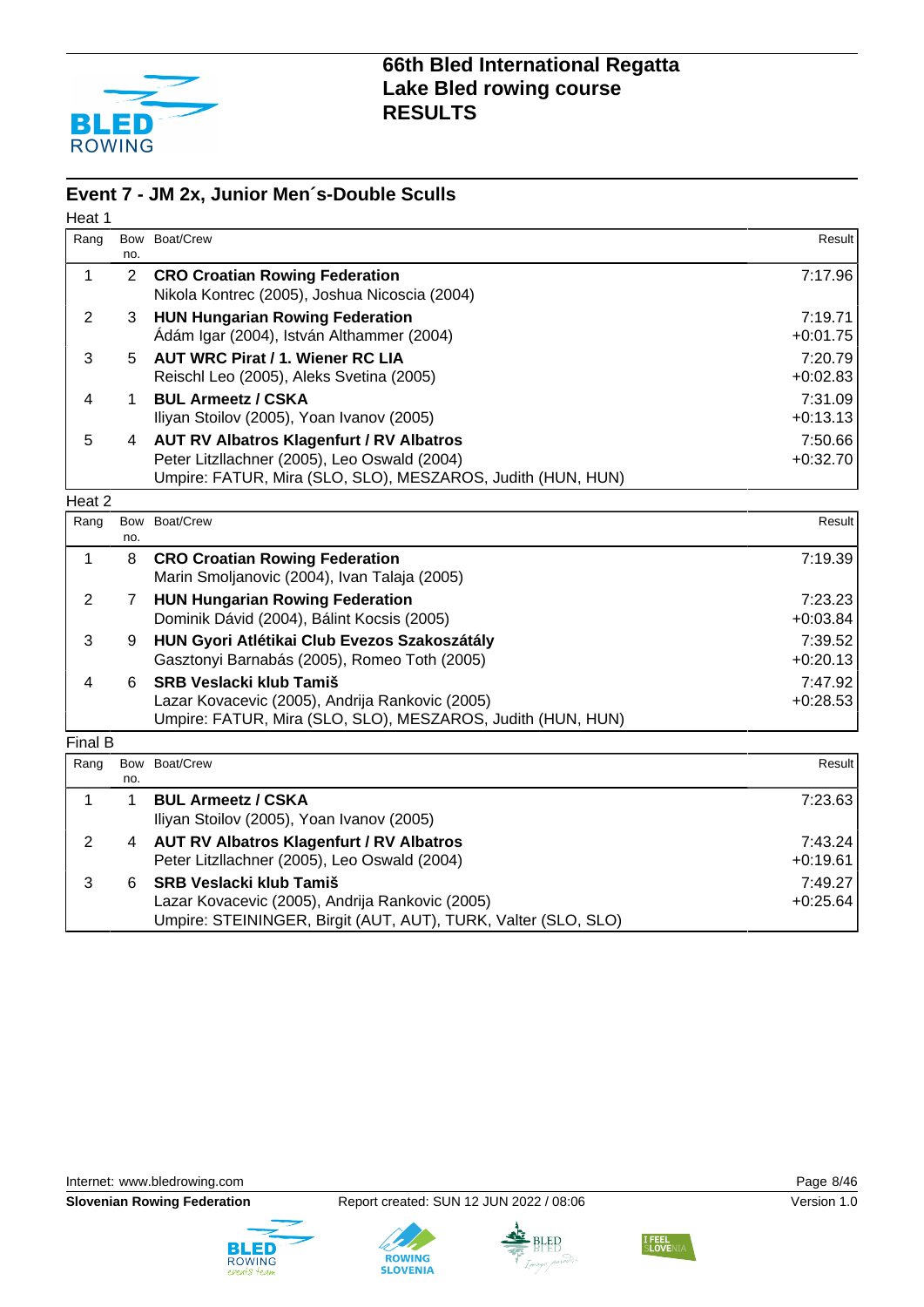

| Final A |     |                                                                                                                                                                |                       |
|---------|-----|----------------------------------------------------------------------------------------------------------------------------------------------------------------|-----------------------|
| Rang    | no. | Bow Boat/Crew                                                                                                                                                  | Result                |
|         | 8   | <b>CRO Croatian Rowing Federation</b><br>Marin Smoljanovic (2004), Ivan Talaja (2005)                                                                          | 6:59.96               |
| 2       | 7   | <b>HUN Hungarian Rowing Federation</b><br>Dominik Dávid (2004), Bálint Kocsis (2005)                                                                           | 7:12.43<br>$+0:12.47$ |
| 3       | 2   | <b>CRO Croatian Rowing Federation</b><br>Nikola Kontrec (2005), Joshua Nicoscia (2004)                                                                         | 7:14.34<br>$+0:14.38$ |
| 4       | 3   | <b>HUN Hungarian Rowing Federation</b><br>Ádám Igar (2004), István Althammer (2004)                                                                            | 7:18.09<br>$+0:18.13$ |
| 5       | 5   | <b>AUT WRC Pirat / 1. Wiener RC LIA</b><br>Reischl Leo (2005), Aleks Svetina (2005)                                                                            | 7:33.05<br>$+0:33.09$ |
| 6       | 9   | HUN Gyori Atlétikai Club Evezos Szakoszátály<br>Gasztonyi Barnabás (2005), Romeo Toth (2005)<br>Umpire: STEININGER, Birgit (AUT, AUT), TURK, Valter (SLO, SLO) | 7:35.48<br>$+0:35.52$ |

#### **Event 8 - JW 2x, Junior Women´s-Double Sculls**

Final A

| Rang | Bow | Boat/Crew                                                      | Result     |
|------|-----|----------------------------------------------------------------|------------|
|      | no. |                                                                |            |
|      | 5   | AUT Union RV Pöchlarn / RV Wiking Linz                         | 7:42.46    |
|      |     | Emma Gutsjahr (2004), Greta Haider (2005)                      |            |
| 2    | 6   | <b>SVK Slovak Rowing Federation</b>                            | 7:55.39    |
|      |     | Anna Kublová (2005), Simona Weiszová (2006)                    | $+0:12.93$ |
| 3    |     | CRO Hrvatski Akademski Veslacki Klub Mladost                   | 7:57.38    |
|      |     | Petra Ramljak (2004), Reina Rimbaldo (2005)                    | $+0:14.92$ |
| 4    | 4   | <b>HUN Hungarian Rowing Federation</b>                         | 8:10.84    |
|      |     | Dorina Dorusák (2005), Dóra Domokos (2005)                     | $+0:28.38$ |
| 5    | 3   | AUT RV Villach v. 1881 / RV Nautilus v.1878 Klagenfurt         | 8:16.24    |
|      |     | Valentina Krug (2005), Magdalena Zelloth (2005)                | $+0:33.78$ |
| 6    | 2   | <b>HUN Hungarian Rowing Federation</b>                         | 8:18.64    |
|      |     | Eszter Kovács (2005), Klaudia Majsa (2006)                     | $+0:36.18$ |
|      |     | Umpire: STEININGER, Birgit (AUT, AUT), TURK, Valter (SLO, SLO) |            |

### **Event 9 - LM 1x, Lightweight Men´s-Single Sculls**

Heat 1

| Rang | no. | Bow Boat/Crew                                                                                               | Result                |
|------|-----|-------------------------------------------------------------------------------------------------------------|-----------------------|
|      | 11  | <b>AUT Ruderverein Wiking Linz</b><br>Konrad Hultsch (2001)                                                 | 7:43.85               |
| 2    | 4   | <b>AUT Ruderverein Villach von 1881</b><br>Bernd Gutschi (2002)                                             | 7:52.28<br>$+0.08.43$ |
| 3    | 2   | <b>HUN Hungarian Rowing Federation</b><br>Zalán Fekete (2003)                                               | 7:55.51<br>$+0:11.66$ |
| 4    | 3   | <b>AUT Ruderverein "Albatros" Klagenfurt</b><br>Kristjan Korenjak (2003)                                    | 7:59.51<br>$+0:15.66$ |
| 5    |     | SLO Veslaški klub Bled<br>Jure Hojkar (2003)<br>Umpire: FATUR, Mira (SLO, SLO), MESZAROS, Judith (HUN, HUN) | 8:00.02<br>$+0:16.17$ |

Internet: [www.bledrowing.com](http://www.bledrowing.com) **Page 9/46** 

**Slovenian Rowing Federation** Report created: SUN 12 JUN 2022 / 08:06 Version 1.0







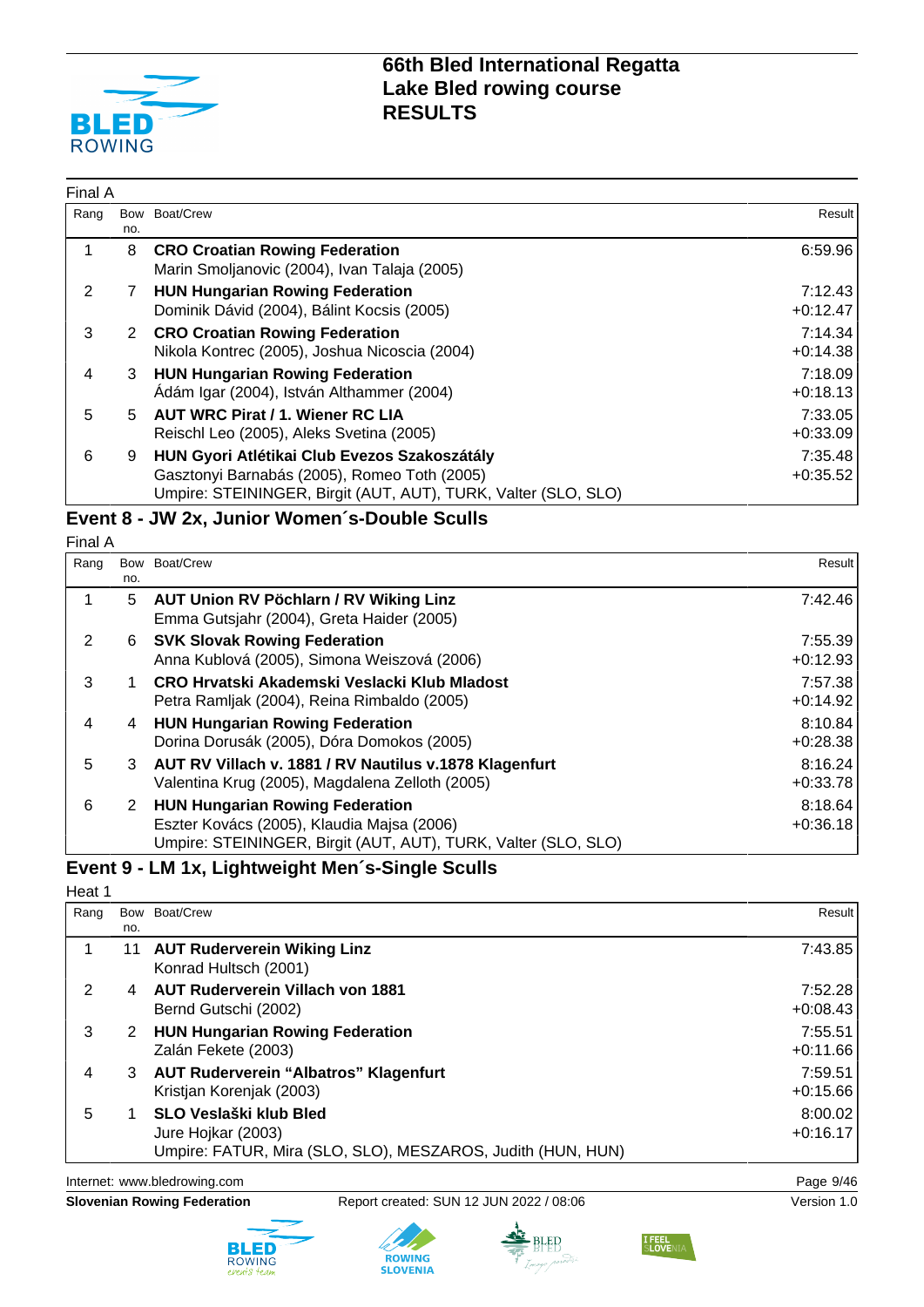

| Heat 2             |                       |                                                                                                                                                                                        |                       |
|--------------------|-----------------------|----------------------------------------------------------------------------------------------------------------------------------------------------------------------------------------|-----------------------|
| Rang               | no.                   | Bow Boat/Crew                                                                                                                                                                          | Result                |
| $\mathbf{1}$       | 8                     | <b>HUN Külker Evezos Klub</b><br>Bence Tamas (1992)                                                                                                                                    | 7:44.07               |
| $\overline{2}$     | 5                     | <b>HUN Hungarian Rowing Federation</b><br>Vencel Galcsó (1998)                                                                                                                         | 8:01.25<br>$+0:17.18$ |
| 3                  | 6.                    | <b>AUT Ruderverein Wiking Linz</b><br>Mario Minichberger (2003)                                                                                                                        | 8:05.33<br>$+0:21.26$ |
| 4                  |                       | 10 SLO Rowing Club Ljubljanica<br>Jordan Arih Kranjec (2003)                                                                                                                           | 8:07.13<br>$+0.23.06$ |
| 5                  | 7                     | <b>HUN Bajai Spartacus Sport Club</b><br>János Cselinácz (1996)<br>Umpire: FATUR, Mira (SLO, SLO), FATUR, Mira (SLO, SLO), MESZAROS, Judith<br>(HUN, HUN), MESZAROS, Judith (HUN, HUN) | 8:15.94<br>$+0:31.87$ |
| Final B            |                       |                                                                                                                                                                                        |                       |
| Rang               | no.                   | Bow Boat/Crew                                                                                                                                                                          | Result                |
| $\mathbf 1$        | 1                     | <b>SLO Veslaški klub Bled</b><br>Jure Hojkar (2003)                                                                                                                                    | 8:04.48               |
| $\overline{2}$     | 3.                    | <b>AUT Ruderverein "Albatros" Klagenfurt</b><br>Kristjan Korenjak (2003)                                                                                                               | 8:05.95<br>$+0:01.47$ |
| 3                  |                       | 10 SLO Rowing Club Ljubljanica<br>Jordan Arih Kranjec (2003)                                                                                                                           | 8:16.97<br>$+0:12.49$ |
|                    | 7                     | <b>HUN Bajai Spartacus Sport Club</b><br>János Cselinácz (1996)<br>Umpire: STEININGER, Birgit (AUT, AUT), TURK, Valter (SLO, SLO)                                                      | <b>DNS</b>            |
| Final A            |                       |                                                                                                                                                                                        |                       |
| Rang               | no.                   | Bow Boat/Crew                                                                                                                                                                          | Result                |
| 1                  | 8                     | <b>HUN Külker Evezos Klub</b><br>Bence Tamas (1992)                                                                                                                                    | 7:24.34               |
| $\overline{2}$     |                       | 11 AUT Ruderverein Wiking Linz<br>Konrad Hultsch (2001)                                                                                                                                | 7:30.42<br>$+0.06.08$ |
| 3                  | 5                     | <b>HUN Hungarian Rowing Federation</b><br>Vencel Galcsó (1998)                                                                                                                         | 7:40.62<br>$+0.16.28$ |
| 4                  | 4                     | <b>AUT Ruderverein Villach von 1881</b><br>Bernd Gutschi (2002)                                                                                                                        | 7:47.22<br>$+0:22.88$ |
| 5                  | $\mathbf{2}^{\prime}$ | <b>HUN Hungarian Rowing Federation</b><br>Zalán Fekete (2003)                                                                                                                          | 7:48.88<br>$+0:24.54$ |
| 6                  | 6                     | <b>AUT Ruderverein Wiking Linz</b><br>Mario Minichberger (2003)<br>Umpire: STEININGER, Birgit (AUT, AUT), TURK, Valter (SLO, SLO)                                                      | 8:20.21<br>$+0.55.87$ |
| <b>Withdrawals</b> |                       |                                                                                                                                                                                        |                       |
|                    |                       | 9 SLO SLO Slovenia                                                                                                                                                                     |                       |



**Slovenian Rowing Federation** Report created: SUN 12 JUN 2022 / 08:06 Version 1.0





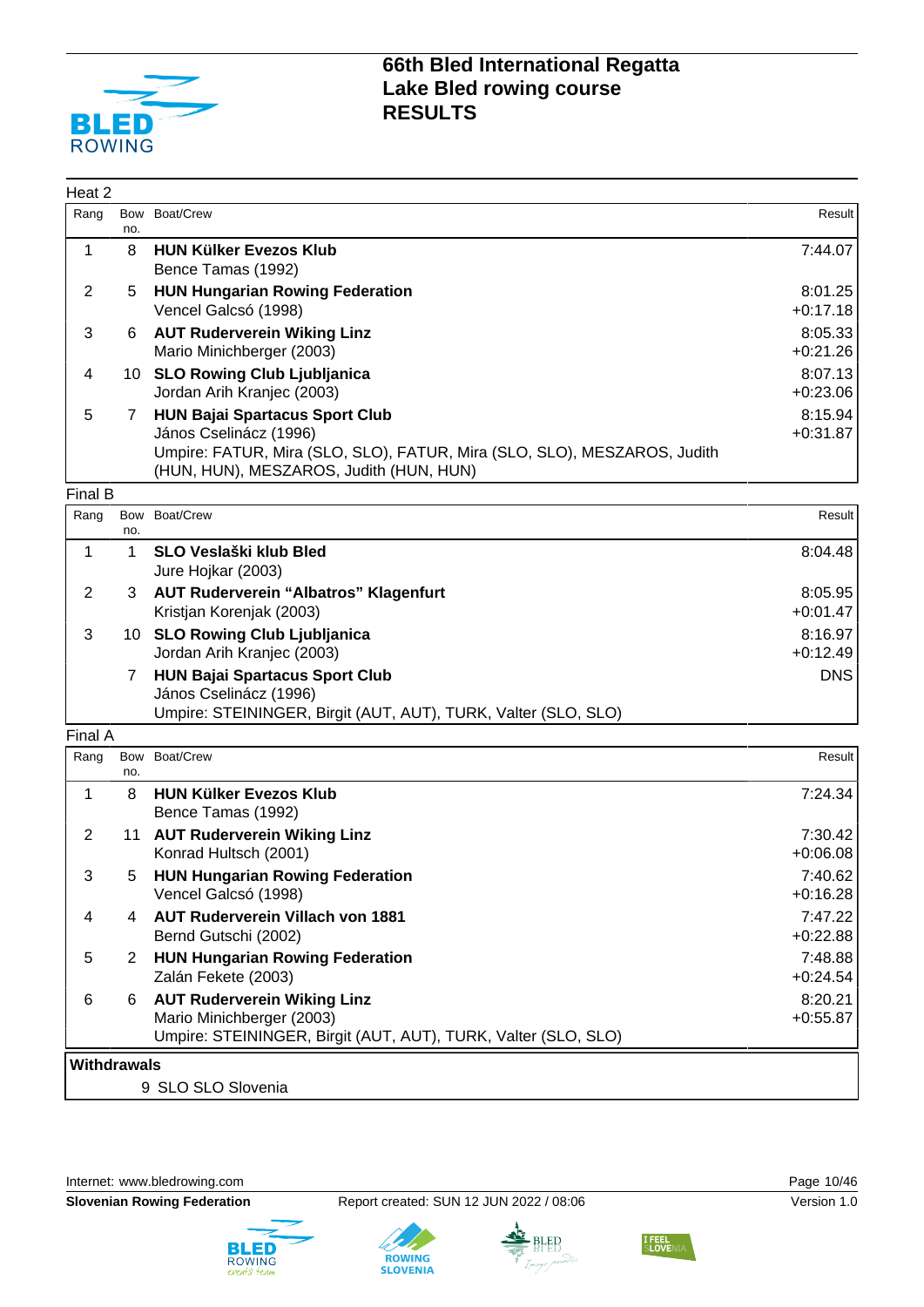

#### **Event 10 - LW 1x, Lightweigt Women´s-Single Sculls**

| Heat 1         |                |                                                                                                                                   |                       |
|----------------|----------------|-----------------------------------------------------------------------------------------------------------------------------------|-----------------------|
| Rang           | no.            | Bow Boat/Crew                                                                                                                     | Result                |
| 1              | $\overline{2}$ | <b>CRO Croatian Rowing Federation</b><br>Dora Dragicevic (1996)                                                                   | 9:06.01               |
| $\overline{2}$ | 4              | <b>BUL Cherpokov</b><br>Antoaneta Karaivanova (2000)                                                                              | 9:12.20<br>$+0.06.19$ |
| 3              | 1              | HUN Gyori Atlétikai Club Evezos Szakoszátály<br>Ott Anna (1999)                                                                   | 9:28.60<br>$+0:22.59$ |
| 4              | 3              | <b>HUN Szegedi Vízisport Egyesület</b><br>Anna Király (2004)<br>Umpire: FATUR, Mira (SLO, SLO), MESZAROS, Judith (HUN, HUN)       | 9:40.65<br>$+0.34.64$ |
| Heat 2         |                |                                                                                                                                   |                       |
| Rang           | no.            | Bow Boat/Crew                                                                                                                     | Result                |
| 1              | 6              | <b>SLO Slovenian Rowing Federation</b><br>Ruby Cop (2003)                                                                         | 8:40.31               |
| $\overline{2}$ | 5              | <b>SUI Seeclub Luzern</b><br>Julia Ruckli (1998)                                                                                  | 8:50.11<br>$+0.09.80$ |
| 3              | $7^{\circ}$    | <b>AUT Wiener Ruderklub Donau</b><br>Anna Schäfer (2001)<br>Umpire: FATUR, Mira (SLO, SLO), MESZAROS, Judith (HUN, HUN)           | 9:04.71<br>$+0:24.40$ |
| Final A        |                |                                                                                                                                   |                       |
| Rang           | no.            | Bow Boat/Crew                                                                                                                     | Result                |
| 1              | $\overline{2}$ | <b>CRO Croatian Rowing Federation</b><br>Dora Dragicevic (1996)                                                                   | 8:26.27               |
| 2              | 6              | <b>SLO Slovenian Rowing Federation</b><br>Ruby Cop (2003)                                                                         | 8:33.38<br>$+0:07.11$ |
| 3              | 5.             | <b>SUI Seeclub Luzern</b><br>Julia Ruckli (1998)                                                                                  | 8:36.94<br>$+0:10.67$ |
| 4              | 4              | <b>BUL Cherpokov</b><br>Antoaneta Karaivanova (2000)                                                                              | 8:49.78<br>$+0:23.51$ |
| 5              | $7^{\circ}$    | <b>AUT Wiener Ruderklub Donau</b><br>Anna Schäfer (2001)                                                                          | 8:50.95<br>$+0:24.68$ |
| 6              | 1              | HUN Gyori Atlétikai Club Evezos Szakoszátály<br>Ott Anna (1999)<br>Umpire: STEININGER, Birgit (AUT, AUT), TURK, Valter (SLO, SLO) | 8:56.51<br>$+0:30.24$ |







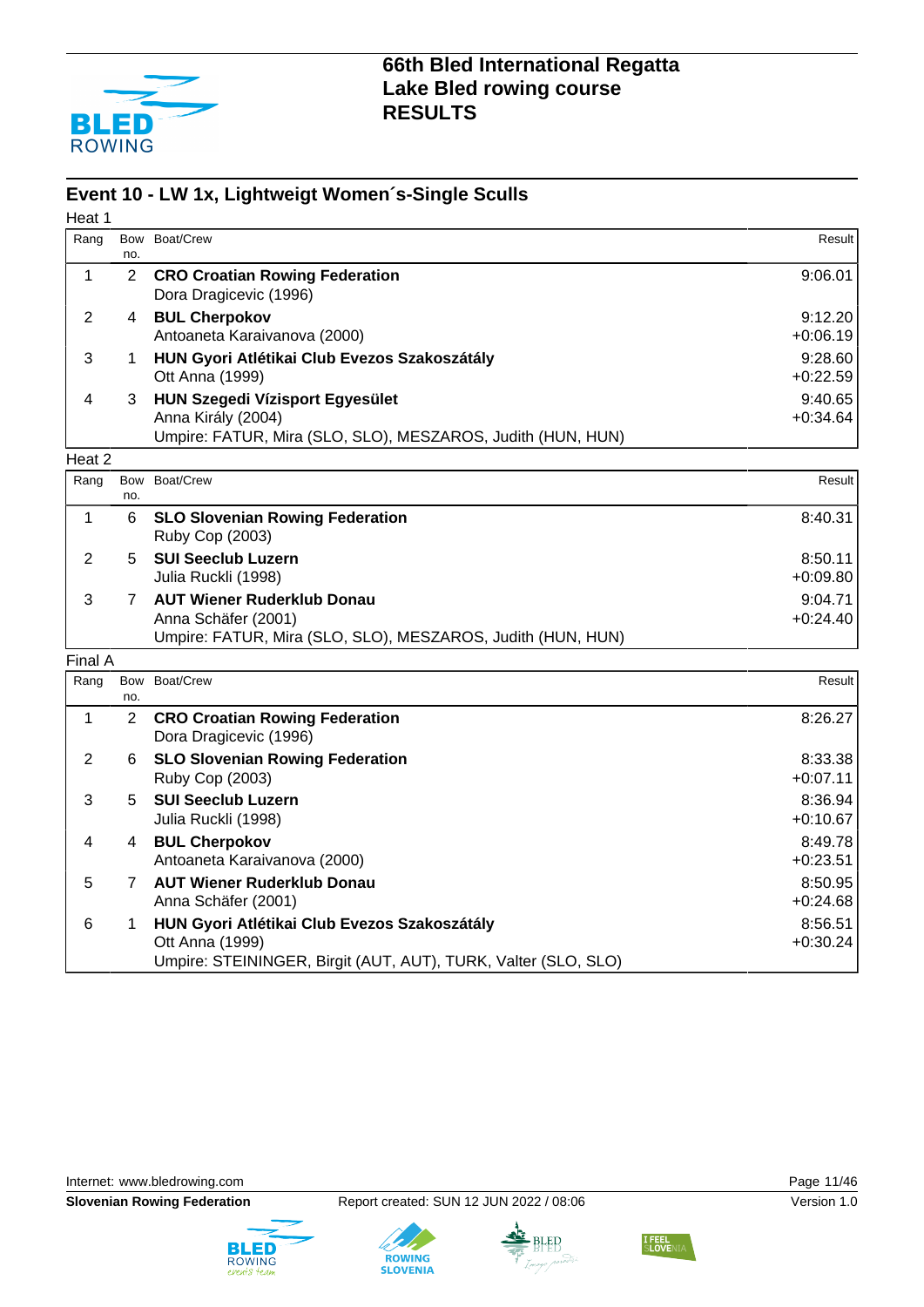

#### **Event 11 - JM 4-, Junior Men´s-Four**

| Heat 1         |             |                                                                                                                                                                                                     |                       |
|----------------|-------------|-----------------------------------------------------------------------------------------------------------------------------------------------------------------------------------------------------|-----------------------|
| Rang           | no.         | Bow Boat/Crew                                                                                                                                                                                       | <b>Result</b>         |
| $\mathbf{1}$   | 4           | <b>HUN Hungarian Rowing Federation</b><br>Marcell Zudor (2004), Narék Dedeyan (2004), Attila Geszti (2004), Olivér Boros (2004)                                                                     | 6:35.03               |
| $\overline{2}$ | 9           | <b>HUN Hungarian Rowing Federation</b><br>Áron Kalmár (2005), Ádám Csizmadia (2005), Simon Kunstár (2005), Ágoston Pálmai<br>(2005)                                                                 | 6:37.60<br>$+0:02.57$ |
| 3              | 1.          | <b>HUN Hungarian Rowing Federation</b><br>Ferenc Szigeti (2005), Amir Shah (2004), Áron Boros (2006), Péter László Gasztonyi<br>(2005)                                                              | 6:40.19<br>$+0:05.16$ |
| 4              | 3           | HUN Mosonmagyaróvári Vizisport Egyesület<br>Mátyás Demkó (2006), Ádám Hegedüs (2006), László Ko (2005), Patrik Varga (2006)<br>Umpire: FATUR, Mira (SLO, SLO), MESZAROS, Judith (HUN, HUN)          | 7:28.35<br>$+0:53.32$ |
| Heat 2         |             |                                                                                                                                                                                                     |                       |
| Rang           | Bow<br>no.  | Boat/Crew                                                                                                                                                                                           | Result                |
| $\mathbf{1}$   | 8           | <b>CRO Croatian Rowing Federation</b><br>Matej Terlevic (2004), Sven Thomas Banovic (2005), Matej Galic (2004), Lovre Puh<br>(2004)                                                                 | 6:32.17               |
| $\overline{2}$ | $7^{\circ}$ | <b>AUT Erster Wiener Ruderclub LIA</b><br>Daniel Wagner (2004), Elias Hautsch (2004), Julian Wienert (2005), Teodor-Tan<br>Tschaikner (2004)                                                        | 6:33.70<br>$+0:01.53$ |
| 3              | $2^{\circ}$ | <b>HUN Szegedi Vízisport Egyesület</b><br>Kristóf Horpácsy (2005), Patrik Lukács (2004), Márton Hajdú (2006), Bálint Pálka<br>(2006)                                                                | 6:48.08<br>$+0:15.91$ |
| 4              | 5.          | <b>SLO VK Dravske elektrarne Maribor</b><br>Leo Hedl (2005), Niko Safran (2004), Miha Lobnik (2005), Liam Stuart Edmonston<br>(2005)<br>Umpire: FATUR, Mira (SLO, SLO), MESZAROS, Judith (HUN, HUN) | 7:01.55<br>$+0.29.38$ |
| Final B        |             |                                                                                                                                                                                                     |                       |
| Rang           | no.         | Bow Boat/Crew                                                                                                                                                                                       | Result                |
| $\mathbf{1}$   | 5           | <b>SLO VK Dravske elektrarne Maribor</b><br>Leo Hedl (2005), Niko Safran (2004), Miha Lobnik (2005), Liam Stuart Edmonston<br>(2005)                                                                | 6:59.01               |
| $\overline{2}$ | 3           | HUN Mosonmagyaróvári Vizisport Egyesület<br>Mátyás Demkó (2006), Ádám Hegedüs (2006), László Ko (2005), Patrik Varga (2006)                                                                         | 7:31.49<br>$+0:32.48$ |







**ROWING**<br>SLOVENIA

Umpire: STEININGER, Birgit (AUT, AUT), TURK, Valter (SLO, SLO)



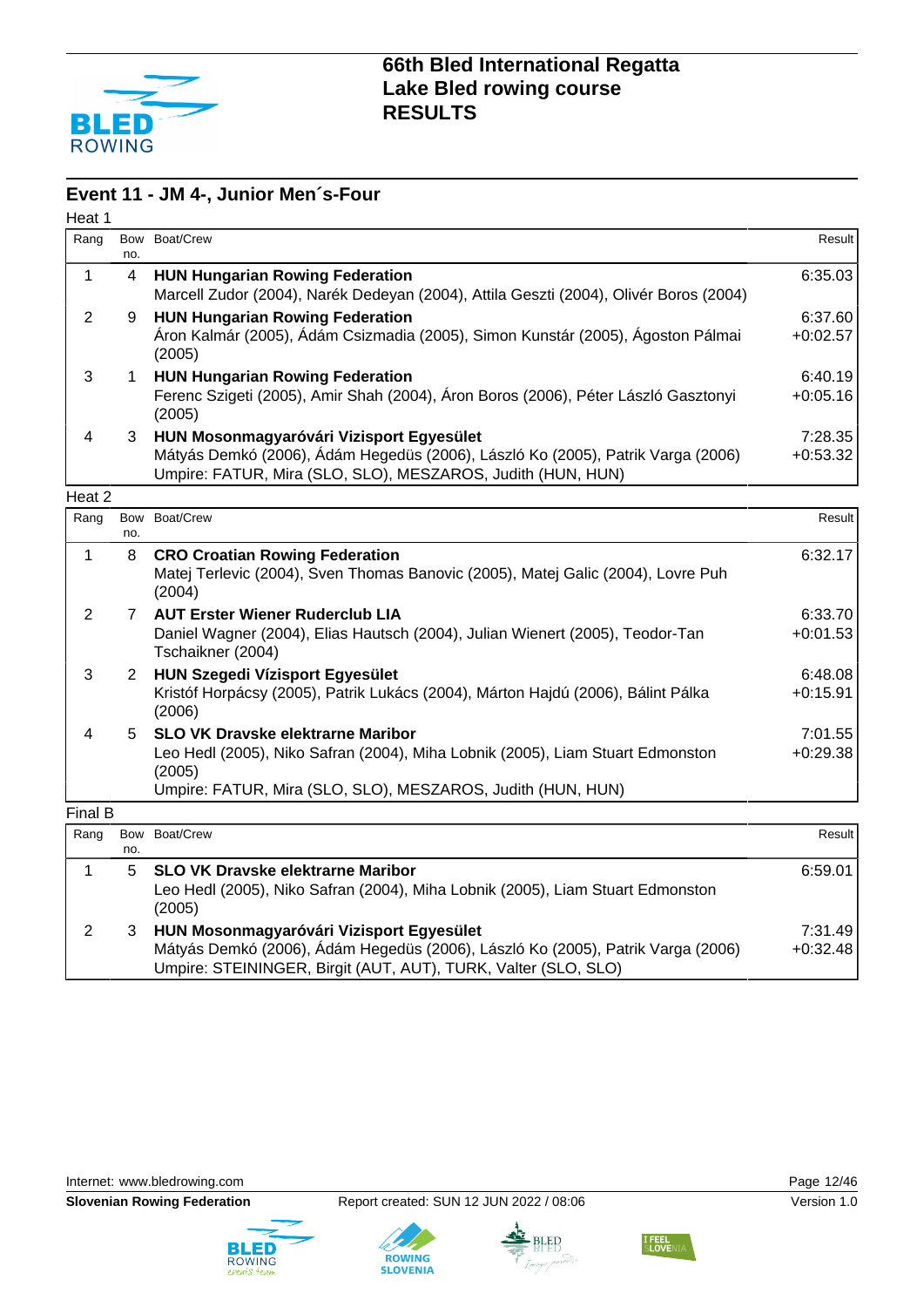

| Final A     |                |                                                                                                                                                                                                        |                       |
|-------------|----------------|--------------------------------------------------------------------------------------------------------------------------------------------------------------------------------------------------------|-----------------------|
| Rang        | no.            | Bow Boat/Crew                                                                                                                                                                                          | Result                |
| 1           | 4              | <b>HUN Hungarian Rowing Federation</b><br>Marcell Zudor (2004), Narék Dedeyan (2004), Attila Geszti (2004), Olivér Boros (2004)                                                                        | 6:24.10               |
| 2           | 9              | <b>HUN Hungarian Rowing Federation</b><br>Áron Kalmár (2005), Ádám Csizmadia (2005), Simon Kunstár (2005), Ágoston Pálmai<br>(2005)                                                                    | 6:25.11<br>$+0.01.01$ |
| 3           | 8              | <b>CRO Croatian Rowing Federation</b><br>Matej Terlevic (2004), Sven Thomas Banovic (2005), Matej Galic (2004), Lovre Puh<br>(2004)                                                                    | 6:27.67<br>$+0:03.57$ |
| 4           | 1.             | <b>HUN Hungarian Rowing Federation</b><br>Ferenc Szigeti (2005), Amir Shah (2004), Áron Boros (2006), Péter László Gasztonyi<br>(2005)                                                                 | 6:32.71<br>$+0.08.61$ |
| 5           | $\overline{7}$ | <b>AUT Erster Wiener Ruderclub LIA</b><br>Daniel Wagner (2004), Elias Hautsch (2004), Julian Wienert (2005), Teodor-Tan<br>Tschaikner (2004)                                                           | 6:33.52<br>$+0.09.42$ |
| 6           | $\overline{2}$ | <b>HUN Szegedi Vízisport Egyesület</b><br>Kristóf Horpácsy (2005), Patrik Lukács (2004), Márton Hajdú (2006), Bálint Pálka<br>(2006)<br>Umpire: STEININGER, Birgit (AUT, AUT), TURK, Valter (SLO, SLO) | 6:42.40<br>$+0:18.30$ |
| Withdrawals |                |                                                                                                                                                                                                        |                       |
|             |                | 6 AUT AUT WRC Pirat / 1. Wiener RC LIA / WRK Argonauten                                                                                                                                                |                       |

# **Event 12 - JW 4-, Junior Women´s-Four**

Final A

| Rang |     | Bow Boat/Crew                                                                                             | Result     |
|------|-----|-----------------------------------------------------------------------------------------------------------|------------|
|      | no. |                                                                                                           |            |
|      |     | <b>AUT Linzer Ruderverein Ister</b>                                                                       | 7:34.47    |
|      |     | Nina Müllner (2005), Lilly Maria Hobelsberger (2005), Paula Maria Bauer (2005),<br>Alexandra Handl (2005) |            |
|      |     | <b>HUN Szolnoki Sportcentrum / GYAC Evezos</b>                                                            | 7:59.92    |
|      |     | Lili Romsics (2004), Réka Volter (2004), Eszter Holpert (2005), Gabriella Dudás<br>(2005)                 | $+0:25.45$ |
|      |     | Umpire: STEININGER, Birgit (AUT, AUT), TURK, Valter (SLO, SLO)                                            |            |







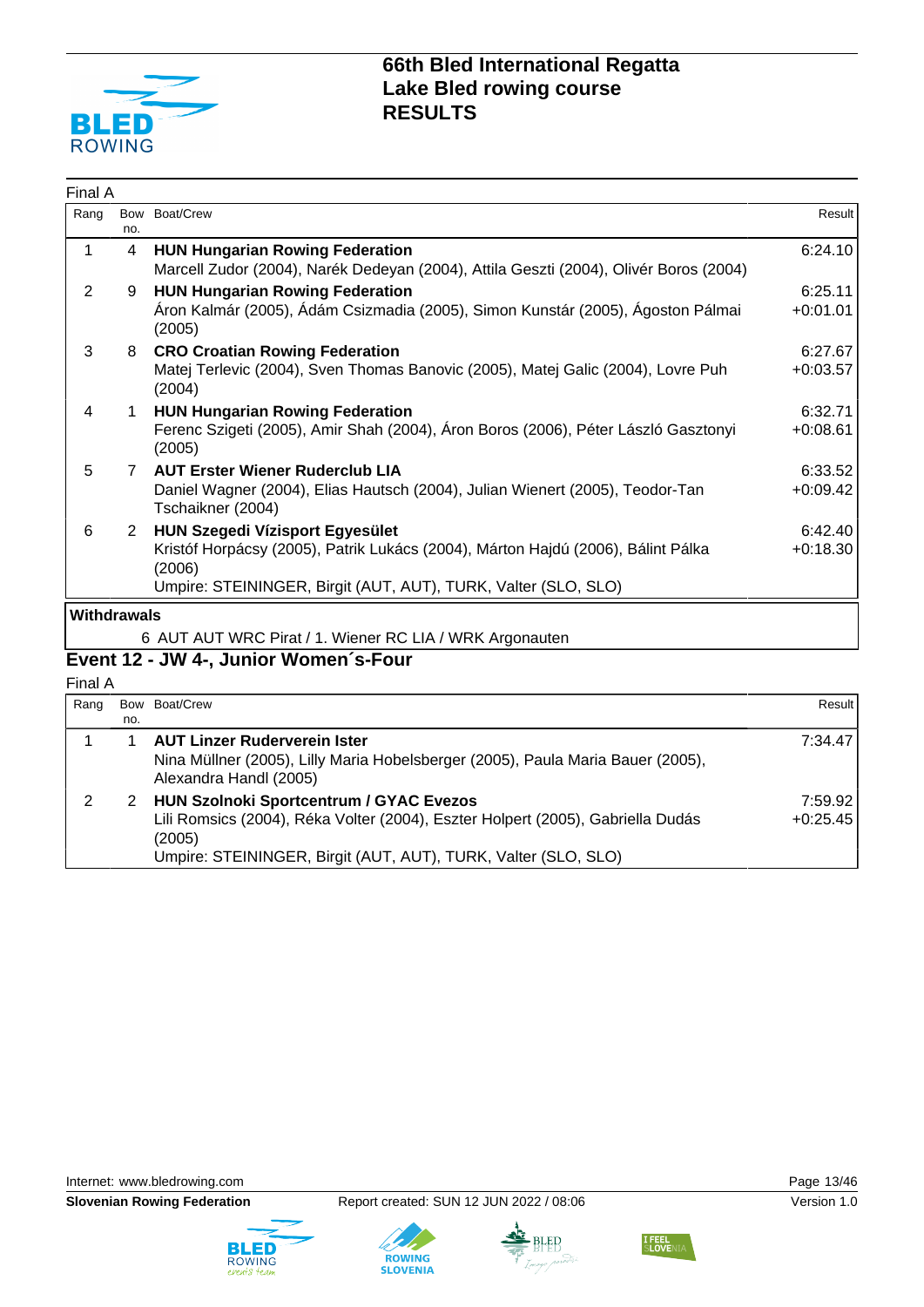

#### **Event 13 - JM 4x, Junior Men´s-Quadruple Sculls**

| Final A |     |                                                                                                                                                                                                 |                       |
|---------|-----|-------------------------------------------------------------------------------------------------------------------------------------------------------------------------------------------------|-----------------------|
| Rang    | no. | Bow Boat/Crew                                                                                                                                                                                   | Result I              |
|         | 5   | AUT RV Albatros Klagenfurt / RV Villach v. 1881 / RC Wels / 1. Wiener RC LIA<br>Uli Oswald (2004), Stefan Gigacher (2004), Lorenz Reitzinger (2005), Noe Plotitza<br>(2005)                     | 6:30.12               |
| 2       |     | 4 AUT RV Wiking Linz / WSV Ottensheim / Linzer RV Ister<br>Paul Schinnerl (2007), Marlon Kasterka (2007), Ruben Griesfelder (2006), Jonas<br>Campbell (2006)                                    | 6:34.44<br>$+0:04.32$ |
| 3       |     | 3 SRB Veslacki klub Danubius 1885<br>Ognjen Dukic (2005), Dejan Manojlovic (2005), Marko Fratucan (2005), Nemanja<br>Kesic (2005)                                                               | 6:37.84<br>$+0:07.72$ |
| 4       | 6   | <b>AUT RV Wiking Linz / WSV Ottensheim</b><br>Noah Wittendorfer (2004), Jakob Krause (2005), Jakob Marchewa (2004), Moritz<br>Schöppl (2005)                                                    | 6:45.49<br>$+0:15.37$ |
| 5       |     | 2 CRO Veslacki Klub Neptun<br>MARO MOJAS (2005), Toni Pulic (2005), VICKO SOLETIC (2004), Vito Sutalo (2007)                                                                                    | 6:51.08<br>$+0:20.96$ |
| 6       | 1   | CRO Veslacki Klub Jadran - Rijeka<br>Leo Cucak (2005), Dominik Biruš (2004), Roko Rafael Katic (2005), Loren Horvat<br>(2005)<br>Umpire: STEININGER, Birgit (AUT, AUT), TURK, Valter (SLO, SLO) | 6:57.93<br>$+0:27.81$ |

#### **Event 14 - JW 4x, Junior Women´s-Quadruple Sculls**

Final A

| Rang |     | Bow Boat/Crew                                                                                                                                                                                    | Result I              |
|------|-----|--------------------------------------------------------------------------------------------------------------------------------------------------------------------------------------------------|-----------------------|
|      | no. |                                                                                                                                                                                                  |                       |
|      | 3   | <b>HUN Hungarian Rowing Federation</b><br>Anna Schrieber (2004), Zsófia Angyal (2004), Szonja Balázs (2004), Zsófia Nagy<br>(2006)                                                               | 7:15.65               |
| 2    |     | AUT WSV Ottensheim / Salzburger RK MÖVE / RV Wiking Linz<br>Linda Weitmann (2005), Theresa Berger (2005), Emma Rainer (2005), Katharina<br>Nagler (2005)                                         | 7:20.76<br>$+0:05.11$ |
| 3    | 2   | <b>HUN MTK Budapest / SZVE</b><br>Krisztina Temesi (2005), Miriam Kovács (2005), Orsolya Molnár (2005), Laura Mácsai<br>(2005)<br>Umpire: STEININGER, Birgit (AUT, AUT), TURK, Valter (SLO, SLO) | 7:42.55<br>$+0:26.90$ |









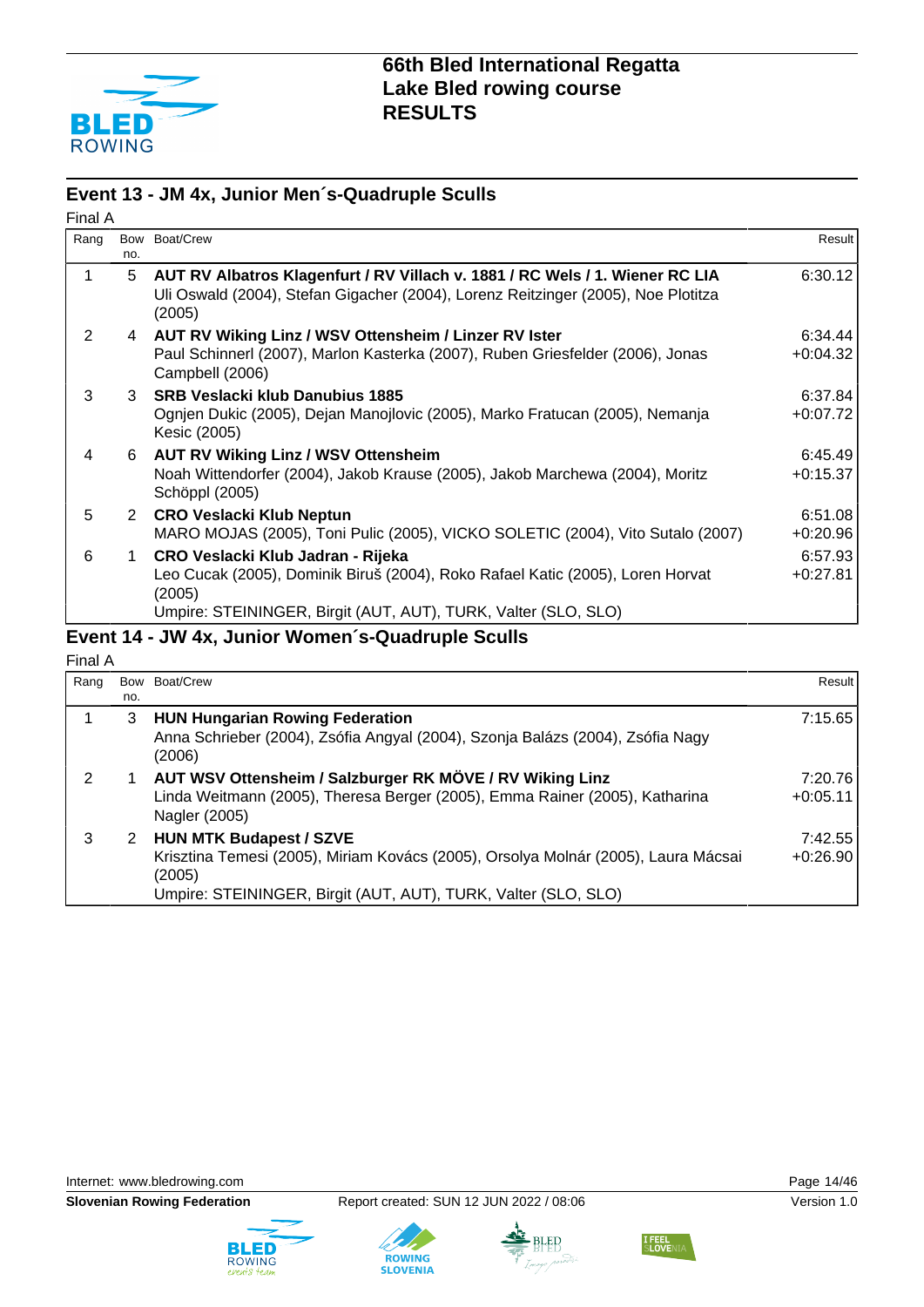

#### **Event 15 - BJM 1x, Junior Men´s-Single Sculls**

| Heat 1         |                |                                                                                    |                       |
|----------------|----------------|------------------------------------------------------------------------------------|-----------------------|
| Rang           | Bow            | Boat/Crew                                                                          | Result                |
|                | no.            |                                                                                    |                       |
| 1              | 4              | SRB Veslacki klub Begej 1883<br>Miloš Lavirac (2006)                               | 8:14.19               |
| $\overline{2}$ | 3              | <b>SRB Veslacki klub Graficar</b>                                                  | 8:14.93               |
|                |                | Ognjen Dobric (2007)                                                               | $+0:00.74$            |
| 3              | 1              | <b>SRB Veslacki klub Smederevo</b>                                                 | 8:25.46               |
|                |                | Jovan Marinkovic (2007)                                                            | $+0:11.27$            |
| 4              | 5              | SLO Veslaški klub Bled                                                             | 8:36.78               |
|                |                | Nikola Halleger (2006)                                                             | $+0.22.59$<br>8:41.12 |
| 5              | $\overline{2}$ | <b>CRO Croatian Rowing Federation</b><br>Petar Jukic (2006)                        | $+0.26.93$            |
|                |                | Umpire: FATUR, Mira (SLO, SLO), MESZAROS, Judith (HUN, HUN)                        |                       |
| Heat 2         |                |                                                                                    |                       |
| Rang           | Bow            | Boat/Crew                                                                          | Result                |
|                | no.            |                                                                                    |                       |
| 1              | 8              | <b>SRB Veslacki klub Palic</b><br>Sergej Cipak (2006)                              | 7:59.06               |
| $\overline{2}$ | $\mathbf{7}$   | SVK Slovenský veslársky klub                                                       | 8:10.78               |
|                |                | Michal Žemla (2006)                                                                | $+0:11.72$            |
| 3              |                | 10 SVK Slovenský veslársky klub<br>Oliver Šimek (2006)                             | 8:15.37<br>$+0:16.31$ |
| 4              | 9              | <b>SUI Seeclub Luzern</b>                                                          | 8:39.09               |
|                |                | Mark Studhalter (2007)                                                             | $+0:40.03$            |
| 5              | 6              | <b>SRB Veslacki klub Tamiš</b>                                                     | 9:50.94               |
|                |                | Damjan Stojkovic (2006)                                                            | $+1:51.88$            |
|                |                | Umpire: FATUR, Mira (SLO, SLO), MESZAROS, Judith (HUN, HUN)                        |                       |
| Heat 3         |                |                                                                                    |                       |
| Rang           | no.            | Bow Boat/Crew                                                                      | Result                |
| 1              | 13             | <b>HUN Bajai Spartacus Sport Club</b>                                              | 8:30.52               |
|                |                | Gorán Veto (2006)                                                                  |                       |
| $\overline{2}$ | 15             | <b>CRO Veslacki Klub Krka</b>                                                      | 8:31.58               |
|                |                | Franko Dobra (2007)                                                                | +0:01.06              |
| 3              |                | 11 AUT Erster Wiener Ruderclub LIA                                                 | 8:31.91               |
|                |                | Joe Koch-Daubrawa (2006)                                                           | $+0:01.39$            |
| 4              |                | 12 SLO Rowing Club Ljubljanica                                                     | 9:05.05               |
|                |                | Luka Valic (2007)                                                                  | $+0:34.53$            |
| 5              |                | 16 SUI Seeclub Luzern                                                              | 9:16.54               |
|                |                | Davide Muzzi (2006)<br>Umpire: FATUR, Mira (SLO, SLO), MESZAROS, Judith (HUN, HUN) | $+0.46.02$            |
|                |                |                                                                                    |                       |

Internet: [www.bledrowing.com](http://www.bledrowing.com) example of the control of the Page 15/46







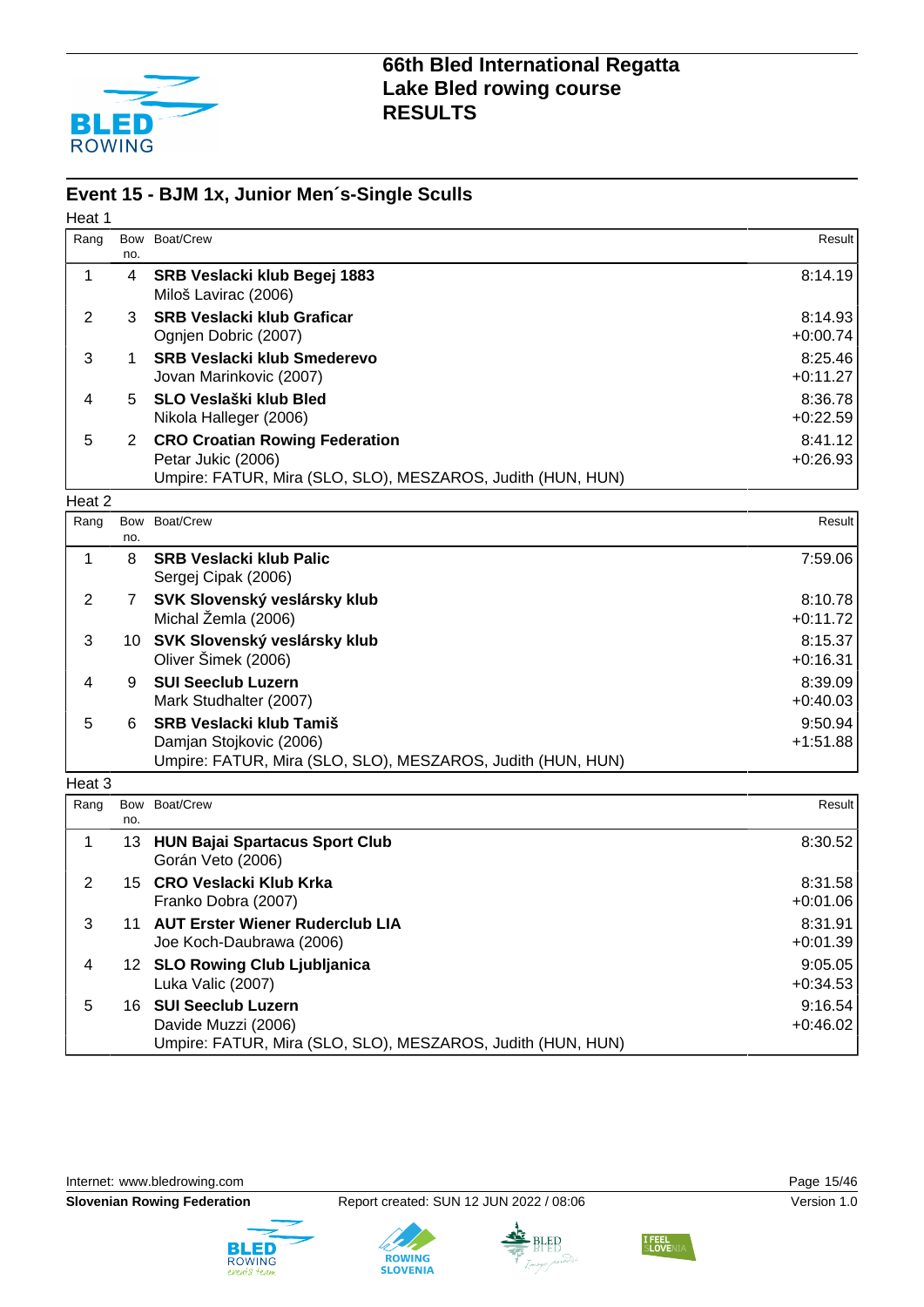

| Heat 4         |            |                                                                |            |
|----------------|------------|----------------------------------------------------------------|------------|
| Rang           | no.        | Bow Boat/Crew                                                  | Result     |
| 1              | 18         | <b>BUL Armeetz</b>                                             | 8:01.15    |
|                |            | Maksim Atanasov (2007)                                         |            |
| 2              | 21         | <b>AUT Erster Wiener Ruderclub LIA</b>                         | 8:10.64    |
|                |            | Max Kofler (2006)                                              | $+0.09.49$ |
| 3              |            | 20 AUT Erster Wiener Ruderclub LIA                             | 8:14.91    |
|                |            | Moritz Beran (2007)                                            | $+0:13.76$ |
| 4              |            | 19 CRO Croatian Rowing Federation                              | 8:16.01    |
|                |            | Petar Simone (2006)                                            | $+0.14.86$ |
| 5              |            | 17 SLO Veslaški klub Bled                                      | 8:39.79    |
|                |            | Gal Zorman (2006)                                              | $+0.38.64$ |
|                |            | Umpire: FATUR, Mira (SLO, SLO), MESZAROS, Judith (HUN, HUN)    |            |
| Final C        |            |                                                                |            |
| Rang           | Bow<br>no. | Boat/Crew                                                      | Result     |
| $\mathbf{1}$   | 2          | <b>CRO Croatian Rowing Federation</b>                          | 8:09.22    |
|                |            | Petar Jukic (2006)                                             |            |
| 2              | 5          | SLO Veslaški klub Bled                                         | 8:13.87    |
|                |            | Nikola Halleger (2006)                                         | $+0.04.65$ |
| 3              |            | 11 AUT Erster Wiener Ruderclub LIA                             | 8:17.29    |
|                |            | Joe Koch-Daubrawa (2006)                                       | $+0.08.07$ |
| 4              |            | 17 SLO Veslaški klub Bled                                      | 8:21.66    |
|                |            | Gal Zorman (2006)                                              | $+0:12.44$ |
| 5              | 9          | <b>SUI Seeclub Luzern</b>                                      | 8:22.21    |
|                |            | Mark Studhalter (2007)                                         | $+0.12.99$ |
| 6              |            | 12 SLO Rowing Club Ljubljanica                                 | 8:44.90    |
|                |            | Luka Valic (2007)                                              | $+0.35.68$ |
|                |            | Umpire: STEININGER, Birgit (AUT, AUT), TURK, Valter (SLO, SLO) |            |
| Final B        |            |                                                                |            |
| Rang           | no.        | Bow Boat/Crew                                                  | Result     |
| 1              | 3          | <b>SRB Veslacki klub Graficar</b>                              | 7:59.88    |
|                |            | Ognjen Dobric (2007)                                           |            |
| $\overline{2}$ |            | 10 SVK Slovenský veslársky klub                                | 8:00.22    |
|                |            | Oliver Šimek (2006)                                            | $+0:00.34$ |
| 3              | 1          | <b>SRB Veslacki klub Smederevo</b>                             | 8:00.76    |
|                |            | Jovan Marinkovic (2007)                                        | $+0:00.88$ |
| 4              |            | 20 AUT Erster Wiener Ruderclub LIA                             | 8:09.99    |
|                |            | Moritz Beran (2007)                                            | $+0:10.11$ |
| 5              |            | 19 CRO Croatian Rowing Federation                              | 8:10.41    |
|                |            | Petar Simone (2006)                                            | $+0:10.53$ |

Petar Simone (2006) 6 15 **CRO Veslacki Klub Krka** Franko Dobra (2007) Umpire: STEININGER, Birgit (AUT, AUT), TURK, Valter (SLO, SLO)

**ROWING**<br>SLOVENIA

Internet: [www.bledrowing.com](http://www.bledrowing.com) **Page 16/46** 





BLED



8:22.64 +0:22.76

I FEEL<br>SLOVE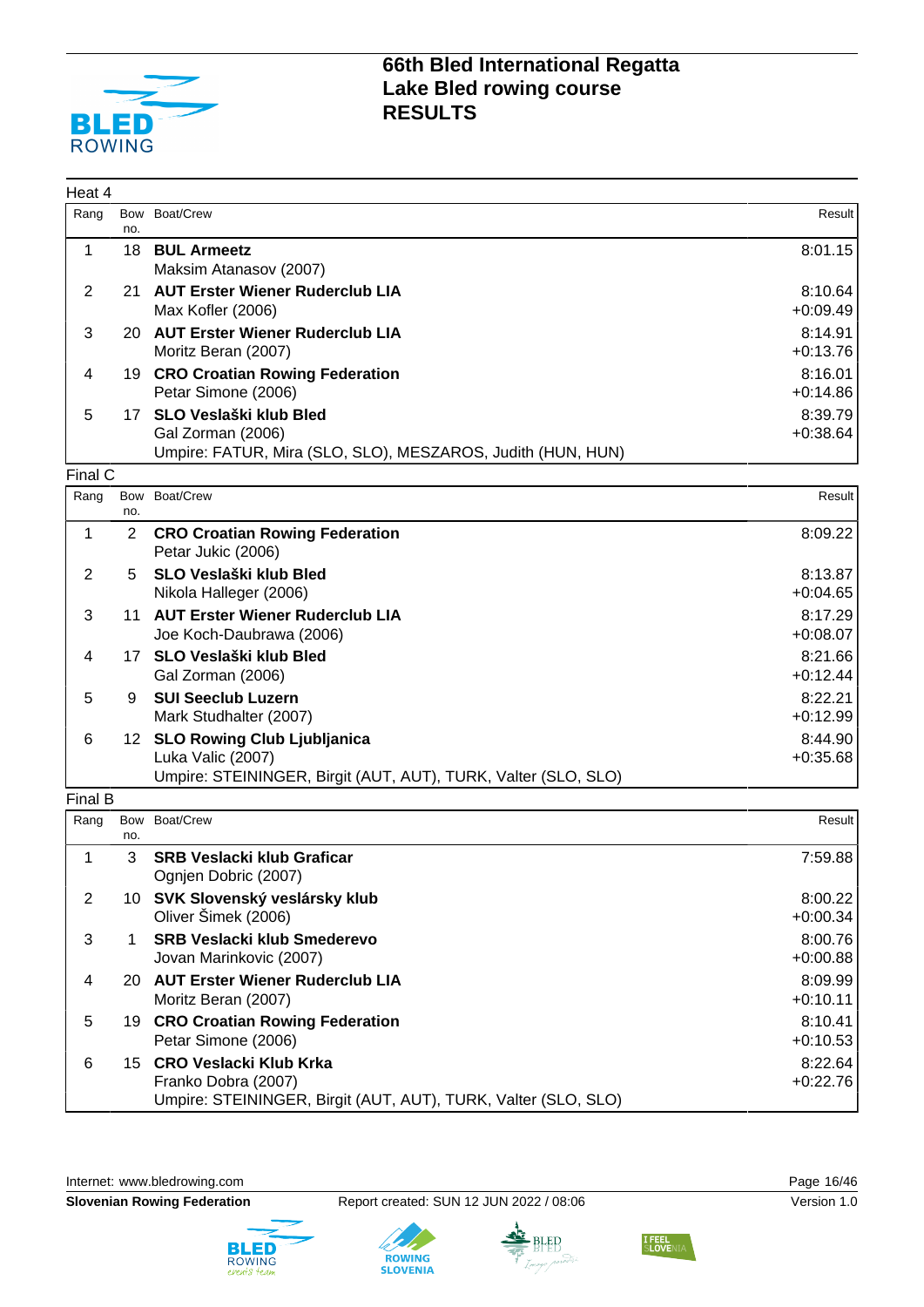

| Final A |     |                                                                                                                              |                       |
|---------|-----|------------------------------------------------------------------------------------------------------------------------------|-----------------------|
| Rang    | no. | Bow Boat/Crew                                                                                                                | Result                |
|         | 8   | <b>SRB Veslacki klub Palic</b><br>Sergej Cipak (2006)                                                                        | 8:01.31               |
| 2       | 7   | SVK Slovenský veslársky klub<br>Michal Žemla (2006)                                                                          | 8:08.73<br>$+0.07.42$ |
| 3       | 18. | <b>BUL Armeetz</b><br>Maksim Atanasov (2007)                                                                                 | 8:11.45<br>$+0:10.14$ |
| 4       | 4   | SRB Veslacki klub Begej 1883<br>Miloš Lavirac (2006)                                                                         | 8:13.51<br>$+0:12.20$ |
| 5       | 21  | <b>AUT Erster Wiener Ruderclub LIA</b><br>Max Kofler (2006)                                                                  | 8:26.16<br>$+0:24.85$ |
| 6       | 13. | <b>HUN Bajai Spartacus Sport Club</b><br>Gorán Veto (2006)<br>Umpire: STEININGER, Birgit (AUT, AUT), TURK, Valter (SLO, SLO) | 8:43.42<br>$+0:42.11$ |

#### **Withdrawals**

14 SLO SLO RC Ljubljanica

### **Event 16 - BJW 1x, Junior Women´s-Single Sculls**

Heat 1

| Rang |     | Bow Boat/Crew                                               | Result     |
|------|-----|-------------------------------------------------------------|------------|
|      | no. |                                                             |            |
|      | 3   | <b>SLO VK Dravske elektrarne Maribor</b>                    | 8:43.49    |
|      |     | Lara Cas (2006)                                             |            |
| 2    | 5   | <b>CRO Croatian Rowing Federation</b>                       | 8:52.53    |
|      |     | Dora Balic (2006)                                           | $+0.09.04$ |
| 3    |     | SLO Veslaški klub Bled                                      | 8:52.74    |
|      |     | Blažka Sedovšek (2008)                                      | $+0:09.25$ |
| 4    |     | <b>SLO Veslaški klub Bled</b>                               | 9:10.91    |
|      |     | Nika Janjuševic (2006)                                      | $+0:27.42$ |
| 5    | 2   | <b>AUT Erster Wiener Ruderclub LIA</b>                      | 9:37.71    |
|      |     | Johanna Vychytil (2007)                                     | $+0:54.22$ |
|      |     | Umpire: FATUR, Mira (SLO, SLO), MESZAROS, Judith (HUN, HUN) |            |

#### Heat 2

| Rang |     | Bow Boat/Crew                                               | Result I   |
|------|-----|-------------------------------------------------------------|------------|
|      | no. |                                                             |            |
|      | 8   | <b>CRO Croatian Rowing Federation</b><br>Lana Tucic (2006)  | 9:08.31    |
|      | 11  | <b>BUL Armeetz</b>                                          | 9:11.86    |
|      |     | Rumyana Stoyanova (2008)                                    | $+0:03.55$ |
| 3    |     | <b>AUT Wiener Ruderklub Argonauten</b>                      | 9:12.25    |
|      |     | Franziska Stögerer (2007)                                   | $+0.03.94$ |
| 4    | 6   | <b>AUT Wassersportverein Ottensheim</b>                     | 9:26.82    |
|      |     | Sophia Bötscher (2006)                                      | $+0:18.51$ |
| 5    | 9   | <b>SLO Veslaški klub Bled</b>                               | 9:39.04    |
|      |     | Una Radonjic (2006)                                         | $+0:30.73$ |
|      |     | Umpire: FATUR, Mira (SLO, SLO), MESZAROS, Judith (HUN, HUN) |            |

Internet: [www.bledrowing.com](http://www.bledrowing.com) **Page 17/46** 







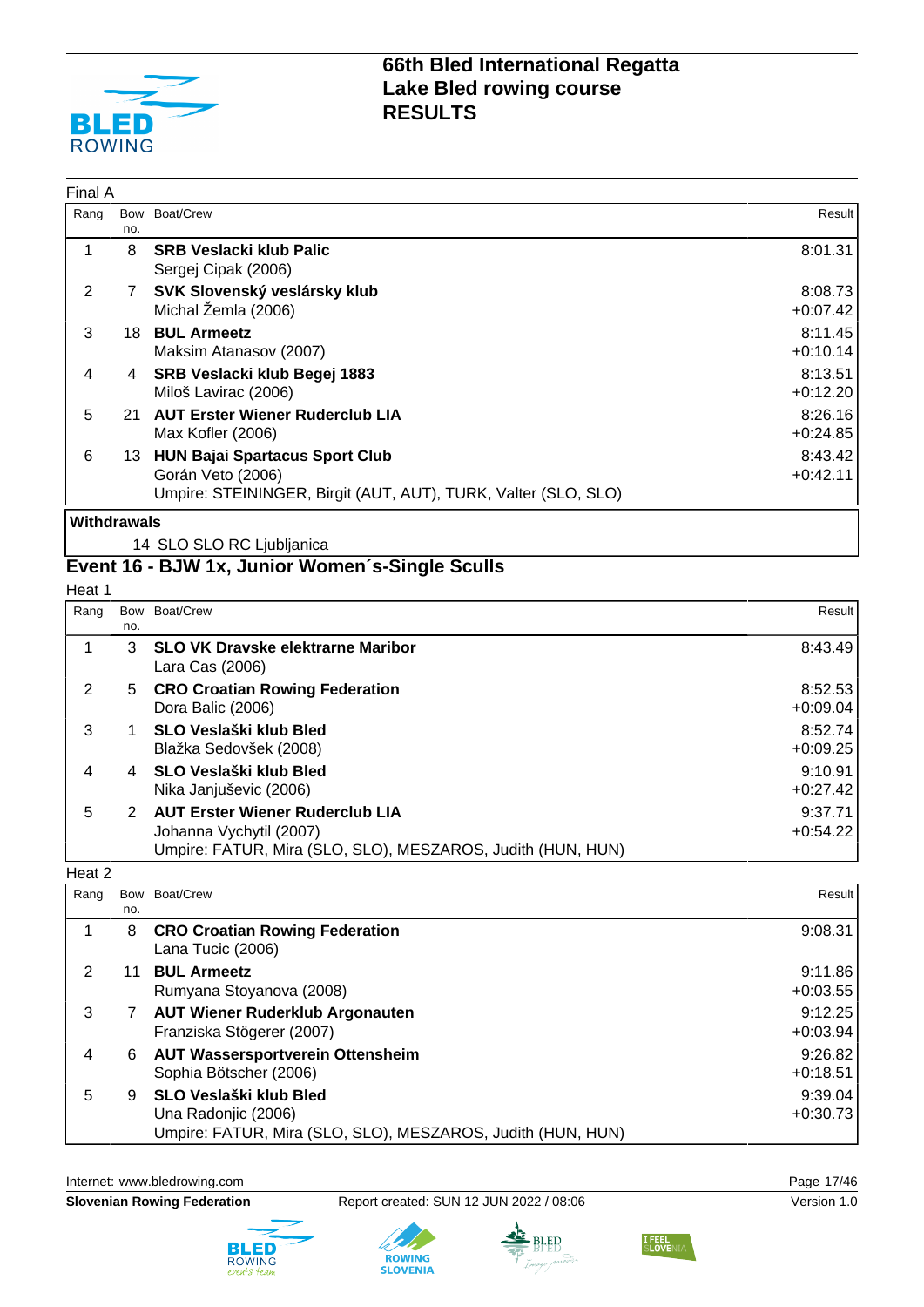

| Heat 3 |            |                                                                                                                  |                       |
|--------|------------|------------------------------------------------------------------------------------------------------------------|-----------------------|
| Rang   | Bow<br>no. | Boat/Crew                                                                                                        | Result                |
|        |            | 14 SLO Veslaški klub Bled<br>Sara Sedovšek (2006)                                                                | 8:56.18               |
| 2      |            | 13 SLO VK Dravske elektrarne Maribor<br>Hana Indihar (2007)                                                      | 9:04.65<br>$+0:08.47$ |
| 3      |            | 12 AUT Ruderverein Villach von 1881<br>Antonia Gigacher (2006)                                                   | 9:17.04<br>$+0:20.86$ |
| 4      |            | 15 SLO Rowing Club Argo<br>Andreja Jurišic (2007)<br>Umpire: FATUR, Mira (SLO, SLO), MESZAROS, Judith (HUN, HUN) | 9:31.67<br>$+0:35.49$ |

#### Final C Final B

|     |          | Result                                                                                                                                                                                                                                                                                                                                                                                                                                                                         |
|-----|----------|--------------------------------------------------------------------------------------------------------------------------------------------------------------------------------------------------------------------------------------------------------------------------------------------------------------------------------------------------------------------------------------------------------------------------------------------------------------------------------|
| no. |          |                                                                                                                                                                                                                                                                                                                                                                                                                                                                                |
|     |          | 8:57.05                                                                                                                                                                                                                                                                                                                                                                                                                                                                        |
|     |          |                                                                                                                                                                                                                                                                                                                                                                                                                                                                                |
|     |          |                                                                                                                                                                                                                                                                                                                                                                                                                                                                                |
| 4   |          | 9:10.46                                                                                                                                                                                                                                                                                                                                                                                                                                                                        |
|     |          | $+0:13.41$                                                                                                                                                                                                                                                                                                                                                                                                                                                                     |
|     |          |                                                                                                                                                                                                                                                                                                                                                                                                                                                                                |
|     |          | 9:12.16                                                                                                                                                                                                                                                                                                                                                                                                                                                                        |
|     |          | $+0:15.11$                                                                                                                                                                                                                                                                                                                                                                                                                                                                     |
| 7   |          | 9:17.57                                                                                                                                                                                                                                                                                                                                                                                                                                                                        |
|     |          | $+0:20.52$                                                                                                                                                                                                                                                                                                                                                                                                                                                                     |
|     |          |                                                                                                                                                                                                                                                                                                                                                                                                                                                                                |
|     |          | 9:21.35                                                                                                                                                                                                                                                                                                                                                                                                                                                                        |
|     |          | $+0:24.30$                                                                                                                                                                                                                                                                                                                                                                                                                                                                     |
|     |          |                                                                                                                                                                                                                                                                                                                                                                                                                                                                                |
|     |          | 9:34.87                                                                                                                                                                                                                                                                                                                                                                                                                                                                        |
|     |          | $+0:37.82$                                                                                                                                                                                                                                                                                                                                                                                                                                                                     |
|     |          |                                                                                                                                                                                                                                                                                                                                                                                                                                                                                |
|     | Bow<br>6 | Boat/Crew<br><b>SLO Veslaški klub Bled</b><br>Blažka Sedovšek (2008)<br><b>SLO Veslaški klub Bled</b><br>Nika Janjuševic (2006)<br><b>AUT Wassersportverein Ottensheim</b><br>Sophia Bötscher (2006)<br><b>AUT Wiener Ruderklub Argonauten</b><br>Franziska Stögerer (2007)<br>12 AUT Ruderverein Villach von 1881<br>Antonia Gigacher (2006)<br><b>SLO Rowing Club Argo</b><br>15<br>Andreja Jurišic (2007)<br>Umpire: STEININGER, Birgit (AUT, AUT), TURK, Valter (SLO, SLO) |

Final A

| Rang               |     | Bow Boat/Crew                                                                                                    | Result                 |
|--------------------|-----|------------------------------------------------------------------------------------------------------------------|------------------------|
|                    | no. |                                                                                                                  |                        |
|                    | 3   | <b>SLO VK Dravske elektrarne Maribor</b><br>Lara Cas (2006)                                                      | 8:34.75                |
| 2                  | 8   | <b>CRO Croatian Rowing Federation</b><br>Lana Tucic (2006)                                                       | 8:53.01<br>$+0:18.26$  |
| 3                  | 5   | <b>CRO Croatian Rowing Federation</b><br>Dora Balic (2006)                                                       | 8:57.03<br>$+0:22.28$  |
| 4                  | 13. | <b>SLO VK Dravske elektrarne Maribor</b><br>Hana Indihar (2007)                                                  | 9:03.38<br>$+0:28.63$  |
| 5                  |     | 14 SLO Veslaški klub Bled<br>Sara Sedovšek (2006)                                                                | 9:03.40<br>$+0:28.65$  |
| 6                  | 11  | <b>BUL Armeetz</b><br>Rumyana Stoyanova (2008)<br>Umpire: STEININGER, Birgit (AUT, AUT), TURK, Valter (SLO, SLO) | 10:09.03<br>$+1:34.28$ |
| <b>Withdrawals</b> |     |                                                                                                                  |                        |

10 SLO SLO RC Ljubljanica

Internet: [www.bledrowing.com](http://www.bledrowing.com) **Page 18/46** 









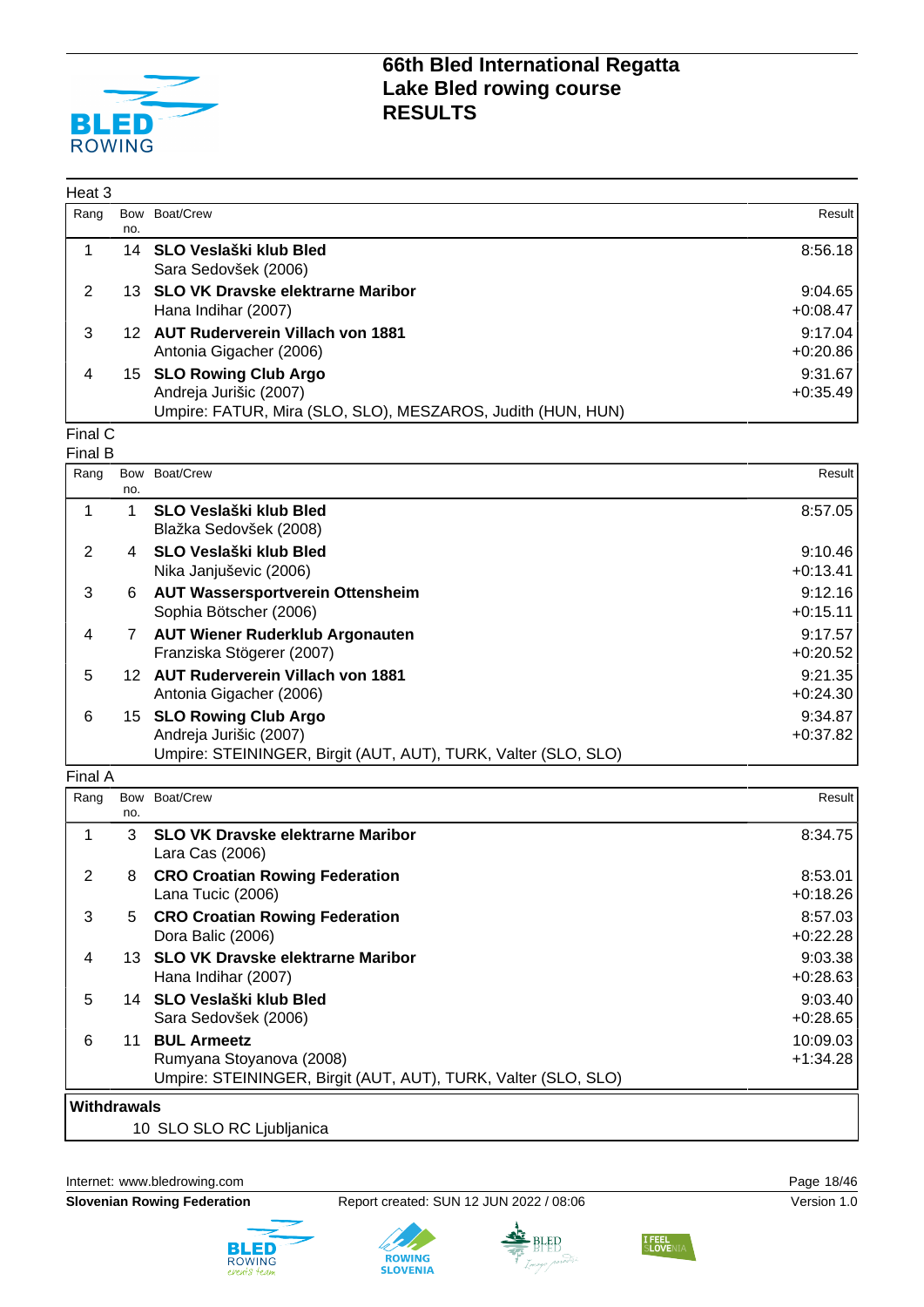

#### **Event 17 - BJM 2x, Junior Men´s-Double Sculls**

| Heat 1         |                |                                                                                                                                                     |                       |
|----------------|----------------|-----------------------------------------------------------------------------------------------------------------------------------------------------|-----------------------|
| Rang           | Bow<br>no.     | Boat/Crew                                                                                                                                           | Result                |
| 1              | $\overline{2}$ | <b>SRB VK Danubius / VK Smederevo</b><br>Marko Maric (2006), Lazar Živanovic (2006)                                                                 | 7:12.54               |
| $\overline{2}$ | 3              | <b>CRO Croatian Rowing Federation</b><br>Jakov Horvat (2007), Lovro Rudec (2007)                                                                    | 7:22.04<br>$+0.09.50$ |
| 3              | 1              | <b>CRO Croatian Rowing Federation</b><br>Marko Jurcic (2006), Toma Pavicic (2007)                                                                   | 7:22.89<br>$+0:10.35$ |
| 4              | 5              | <b>BUL CSKA</b><br>Georgi Karamanov (2007), Kaloyan Ladzhov (2007)                                                                                  | 7:23.70<br>$+0:11.16$ |
| 5              | 4              | <b>AUT WRC Pirat / WRK Argonauten</b><br>Max Cagal (2007), Hippolyte Langlois (2006)                                                                | 7:28.12<br>$+0:15.58$ |
| 6              | 6              | <b>SLO Rowing Club Ljubljanica</b><br>Matija Valant Karat (2007), Nejc Kosmac (2006)<br>Umpire: FATUR, Mira (SLO, SLO), MESZAROS, Judith (HUN, HUN) | 7:52.24<br>$+0:39.70$ |
| Heat 2         |                |                                                                                                                                                     |                       |
| Rang           | no.            | Bow Boat/Crew                                                                                                                                       | Result                |
| 1              | 13             | HUN Szolnoki Sportcentrum / MTK Budapest<br>Dániel Drávucz (2007), Sámuel Gottfried (2006)                                                          | 7:30.74               |
| $\overline{2}$ |                | 10 CRO Veslacki Klub Krka<br>Jakov Slavica (2007), Marko Martinovic (2007)                                                                          | 7:34.06<br>$+0:03.32$ |
| 3              |                | 12 BUL Akademik Sofia<br>Hristo Velikov (2006), Mario Neykov (2006)                                                                                 | 7:36.16<br>$+0:05.42$ |
| 4              | 11             | SRB Veslacki klub Begej 1883<br>Vuk Božic (2006), Ognjen Kostin (2006)                                                                              | 7:36.40<br>$+0.05.66$ |
| 5              | $7^{\circ}$    | <b>SLO Veslaški klub Bled</b><br>Jaka Dolar (2006), Paskal Ažman (2006)                                                                             | 7:48.15<br>$+0:17.41$ |
| 6              | 9              | <b>AUT Linzer RV Ister / RC Wels</b><br>Leo Labak (2006), Balduin Reitzinger (2007)                                                                 | 7:56.00<br>$+0:25.26$ |

Internet: [www.bledrowing.com](http://www.bledrowing.com) example of the control of the Page 19/46







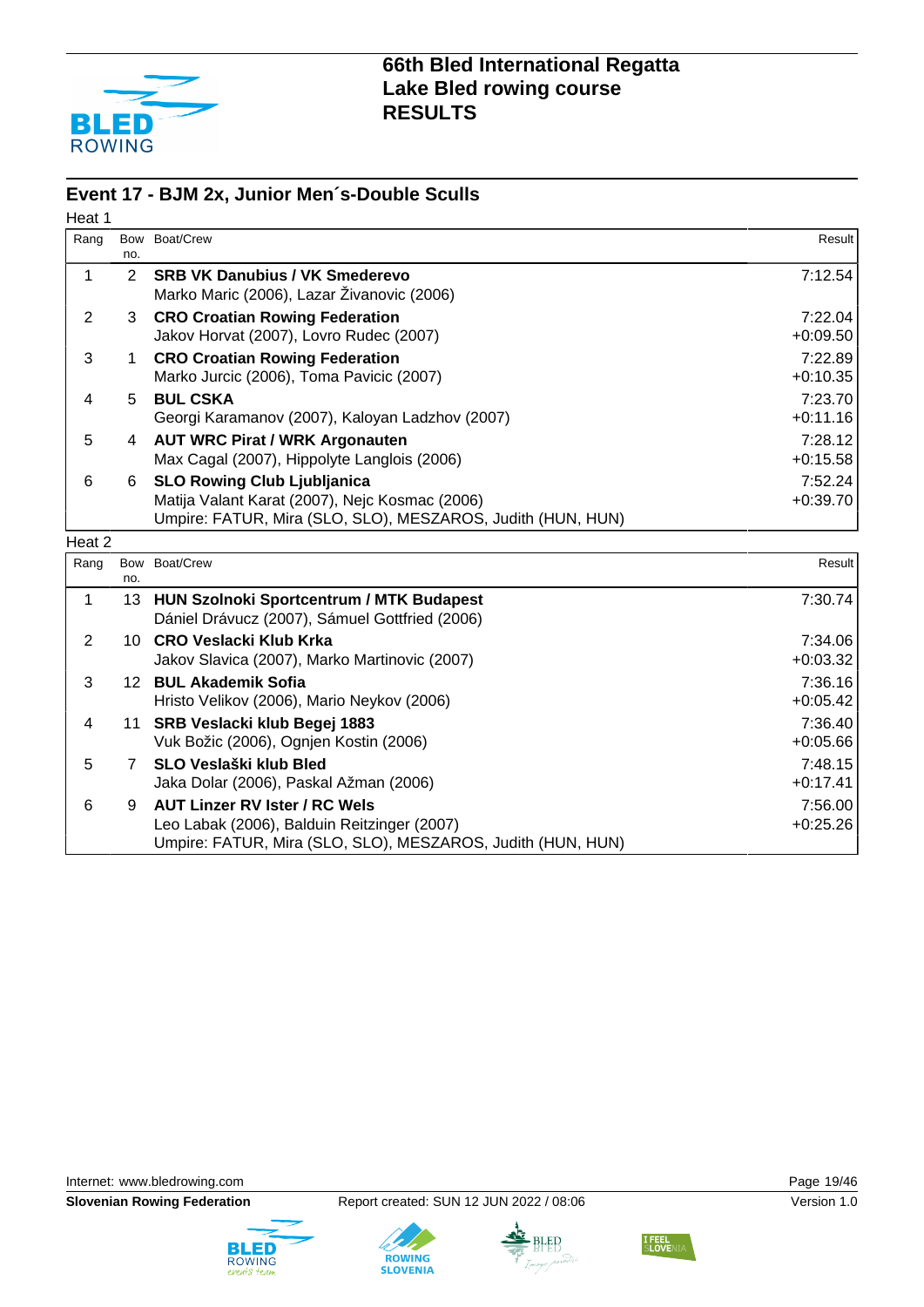

| Final B            |                |                                                                                                                                                       |                       |
|--------------------|----------------|-------------------------------------------------------------------------------------------------------------------------------------------------------|-----------------------|
| Rang               | no.            | Bow Boat/Crew                                                                                                                                         | Result                |
| $\mathbf{1}$       | $\overline{4}$ | <b>AUT WRC Pirat / WRK Argonauten</b><br>Max Cagal (2007), Hippolyte Langlois (2006)                                                                  | 7:28.77               |
| $\overline{2}$     | 5              | <b>BUL CSKA</b><br>Georgi Karamanov (2007), Kaloyan Ladzhov (2007)                                                                                    | 7:28.94<br>$+0:00.17$ |
| 3                  |                | 11 SRB Veslacki klub Begej 1883<br>Vuk Božic (2006), Ognjen Kostin (2006)                                                                             | 7:29.50<br>$+0:00.73$ |
| 4                  | $7^{\circ}$    | SLO Veslaški klub Bled<br>Jaka Dolar (2006), Paskal Ažman (2006)                                                                                      | 7:42.92<br>$+0:14.15$ |
| 5                  | 6              | <b>SLO Rowing Club Ljubljanica</b><br>Matija Valant Karat (2007), Nejc Kosmac (2006)                                                                  | 7:43.11<br>$+0:14.34$ |
| 6                  | 9              | <b>AUT Linzer RV Ister / RC Wels</b><br>Leo Labak (2006), Balduin Reitzinger (2007)<br>Umpire: STEININGER, Birgit (AUT, AUT), TURK, Valter (SLO, SLO) | 7:49.06<br>$+0:20.29$ |
| Final A            |                |                                                                                                                                                       |                       |
| Rang               | Bow<br>no.     | Boat/Crew                                                                                                                                             | Result                |
| $\mathbf{1}$       | 2              | <b>SRB VK Danubius / VK Smederevo</b><br>Marko Maric (2006), Lazar Živanovic (2006)                                                                   | 7:04.69               |
| $\overline{2}$     |                | 13 HUN Szolnoki Sportcentrum / MTK Budapest<br>Dániel Drávucz (2007), Sámuel Gottfried (2006)                                                         | 7:15.92<br>$+0:11.23$ |
| 3                  | 3              | <b>CRO Croatian Rowing Federation</b><br>Jakov Horvat (2007), Lovro Rudec (2007)                                                                      | 7:17.72<br>$+0:13.03$ |
| 4                  | 1              | <b>CRO Croatian Rowing Federation</b><br>Marko Jurcic (2006), Toma Pavicic (2007)                                                                     | 7:24.08<br>$+0:19.39$ |
| 5                  |                | 10 CRO Veslacki Klub Krka<br>Jakov Slavica (2007), Marko Martinovic (2007)                                                                            | 7:34.07<br>$+0.29.38$ |
| 6                  |                | 12 BUL Akademik Sofia<br>Hristo Velikov (2006), Mario Neykov (2006)<br>Umpire: STEININGER, Birgit (AUT, AUT), TURK, Valter (SLO, SLO)                 | 7:44.56<br>$+0.39.87$ |
| <b>Withdrawals</b> |                | 8 AUT AUT Linzer RV Ister                                                                                                                             |                       |

Internet: [www.bledrowing.com](http://www.bledrowing.com) example 20/46









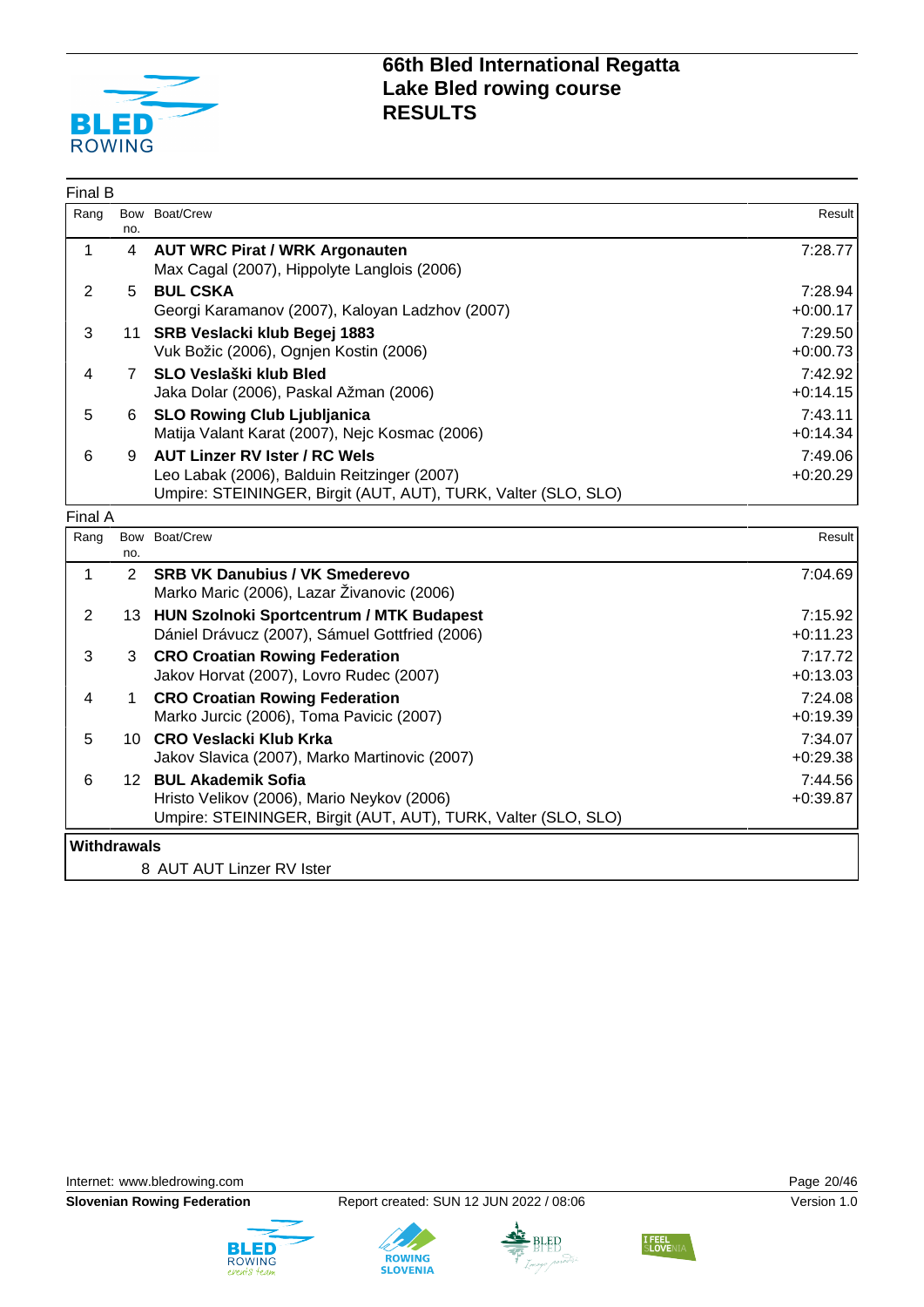

#### **Event 18 - BJW 2x, Junior Women´s-Double Sculls**

| Heat 1         |                |                                                                                                                                                        |                       |
|----------------|----------------|--------------------------------------------------------------------------------------------------------------------------------------------------------|-----------------------|
| Rang           | no.            | Bow Boat/Crew                                                                                                                                          | Result                |
| 1              | 4              | <b>CRO Croatian Rowing Federation</b><br>Leni Baraba (2007), Laura Lalic (2006)                                                                        | 7:57.24               |
| $\overline{2}$ | 1              | <b>AUT Erster Wiener Ruderclub LIA</b><br>Elizaveta Mazets (2006), Ines Wagner (2007)                                                                  | 8:06.57<br>$+0.09.33$ |
| 3              | 2              | CRO Veslacki Klub Trešnjevka<br>Nika Rabic (2006), Hana Tužinski (2006)                                                                                | 8:09.01<br>$+0:11.77$ |
| 4              | 5.             | HUN Magyar Testgyakorlók Köre Budapest<br>Anna Elekes (2007), Emma Vágó (2007)                                                                         | 8:20.32<br>$+0.23.08$ |
| 5              | 3              | <b>HUN Danubius Nemzeti Hajós Egylet</b><br>Natasa Dér (2007), Abigél Kovácsy (2007)<br>Umpire: FATUR, Mira (SLO, SLO), MESZAROS, Judith (HUN, HUN)    | 8:49.50<br>$+0.52.26$ |
| Heat 2         |                |                                                                                                                                                        |                       |
| Rang           | no.            | Bow Boat/Crew                                                                                                                                          | Result                |
| 1              | $\overline{7}$ | <b>BUL CSKA</b><br>Yana Dimcheva (2007), Mihaela Metodieva (2006)                                                                                      | 8:13.25               |
| $\overline{2}$ | 6              | <b>HUN Szegedi Vízisport Egyesület</b><br>Lilla Mácsai (2007), Blanka Napsugár Szabó (2006)                                                            | 8:14.69<br>$+0:01.44$ |
| 3              | 8              | <b>AUT Ruderverein Wiking Linz</b><br>Alina Paroubek (2006), Isabella Baumann (2007)                                                                   | 8:17.61<br>$+0.04.36$ |
| 4              | 9              | HUN Magyar Testgyakorlók Köre Budapest<br>Zsófia Bálint (2007), Blanka Karajz (2007)                                                                   | 8:19.17<br>$+0.05.92$ |
| 5              | 10             | <b>HUN Danubius Nemzeti Hajós Egylet</b><br>Noa Régner (2007), Fanni Helfer (2007)<br>Umpire: FATUR, Mira (SLO, SLO), MESZAROS, Judith (HUN, HUN)      | 9:11.05<br>$+0:57.80$ |
| Final B        |                |                                                                                                                                                        |                       |
| Rang           | Bow<br>no.     | Boat/Crew                                                                                                                                              | Result                |
| 1              | 5              | HUN Magyar Testgyakorlók Köre Budapest<br>Anna Elekes (2007), Emma Vágó (2007)                                                                         | 8:33.38               |
| $\overline{2}$ |                | 10 HUN Danubius Nemzeti Hajós Egylet<br>Noa Régner (2007), Fanni Helfer (2007)                                                                         | 8:50.80<br>$+0:17.42$ |
| 3              | 3              | <b>HUN Danubius Nemzeti Hajós Egylet</b><br>Natasa Dér (2007), Abigél Kovácsy (2007)<br>Umpire: STEININGER, Birgit (AUT, AUT), TURK, Valter (SLO, SLO) | 8:58.65<br>$+0:25.27$ |

Internet: [www.bledrowing.com](http://www.bledrowing.com) **Page 21/46** 







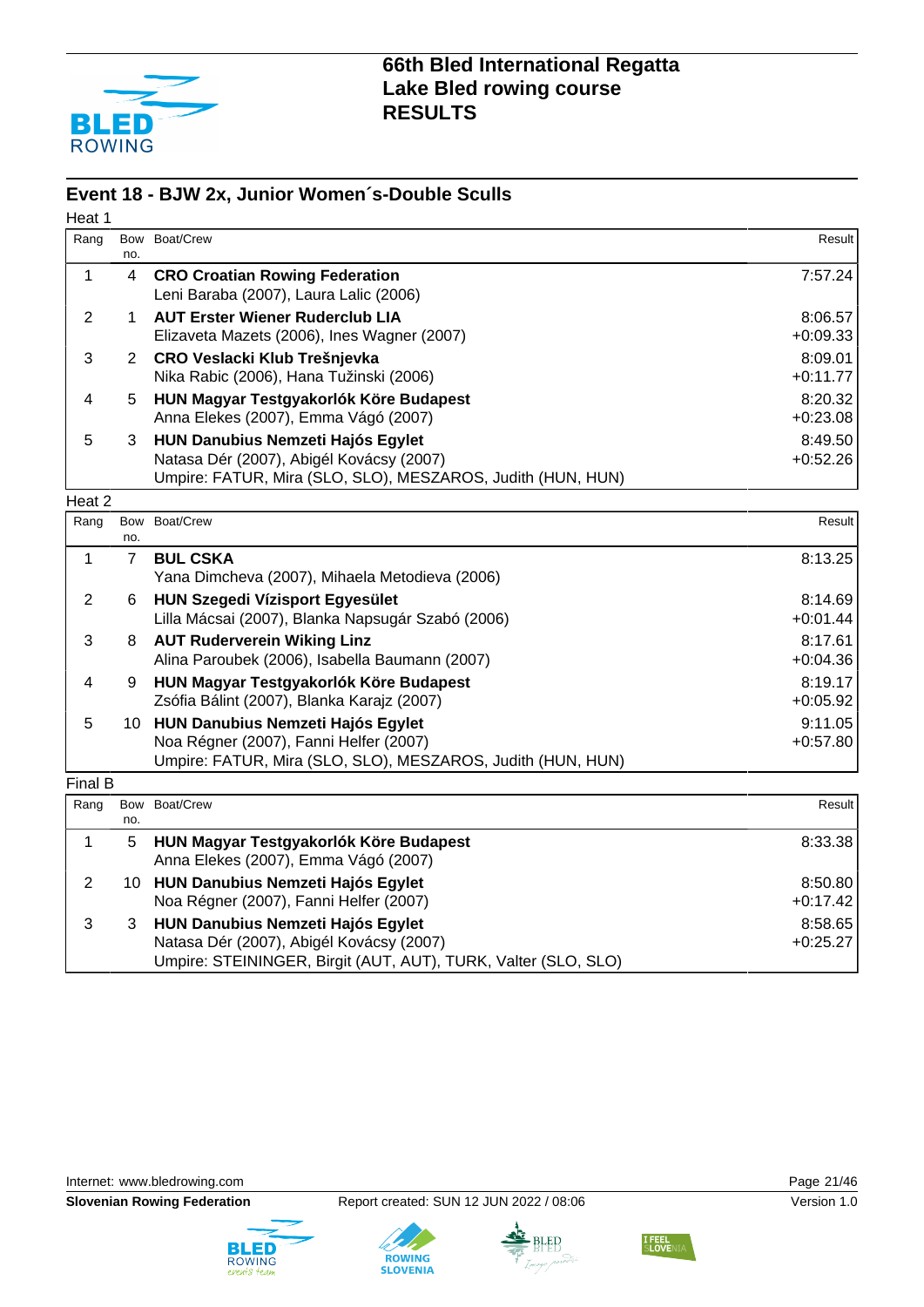

| Final A            |     |                                                                                                                                                        |                       |
|--------------------|-----|--------------------------------------------------------------------------------------------------------------------------------------------------------|-----------------------|
| Rang               | no. | Bow Boat/Crew                                                                                                                                          | Result                |
|                    | 4   | <b>CRO Croatian Rowing Federation</b><br>Leni Baraba (2007), Laura Lalic (2006)                                                                        | 7:44.66               |
| 2                  |     | <b>AUT Erster Wiener Ruderclub LIA</b><br>Elizaveta Mazets (2006), Ines Wagner (2007)                                                                  | 7:56.63<br>$+0:11.97$ |
| 3                  | 7   | <b>BUL CSKA</b><br>Yana Dimcheva (2007), Mihaela Metodieva (2006)                                                                                      | 8:01.01<br>$+0:16.35$ |
| 4                  |     | 2 CRO Veslacki Klub Trešnjevka<br>Nika Rabic (2006), Hana Tužinski (2006)                                                                              | 8:02.34<br>$+0:17.68$ |
| 5                  | 6   | <b>HUN Szegedi Vízisport Egyesület</b><br>Lilla Mácsai (2007), Blanka Napsugár Szabó (2006)                                                            | 8:10.96<br>$+0:26.30$ |
| 6                  | 8   | <b>AUT Ruderverein Wiking Linz</b><br>Alina Paroubek (2006), Isabella Baumann (2007)<br>Umpire: STEININGER, Birgit (AUT, AUT), TURK, Valter (SLO, SLO) | 8:23.67<br>$+0.39.01$ |
| <b>Withdrawals</b> |     |                                                                                                                                                        |                       |

#### 9 HUN HUN MTK Budapest **Event 19 - M 1x, Men´s-Single Sculls**

Heat 1

| Rang | no. | Bow Boat/Crew                                                                                                         | Result                |
|------|-----|-----------------------------------------------------------------------------------------------------------------------|-----------------------|
|      |     | 16 SLO Slovenian Rowing Federation<br>Rajko Hrvat (1986)                                                              | 7:25.44               |
| 2    | 4   | <b>AUT Wiener Ruder Club Donaubund</b><br>Paul Heindl (1998)                                                          | 7:41.47<br>$+0:16.03$ |
| 3    |     | SLO Veslaški klub Bled<br>Isak Žvegelj (2000)                                                                         | 7:50.30<br>$+0.24.86$ |
| 4    | 10. | <b>SUI Seeclub Luzern</b><br>Felician Bossart (2000)                                                                  | 7:57.19<br>$+0:31.75$ |
| 5    | 3   | <b>SLO Rowing Club Argo</b><br>Matija Kocjancic (1998)<br>Umpire: FATUR, Mira (SLO, SLO), MESZAROS, Judith (HUN, HUN) | 7:58.31<br>$+0:32.87$ |

#### Heat 2

| Rang | no. | Bow Boat/Crew                                                                                                             | Result                |
|------|-----|---------------------------------------------------------------------------------------------------------------------------|-----------------------|
|      |     | 13 CRO Croatian Rowing Federation<br>Damir Martin (1988)                                                                  | 7:32.85               |
|      |     | <b>HUN Csepel Evezos Klub SE</b><br>Márton Hopp (1998)                                                                    | 7:37.80<br>$+0.04.95$ |
| 3    | 2   | <b>HUN Hungarian Rowing Federation</b><br>Botond Tompits (2002)                                                           | 7:44.26<br>$+0:11.41$ |
| 4    | 6.  | CRO Hrvatski Veslacki Klub Mornar<br>Bartol Bucan (2003)                                                                  | 7:58.78<br>$+0:25.93$ |
| 5    | 9   | CRO Hrvatski Veslacki Klub Mornar<br>Antonio Zorica (2003)<br>Umpire: FATUR, Mira (SLO, SLO), MESZAROS, Judith (HUN, HUN) | 8:03.62<br>$+0:30.77$ |

Internet: [www.bledrowing.com](http://www.bledrowing.com) **Page 22/46** 

**Slovenian Rowing Federation** Report created: SUN 12 JUN 2022 / 08:06 Version 1.0







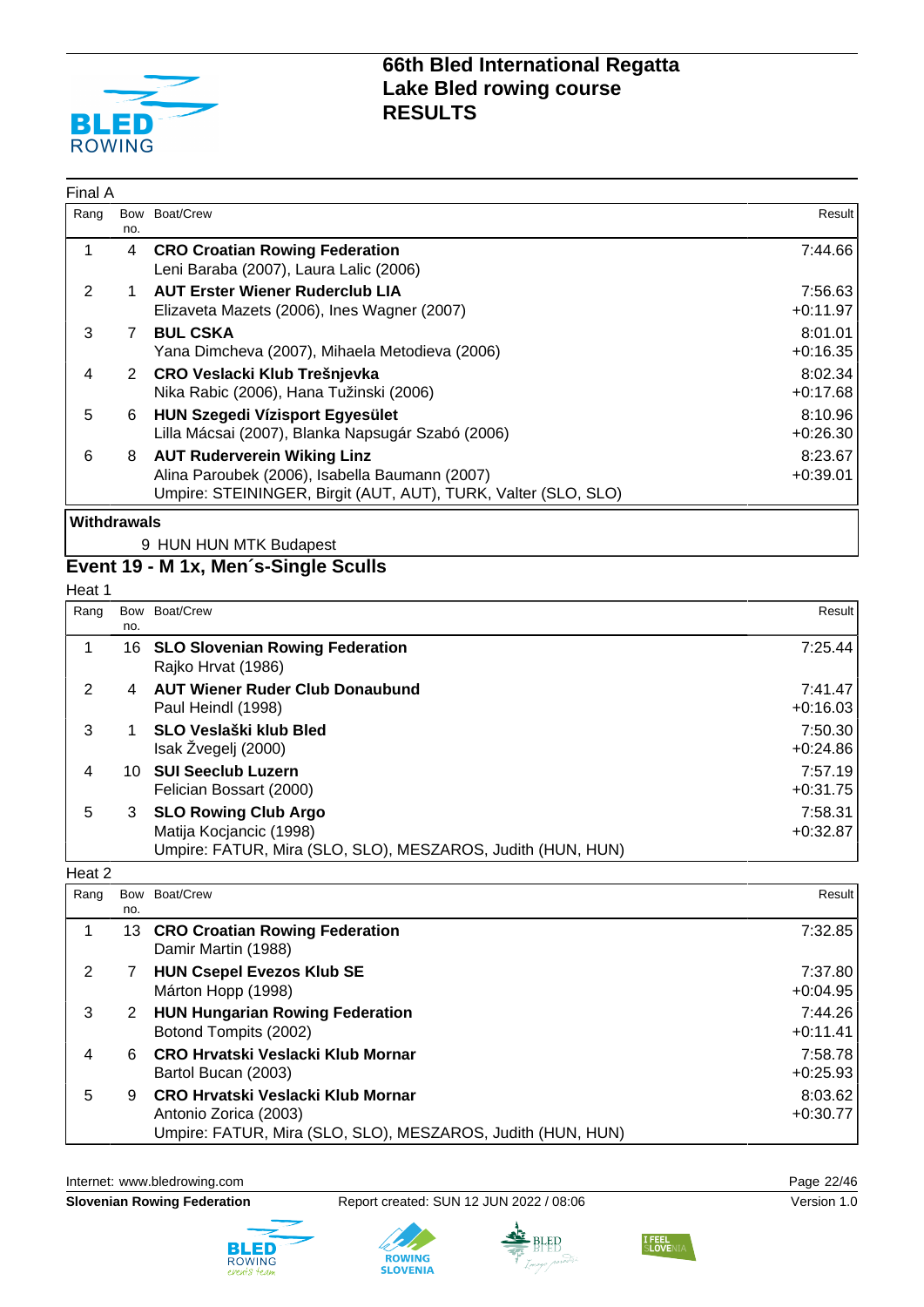

| Heat 3             |                |                                                                                           |                       |
|--------------------|----------------|-------------------------------------------------------------------------------------------|-----------------------|
| Rang               | no.            | Bow Boat/Crew                                                                             | Result                |
| 1                  | 8              | <b>HUN Hungarian Rowing Federation</b><br>Bence Szklenka (2001)                           | 7:27.32               |
| $\overline{2}$     | 5              | SLO Veslaški klub Bled                                                                    | 7:29.14               |
|                    |                | Semen Kravchuk (2002)                                                                     | $+0:01.82$            |
| 3                  |                | 15 AUT Ruderverein Wiking Linz                                                            | 7:39.37               |
|                    |                | Paul Hauser (2002)                                                                        | $+0:12.05$            |
| 4                  |                | 14 SLO VK Dravske elektrarne Maribor<br>Oskar Marinic (2002)                              | 7:41.87<br>$+0:14.55$ |
|                    |                | Umpire: FATUR, Mira (SLO, SLO), MESZAROS, Judith (HUN, HUN)                               |                       |
| Final B            |                |                                                                                           |                       |
| Rang               | no.            | Bow Boat/Crew                                                                             | Result                |
| $\mathbf 1$        | 1              | <b>SLO Veslaški klub Bled</b>                                                             | 7:41.84               |
|                    |                | Isak Žvegelj (2000)                                                                       |                       |
| $\overline{2}$     |                | 15 AUT Ruderverein Wiking Linz<br>Paul Hauser (2002)                                      | 7:42.98<br>$+0:01.14$ |
| 3                  | $\overline{2}$ | <b>HUN Hungarian Rowing Federation</b>                                                    | 7:47.12               |
|                    |                | Botond Tompits (2002)                                                                     | $+0:05.28$            |
| 4                  | 6              | <b>CRO Hrvatski Veslacki Klub Mornar</b>                                                  | 7:59.04               |
|                    |                | Bartol Bucan (2003)                                                                       | $+0:17.20$            |
| 5                  |                | 14 SLO VK Dravske elektrarne Maribor                                                      | 8:01.25               |
|                    |                | Oskar Marinic (2002)                                                                      | $+0:19.41$            |
| 6                  |                | 10 SUI Seeclub Luzern                                                                     | 8:29.19               |
|                    |                | Felician Bossart (2000)<br>Umpire: STEININGER, Birgit (AUT, AUT), TURK, Valter (SLO, SLO) | $+0:47.35$            |
| Final A            |                |                                                                                           |                       |
| Rang               | Bow            | Boat/Crew                                                                                 | Result                |
|                    | no.            |                                                                                           |                       |
| 1                  |                | 16 SLO Slovenian Rowing Federation<br>Rajko Hrvat (1986)                                  | 7:09.89               |
| $\overline{2}$     |                | 13 CRO Croatian Rowing Federation                                                         | 7:14.22               |
|                    |                | Damir Martin (1988)                                                                       | $+0:04.33$            |
| 3                  | 8              | <b>HUN Hungarian Rowing Federation</b>                                                    | 7:20.43               |
|                    |                | Bence Szklenka (2001)                                                                     | $+0:10.54$            |
| 4                  | 5              | SLO Veslaški klub Bled<br>Semen Kravchuk (2002)                                           | 7:28.37<br>$+0.18.48$ |
| 5                  | $7^{\circ}$    | <b>HUN Csepel Evezos Klub SE</b>                                                          | 7:35.17               |
|                    |                | Márton Hopp (1998)                                                                        | $+0:25.28$            |
| 6                  | 4              | <b>AUT Wiener Ruder Club Donaubund</b>                                                    | 7:37.14               |
|                    |                | Paul Heindl (1998)                                                                        | $+0:27.25$            |
|                    |                | Umpire: STEININGER, Birgit (AUT, AUT), TURK, Valter (SLO, SLO)                            |                       |
| <b>Withdrawals</b> |                |                                                                                           |                       |
|                    |                | 11 SLO SLO RC Ljubljanica                                                                 |                       |
|                    |                | 12 SLO SLO VK Bled                                                                        |                       |

Internet: [www.bledrowing.com](http://www.bledrowing.com) **Page 23/46** 



**Slovenian Rowing Federation** Report created: SUN 12 JUN 2022 / 08:06 Version 1.0

**ROWING**<br>SLOVENIA

BLED



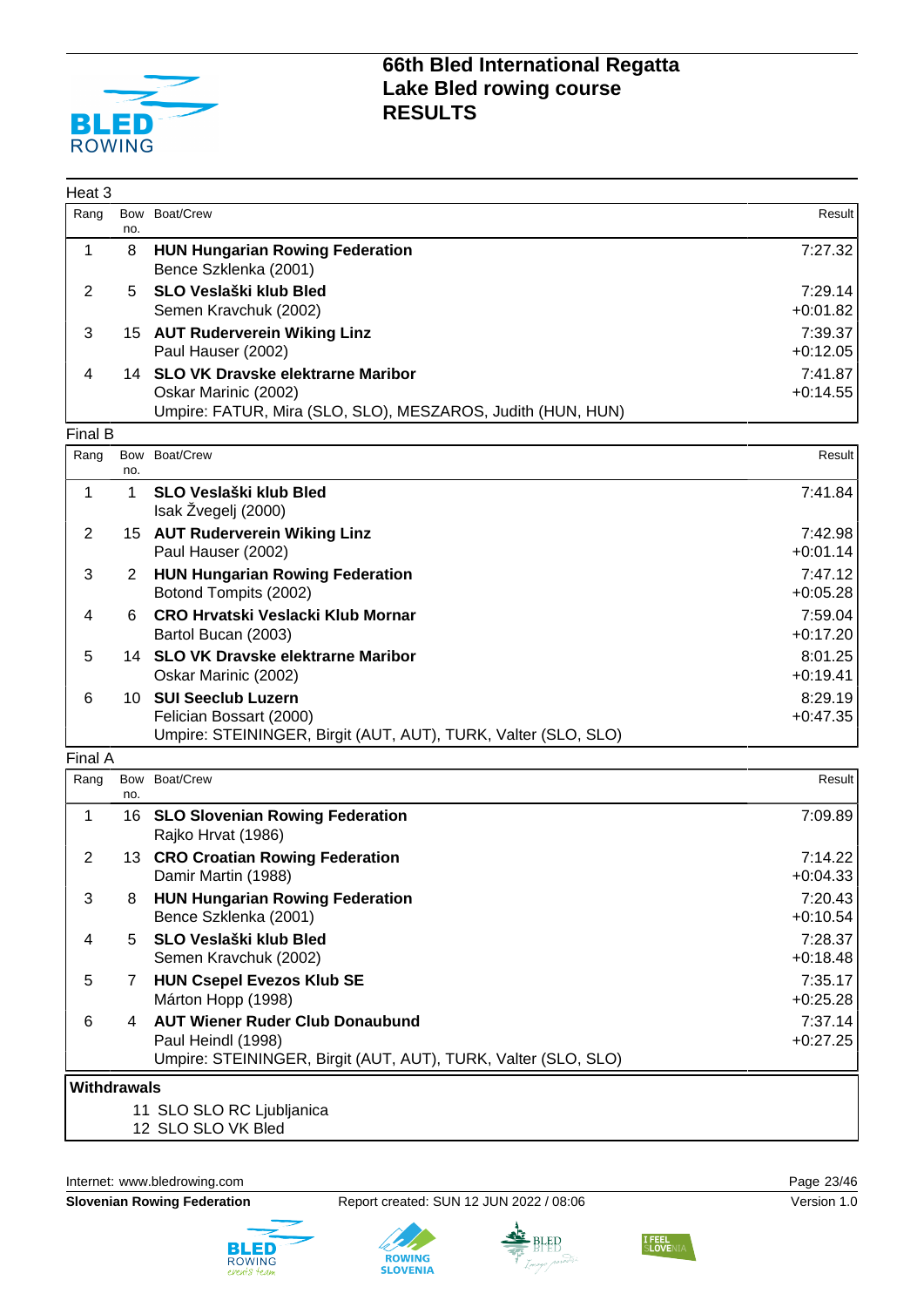

#### **Event 20 - W 1x, Women´s-Single Sculls**

| Heat 1         |     |                                                                                                                           |                       |
|----------------|-----|---------------------------------------------------------------------------------------------------------------------------|-----------------------|
| Rang           | no. | Bow Boat/Crew                                                                                                             | Result I              |
| 1              | 4   | <b>SLO Slovenian Rowing Federation</b><br>Nina Kostanjšek (1993)                                                          | 8:13.41               |
| 2              | 7   | <b>HUN Hungarian Rowing Federation</b><br>Janka Zsíros (2000)                                                             | 8:36.63<br>$+0:23.22$ |
| 3              | 3   | <b>AUT Linzer Ruderverein Ister</b><br>Birgit Pühringer (1989)                                                            | 8:49.78<br>$+0:36.37$ |
| 4              | 2   | SRB Veslacki klub Begej 1883<br>Snežana Jakovljevic (2003)<br>Umpire: FATUR, Mira (SLO, SLO), MESZAROS, Judith (HUN, HUN) | 8:58.37<br>$+0:44.96$ |
| Heat 2         |     |                                                                                                                           |                       |
| Rang           | no. | Bow Boat/Crew                                                                                                             | Result                |
| 1              | 10  | <b>HUN Hungarian Rowing Federation</b><br>Flóra Galcsó (2001)                                                             | 8:23.96               |
| $\overline{2}$ | 1   | AUT Korneuburger Ruderverein Alemannia<br>Chiara Halama (1998)                                                            | 8:27.22<br>$+0:03.26$ |
| 3              | 8   | <b>HUN Danubius Nemzeti Hajós Egylet</b><br>Boróka Elek (2001)                                                            | 8:28.96<br>$+0:05.00$ |
| 4              | 9   | SVK Veslársky klub Slávia Stu                                                                                             | 8.3843                |

#### 4 9 **SVK Veslársky klub Slávia Stu** Anastasia Iakovlev (2003)

#### Final B Final A

| Rang        |     | Bow Boat/Crew                                                  | Result     |  |
|-------------|-----|----------------------------------------------------------------|------------|--|
|             | no. |                                                                |            |  |
|             | 4   | <b>SLO Slovenian Rowing Federation</b>                         | 8:09.56    |  |
|             |     | Nina Kostanjšek (1993)                                         |            |  |
| 2           |     | AUT Korneuburger Ruderverein Alemannia                         | 8:17.35    |  |
|             |     | Chiara Halama (1998)                                           | $+0:07.79$ |  |
| 3           | 7   | <b>HUN Hungarian Rowing Federation</b>                         | 8:18.47    |  |
|             |     | Janka Zsíros (2000)                                            | $+0.08.91$ |  |
| 4           | 10  | <b>HUN Hungarian Rowing Federation</b>                         | 8:18.58    |  |
|             |     | Flóra Galcsó (2001)                                            | $+0.09.02$ |  |
| 5           | 8   | <b>HUN Danubius Nemzeti Hajós Egylet</b>                       | 8:28.06    |  |
|             |     | Boróka Elek (2001)                                             | $+0:18.50$ |  |
| 6           | 3   | <b>AUT Linzer Ruderverein Ister</b>                            | 8:46.29    |  |
|             |     | Birgit Pühringer (1989)                                        | $+0:36.73$ |  |
|             |     | Umpire: STEININGER, Birgit (AUT, AUT), TURK, Valter (SLO, SLO) |            |  |
| Withdrawals |     |                                                                |            |  |
|             |     | 5 SUI SUI RC Rotsee Luzern                                     |            |  |

6 USA USA Cambridge BC

Internet: [www.bledrowing.com](http://www.bledrowing.com) **Page 24/46** 







+0:14.47





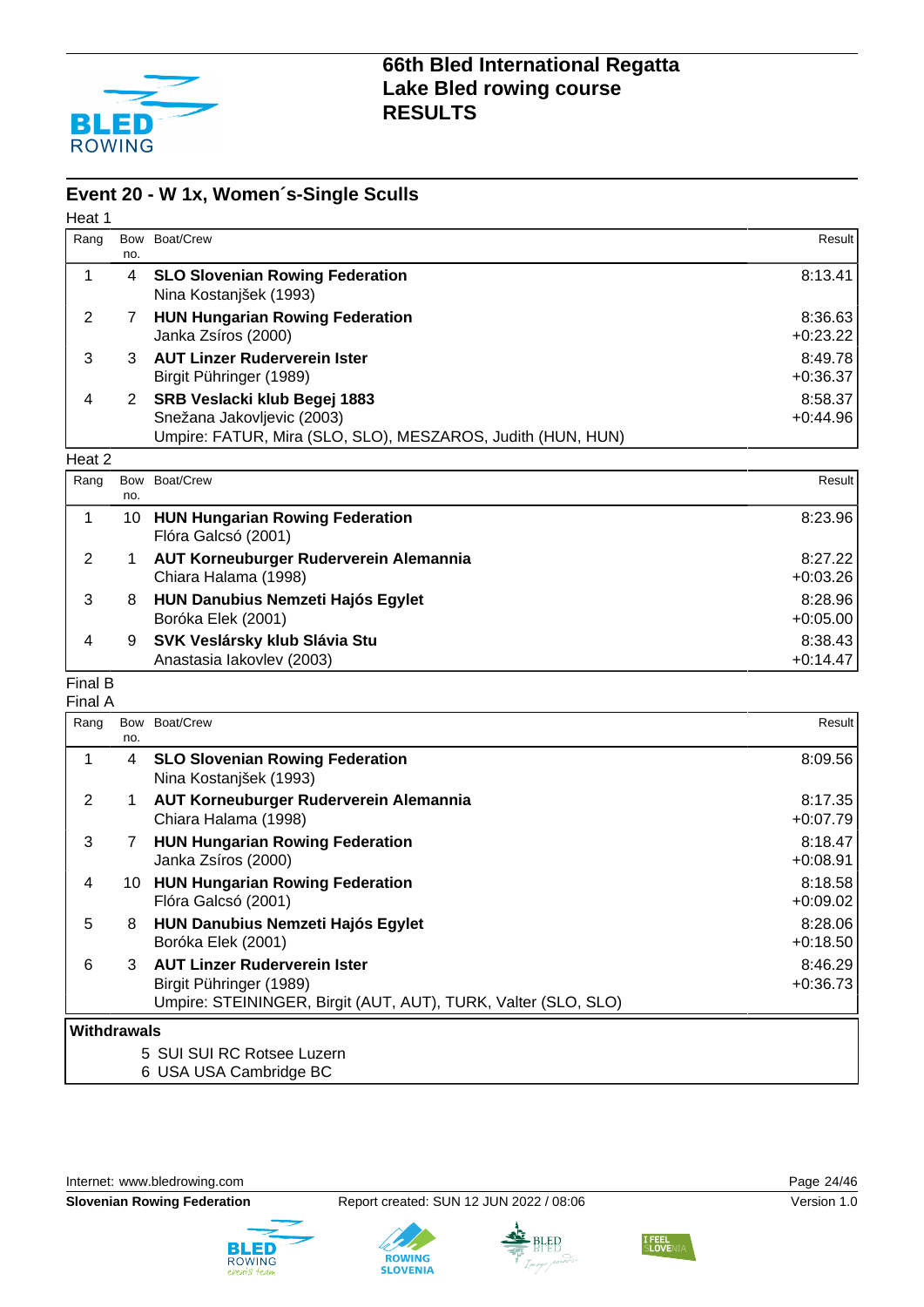

#### **Event 21 - M 2x, Men´s-Double Sculls**

| no.            | Boat/Crew                                                                                                                                            | Result                                                                                          |
|----------------|------------------------------------------------------------------------------------------------------------------------------------------------------|-------------------------------------------------------------------------------------------------|
| 11             | <b>CRO Croatian Rowing Federation</b><br>Martin Sinkovic (1989), Valent Sinkovic (1988)                                                              | 6:32.04                                                                                         |
| 3              | <b>CRO Croatian Rowing Federation</b><br>Goran Mahmutovic (2000), Boris Cesarec (1998)                                                               | 6:52.00<br>$+0.19.96$                                                                           |
| 9              | <b>AUT Wiener Ruder Club Donaubund</b><br>Armin Auerbach (1999), thomas lehner (1999)                                                                | 6:53.24<br>$+0:21.20$                                                                           |
| 4              | <b>SVK Slovak Rowing Federation</b><br>Peter Strecanský (2005), Jakub Herhonek (2002)                                                                | 7:04.35<br>$+0:32.31$                                                                           |
| $\overline{2}$ | <b>SUI Seeclub Luzern</b><br>Raphael Studhalter (2002), Niklas Grobert (1994)                                                                        | 7:22.37<br>$+0:50.33$                                                                           |
| 5              | <b>BUL Rowing club Bourgas</b><br>Atanas Grezdelev (1994), Krasimir Zhelyazkov (1988)<br>Umpire: FATUR, Mira (SLO, SLO), MESZAROS, Judith (HUN, HUN) | <b>DNS</b>                                                                                      |
|                |                                                                                                                                                      |                                                                                                 |
| no.            |                                                                                                                                                      | Result                                                                                          |
| 6              | <b>BUL Bulgarian Rowing Federation</b><br>Mario Simeonov (1996), Boris Yotov (1996)                                                                  | 6:43.93                                                                                         |
| 1              | <b>CRO Croatian Rowing Federation</b><br>David Sain (1988), Ivan Piton (1993)                                                                        | 6:49.60<br>$+0.05.67$                                                                           |
|                | Davor Poljancic (2003), Roko Boskovic (2003)                                                                                                         | 6:51.98<br>$+0.08.05$                                                                           |
|                | Hristo Neshev (2003), Stefan Mutich (2004)                                                                                                           | 6:55.73<br>$+0:11.80$                                                                           |
| 8              | CRO Veslacki Klub Trešnjevka<br>Mihael Girotto (1999), Viktor Pujas (2001)                                                                           | 7:04.44<br>$+0:20.51$                                                                           |
| $\overline{7}$ | HUN Mosonmagyaróvári Vizisport Egyesület                                                                                                             | 7:55.45                                                                                         |
|                | Heat 2                                                                                                                                               | Bow<br>Bow Boat/Crew<br>10 CRO Croatian Rowing Federation<br>12 BUL Bulgarian Rowing Federation |

| × |  |
|---|--|
|   |  |

| Rang |     | Bow Boat/Crew                                                                                                                                      | Result                |
|------|-----|----------------------------------------------------------------------------------------------------------------------------------------------------|-----------------------|
|      | no. |                                                                                                                                                    |                       |
|      |     | 12 BUL Bulgarian Rowing Federation<br>Hristo Neshev (2003), Stefan Mutich (2004)                                                                   | 6:56.78               |
|      | 8   | CRO Veslacki Klub Trešnjevka<br>Mihael Girotto (1999), Viktor Pujas (2001)                                                                         | 7:03.22<br>$+0:06.44$ |
| 3    |     | <b>SUI Seeclub Luzern</b><br>Raphael Studhalter (2002), Niklas Grobert (1994)                                                                      | 7:19.44<br>$+0:22.66$ |
| 4    |     | HUN Mosonmagyaróvári Vizisport Egyesület<br>Bence Vigh (1998), Dávid Nagy (2003)<br>Umpire: STEININGER, Birgit (AUT, AUT), TURK, Valter (SLO, SLO) | 7:57.26<br>$+1:00.48$ |

Internet: [www.bledrowing.com](http://www.bledrowing.com) **Page 25/46** 







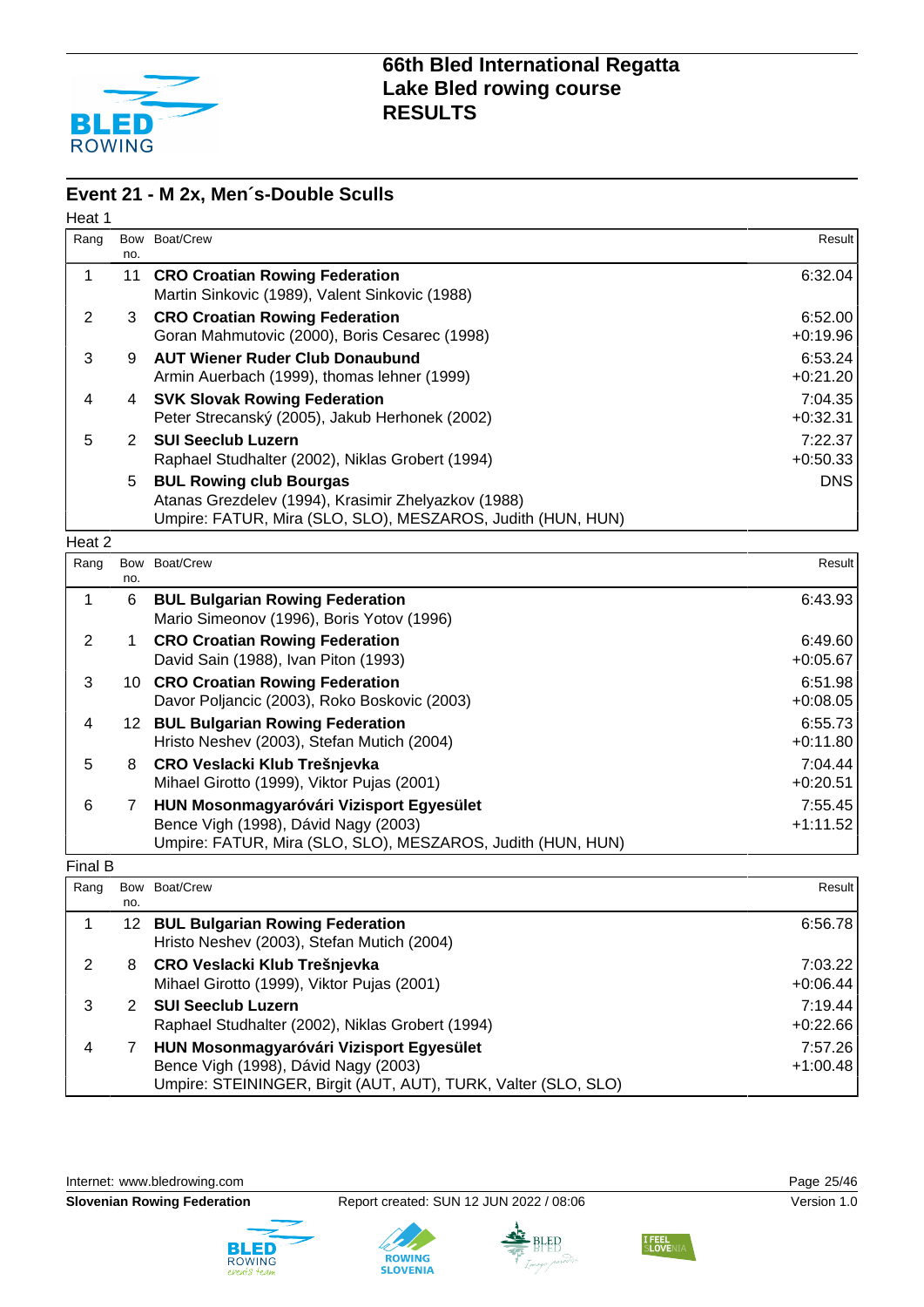

| Final A     |     |                                                                                                                                                     |                       |
|-------------|-----|-----------------------------------------------------------------------------------------------------------------------------------------------------|-----------------------|
| Rang        | no. | Bow Boat/Crew                                                                                                                                       | Result                |
|             |     | 11 CRO Croatian Rowing Federation<br>Martin Sinkovic (1989), Valent Sinkovic (1988)                                                                 | 6:31.76               |
| 2           | 6   | <b>BUL Bulgarian Rowing Federation</b><br>Mario Simeonov (1996), Boris Yotov (1996)                                                                 | 6:48.50<br>$+0:16.74$ |
| 3           |     | 3 CRO Croatian Rowing Federation<br>Goran Mahmutovic (2000), Boris Cesarec (1998)                                                                   | 6:50.06<br>$+0:18.30$ |
| 4           |     | <b>CRO Croatian Rowing Federation</b><br>David Sain (1988), Ivan Piton (1993)                                                                       | 6:51.63<br>$+0:19.87$ |
| 5           | 9   | <b>AUT Wiener Ruder Club Donaubund</b><br>Armin Auerbach (1999), thomas lehner (1999)                                                               | 6:57.12<br>$+0:25.36$ |
| 6           |     | 10 CRO Croatian Rowing Federation<br>Davor Poljancic (2003), Roko Boskovic (2003)<br>Umpire: STEININGER, Birgit (AUT, AUT), TURK, Valter (SLO, SLO) | 6:58.31<br>$+0.26.55$ |
| Withdrawals |     |                                                                                                                                                     |                       |

4 SVK SVK Slovak Rowing Federation

## **Event 22 - W 2x, Women´s-Double Sculls**

Heat 1

| Rang | no. | Bow Boat/Crew                                                                                                                                       | Result                |
|------|-----|-----------------------------------------------------------------------------------------------------------------------------------------------------|-----------------------|
|      | 3   | AUT Salzburger RK MÖVE / Völkermarkter STV 1868; Sekt. Rudern<br>Tabea Minichmayr (1999), Katharina Lobnig (1998)                                   | 7:40.34               |
| 2    | 2   | <b>HUN Hungarian Rowing Federation</b><br>Natália Luca Kas (2002), Viktória Harsányi (2003)                                                         | 7:49.31<br>$+0:08.97$ |
| 3    | 4   | CRO Hrvatski Veslacki Klub Mornar<br>Lea Farac (2000), Nina Farac (2003)                                                                            | 8:03.29<br>$+0:22.95$ |
| 4    | 5.  | <b>AUT Erster Wiener Ruderclub LIA</b><br>Laura Boyer (2003), Paula Horauer (2002)                                                                  | 8:08.24<br>$+0:27.90$ |
| 5    |     | <b>HUN Danubius Nemzeti Hajós Egylet</b><br>Stefánia Musza (2001), Szofi Tóth (2001)<br>Umpire: FATUR, Mira (SLO, SLO), MESZAROS, Judith (HUN, HUN) | 8:25.96<br>$+0:45.62$ |

#### Heat 2

| Rang |     | Bow Boat/Crew                                                                                                                                | Result                |
|------|-----|----------------------------------------------------------------------------------------------------------------------------------------------|-----------------------|
|      | no. |                                                                                                                                              |                       |
|      | 9   | <b>AUT Union RV Pöchlarn / RV Wiking Linz</b><br>Emma Gutsjahr (2004), Greta Haider (2005)                                                   | 7:41.76               |
|      | 8   | <b>HUN Hungarian Rowing Federation</b><br>Eszter Fehérvári (2002), Dorina Szili (2000)                                                       | 7:54.76<br>$+0:13.00$ |
| 3    |     | <b>AUT Wiener Ruder Club Donaubund</b><br>Mirta Buchinger-Cvar (1984), Laura Piontek-Bakic (1988)                                            | 8:03.73<br>$+0:21.97$ |
|      | 6.  | <b>CRO Veslacki Klub Zagreb</b><br>Petra Mikic (2003), Tamara Razvalic (2003)<br>Umpire: FATUR, Mira (SLO, SLO), MESZAROS, Judith (HUN, HUN) | 8:18.97<br>$+0:37.21$ |

Internet: [www.bledrowing.com](http://www.bledrowing.com) **Page 26/46** 









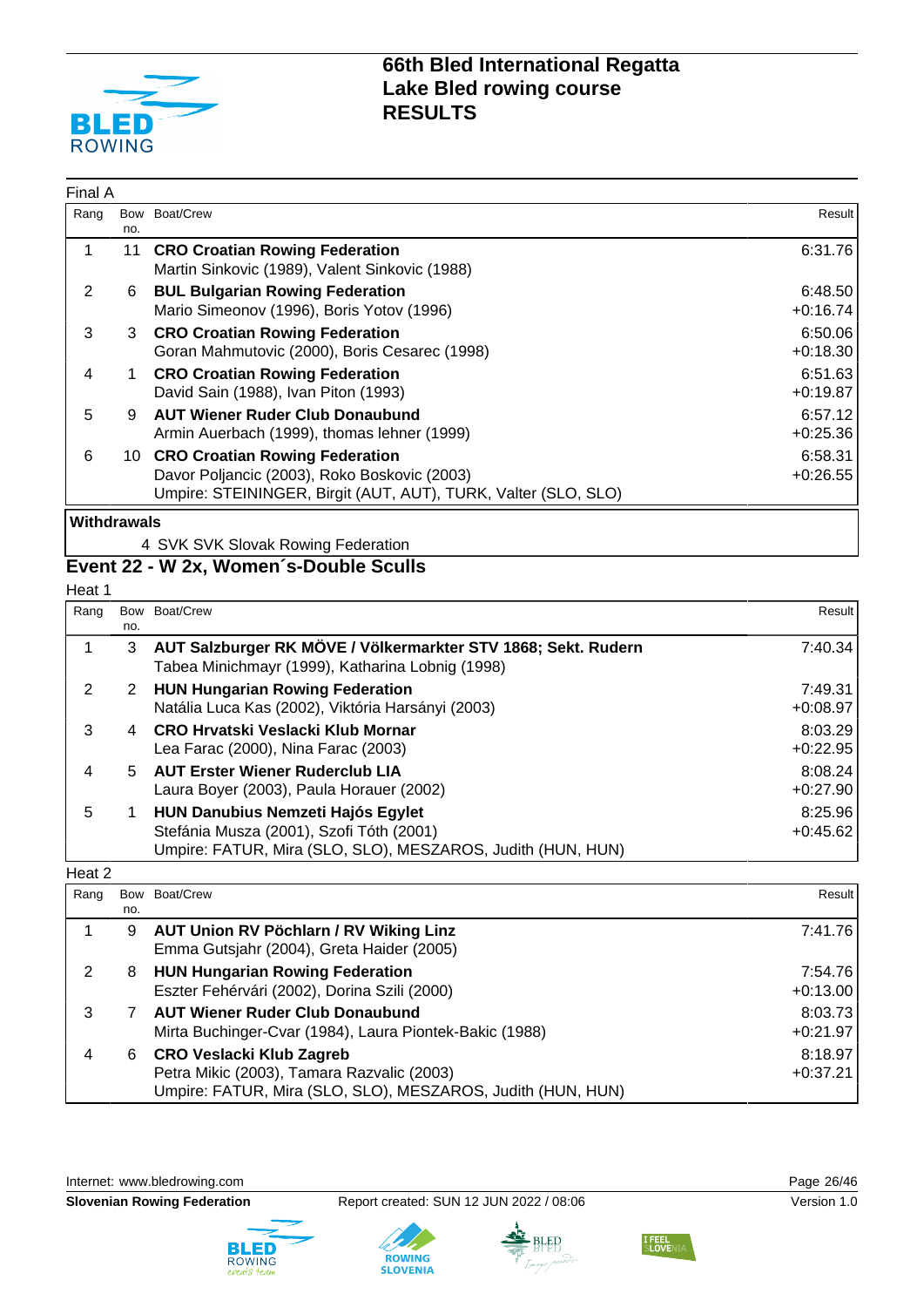

| Final B        |                |                                                                                                                                                        |                       |
|----------------|----------------|--------------------------------------------------------------------------------------------------------------------------------------------------------|-----------------------|
| Rang           | no.            | Bow Boat/Crew                                                                                                                                          | Result                |
| $\mathbf 1$    | 5              | <b>AUT Erster Wiener Ruderclub LIA</b><br>Laura Boyer (2003), Paula Horauer (2002)                                                                     | 8:26.21               |
| $\overline{2}$ | 6              | <b>CRO Veslacki Klub Zagreb</b><br>Petra Mikic (2003), Tamara Razvalic (2003)                                                                          | 8:30.26<br>$+0.04.05$ |
| 3              | 1.             | <b>HUN Danubius Nemzeti Hajós Egylet</b><br>Stefánia Musza (2001), Szofi Tóth (2001)<br>Umpire: STEININGER, Birgit (AUT, AUT), TURK, Valter (SLO, SLO) | 8:32.26<br>$+0.06.05$ |
| Final A        |                |                                                                                                                                                        |                       |
| Rang           | Bow<br>no.     | Boat/Crew                                                                                                                                              | Result                |
| 1              | 3              | AUT Salzburger RK MÖVE / Völkermarkter STV 1868; Sekt. Rudern<br>Tabea Minichmayr (1999), Katharina Lobnig (1998)                                      | 7:37.89               |
| 2              | 8              | <b>HUN Hungarian Rowing Federation</b><br>Eszter Fehérvári (2002), Dorina Szili (2000)                                                                 | 7:43.82<br>$+0.05.93$ |
| 3              | 9              | AUT Union RV Pöchlarn / RV Wiking Linz<br>Emma Gutsjahr (2004), Greta Haider (2005)                                                                    | 7:48.12<br>$+0:10.23$ |
| 4              | 2              | <b>HUN Hungarian Rowing Federation</b><br>Natália Luca Kas (2002), Viktória Harsányi (2003)                                                            | 7:53.45<br>$+0:15.56$ |
| 5              | $\overline{7}$ | <b>AUT Wiener Ruder Club Donaubund</b><br>Mirta Buchinger-Cvar (1984), Laura Piontek-Bakic (1988)                                                      | 8:07.99<br>$+0:30.10$ |
| 6              | $\overline{4}$ | <b>CRO Hrvatski Veslacki Klub Mornar</b><br>Lea Farac (2000), Nina Farac (2003)<br>Umpire: STEININGER, Birgit (AUT, AUT), TURK, Valter (SLO, SLO)      | 8:13.53<br>$+0:35.64$ |
|                |                | Event 23 - M 2-, Men's-Pair                                                                                                                            |                       |
| Heat 1         |                |                                                                                                                                                        |                       |
| Rang           |                | Bow Boat/Crew                                                                                                                                          | Result                |

| Rang |     | Bow Boat/Crew                                               | Result     |
|------|-----|-------------------------------------------------------------|------------|
|      | no. |                                                             |            |
|      | 9   | <b>CRO Croatian Rowing Federation</b>                       | 7:06.61    |
|      |     | Patrik Loncaric (2000), Anton Loncaric (2000)               |            |
| 2    | 4   | <b>HUN Hungarian Rowing Federation</b>                      | 7:11.98    |
|      |     | Tamás Juhász (2002), Dominik Koncsik (2002)                 | $+0:05.37$ |
| 3    |     | <b>HUN Hungarian Rowing Federation</b>                      | 7:23.16    |
|      |     | Gergo Szentpáli (2000), Balázs Szentpáli (2002)             | $+0:16.55$ |
| 4    | 3   | <b>AUT WSV Ottensheim / RV Seewalchen</b>                   | 7:36.94    |
|      |     | Leon Lindorfer (2003), Mathias Mair (2003)                  | $+0:30.33$ |
| 5    |     | HUN Magyar Testgyakorlók Köre Budapest                      | 7:44.95    |
|      |     | László Szekér (1985), Domonkos Széll (1989)                 | $+0:38.34$ |
|      |     | Umpire: FATUR, Mira (SLO, SLO), MESZAROS, Judith (HUN, HUN) |            |

Internet: [www.bledrowing.com](http://www.bledrowing.com) **Page 27/46** 







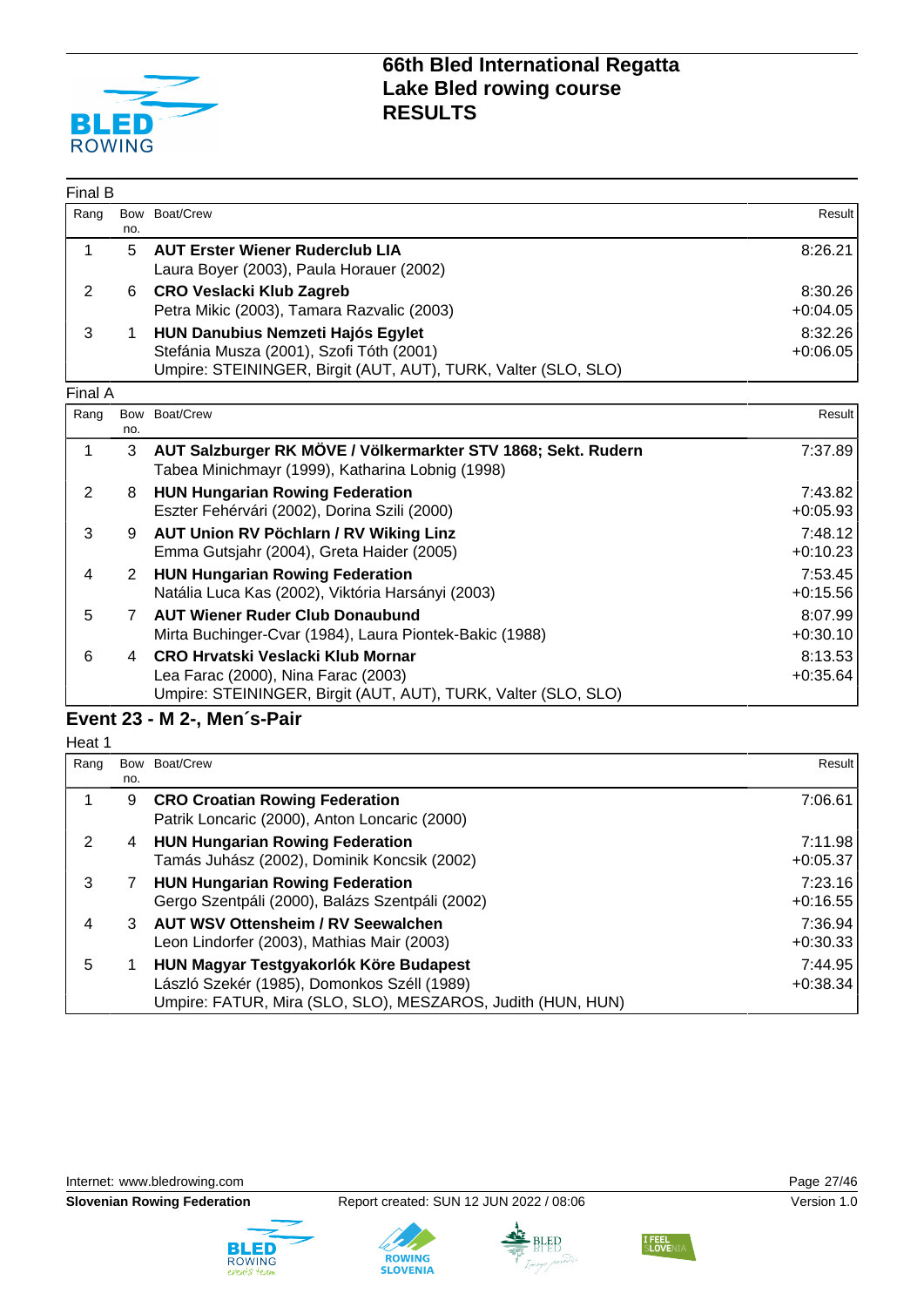

| Heat 2             |      |                                                                                                               |                       |
|--------------------|------|---------------------------------------------------------------------------------------------------------------|-----------------------|
| Rang               |      | Bow Boat/Crew                                                                                                 | Result                |
|                    | no.  |                                                                                                               |                       |
| $\mathbf 1$        | 11   | <b>BUL Bulgarian Rowing Federation</b><br>Tsvetomir Malinov (2003), Ivan Yankulov (2003)                      | 7:08.01               |
| $\overline{2}$     | 5.   | <b>AUT Linzer RV Ister / WSV Ottensheim</b>                                                                   | 7:08.15               |
|                    |      | Adrian Reininger (2000), David Suckert (2002)                                                                 | $+0:00.14$            |
| 3                  | 6    | <b>CZE Veslarský klib HAMR</b>                                                                                | 7:08.78               |
|                    |      | Ales Pospisil (2000), Martin Pfeifer (2002)                                                                   | $+0:00.77$            |
| 4                  | 8    | <b>SRB Veslacki klub Smederevo</b>                                                                            | 7:11.77               |
|                    |      | Marko Torbica (2000), Miroslav Jovanovic (2002)                                                               | $+0:03.76$            |
| 5                  | 10 - | <b>SLO Rowing Club Ljubljanica</b>                                                                            | 7:35.73               |
|                    |      | Azbe Magajna (2002), Miha Peric Poljanec (2004)                                                               | $+0:27.72$            |
|                    |      | Umpire: FATUR, Mira (SLO, SLO), MESZAROS, Judith (HUN, HUN)                                                   |                       |
| Final B            |      |                                                                                                               |                       |
| Rang               | no.  | Bow Boat/Crew                                                                                                 | Result                |
| 1                  | 8    | <b>SRB Veslacki klub Smederevo</b>                                                                            | 7:19.91               |
|                    |      | Marko Torbica (2000), Miroslav Jovanovic (2002)                                                               |                       |
| $\overline{2}$     | 3    | <b>AUT WSV Ottensheim / RV Seewalchen</b>                                                                     | 7:21.16               |
|                    |      | Leon Lindorfer (2003), Mathias Mair (2003)                                                                    | $+0:01.25$            |
| 3                  |      | 10 SLO Rowing Club Ljubljanica                                                                                | 7:26.71               |
|                    |      | Azbe Magajna (2002), Miha Peric Poljanec (2004)                                                               | $+0.06.80$            |
| 4                  | 1    | HUN Magyar Testgyakorlók Köre Budapest                                                                        | 7:40.48               |
|                    |      | László Szekér (1985), Domonkos Széll (1989)<br>Umpire: STEININGER, Birgit (AUT, AUT), TURK, Valter (SLO, SLO) | $+0:20.57$            |
|                    |      |                                                                                                               |                       |
| Final A            |      | Bow Boat/Crew                                                                                                 |                       |
| Rang               | no.  |                                                                                                               | Result                |
| 1                  | 9    | <b>CRO Croatian Rowing Federation</b>                                                                         | 7:01.33               |
|                    |      | Patrik Loncaric (2000), Anton Loncaric (2000)                                                                 |                       |
| $\overline{2}$     | 4    | <b>HUN Hungarian Rowing Federation</b>                                                                        | 7:03.54               |
|                    |      | Tamás Juhász (2002), Dominik Koncsik (2002)                                                                   | $+0:02.21$            |
| 3                  | 11   | <b>BUL Bulgarian Rowing Federation</b>                                                                        | 7:04.63               |
|                    |      | Tsvetomir Malinov (2003), Ivan Yankulov (2003)                                                                | $+0:03.30$            |
| 4                  | 7    | <b>HUN Hungarian Rowing Federation</b>                                                                        | 7:06.82               |
|                    |      | Gergo Szentpáli (2000), Balázs Szentpáli (2002)                                                               | $+0:05.49$            |
| 5                  | 5    | <b>AUT Linzer RV Ister / WSV Ottensheim</b>                                                                   | 7:17.98               |
|                    |      | Adrian Reininger (2000), David Suckert (2002)                                                                 | $+0.16.65$            |
| 6                  | 6    | <b>CZE Veslarský klib HAMR</b><br>Ales Pospisil (2000), Martin Pfeifer (2002)                                 | 7:23.52<br>$+0:22.19$ |
|                    |      | Umpire: STEININGER, Birgit (AUT, AUT), TURK, Valter (SLO, SLO)                                                |                       |
| <b>Withdrawals</b> |      |                                                                                                               |                       |
|                    |      | 2 CRO CRO HVK Gusar                                                                                           |                       |
|                    |      | 12 SLO SLO VK DE Maribor                                                                                      |                       |









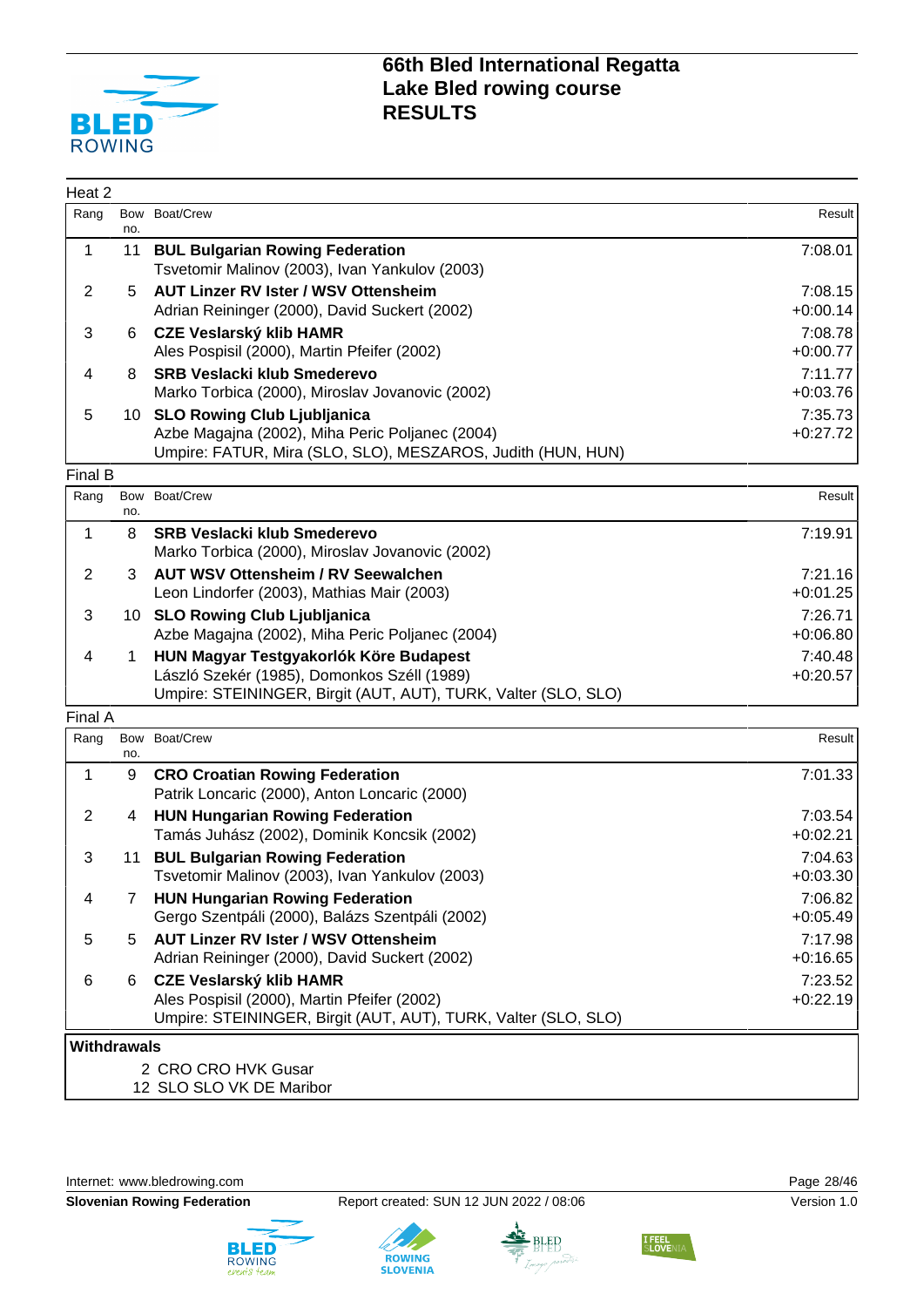

#### **Event 24 - W 2-, Women´s-Pair** Final A

| $\blacksquare$ |     |                                                                                                                                                  |                       |
|----------------|-----|--------------------------------------------------------------------------------------------------------------------------------------------------|-----------------------|
| Rang           |     | Bow Boat/Crew                                                                                                                                    | Result I              |
|                | no. |                                                                                                                                                  |                       |
|                | 4   | <b>CRO Croatian Rowing Federation</b><br>Ivana Jurkovic (1999), Josipa Jurkovic (1999)                                                           | 7:48.65               |
| 2              | 3.  | <b>AUT RC Wels / WSV Ottensheim</b><br>Lisa Zehetmair (2003), Laura Swoboda (2003)                                                               | 8:06.82<br>$+0.18.17$ |
| 3              |     | <b>AUT RC Wels / WSV Ottensheim</b><br>Sophie Damberger (2002), Hannah Keplinger (2003)                                                          | 8:16.15<br>$+0:27.50$ |
| 4              |     | <b>HUN Hungarian Rowing Federation</b><br>Anna Gedeon (2002), Sára Bóka (2003)<br>Umpire: STEININGER, Birgit (AUT, AUT), TURK, Valter (SLO, SLO) | 8:25.83<br>$+0:37.18$ |

### **Event 25 - BJM 4x, Junior Men´s-Quadruple Sculls**

| Final A |                |                                                                                                                                                                                                      |                       |
|---------|----------------|------------------------------------------------------------------------------------------------------------------------------------------------------------------------------------------------------|-----------------------|
| Rang    | no.            | Bow Boat/Crew                                                                                                                                                                                        | Result                |
| 1       | $\overline{a}$ | <b>SRB Veslacki klub Tamiš</b><br>Mihajlo Markovic (2006), Marko Jancikin (2006), Petar Peric (2006), Pavle Milutinovic<br>(2006)                                                                    | 6:50.96               |
| 2       | 6              | <b>CRO Croatian Rowing Federation</b><br>Nikola Knezic (2006), Filip Sarlija (2006), David Zebec (2006), Simon Kralj (2006)                                                                          | 6:57.24<br>$+0:06.28$ |
| 3       | 5              | <b>SLO Rowing Club Argo</b><br>Matija Bogdanovic (2007), Marcel Jagodnik (2006), Matia Bencic Lukac (2006), Vasja<br>Rakar (2006)                                                                    | 7:01.24<br>$+0:10.28$ |
| 4       |                | 2 CRO Veslacki Klub Zagreb<br>Adrian Babic Herceg (2007), Lucijan Vukotic (2007), Marko Sabic (2006), Vedran<br>Herceg (2007)                                                                        | 7:11.79<br>$+0:20.83$ |
| 5       | 3              | HUN Magyar Testgyakorlók Köre Budapest<br>Ferenc Szikora (2006), Barnabás Oláh (2007), Kristóf Majsai (2006), Gergo Szikora<br>(2006)                                                                | 7:14.33<br>$+0:23.37$ |
| 6       | 1.             | <b>BUL CSKA / Akademik Sofia</b><br>Kaloyan Ladzhov (2007), Hristo Velikov (2006), Mario Neykov (2006), Georgi<br>Karamanov (2007)<br>Umpire: STEININGER, Birgit (AUT, AUT), TURK, Valter (SLO, SLO) | 7:15.13<br>$+0:24.17$ |

Internet: [www.bledrowing.com](http://www.bledrowing.com) **Page 29/46** 









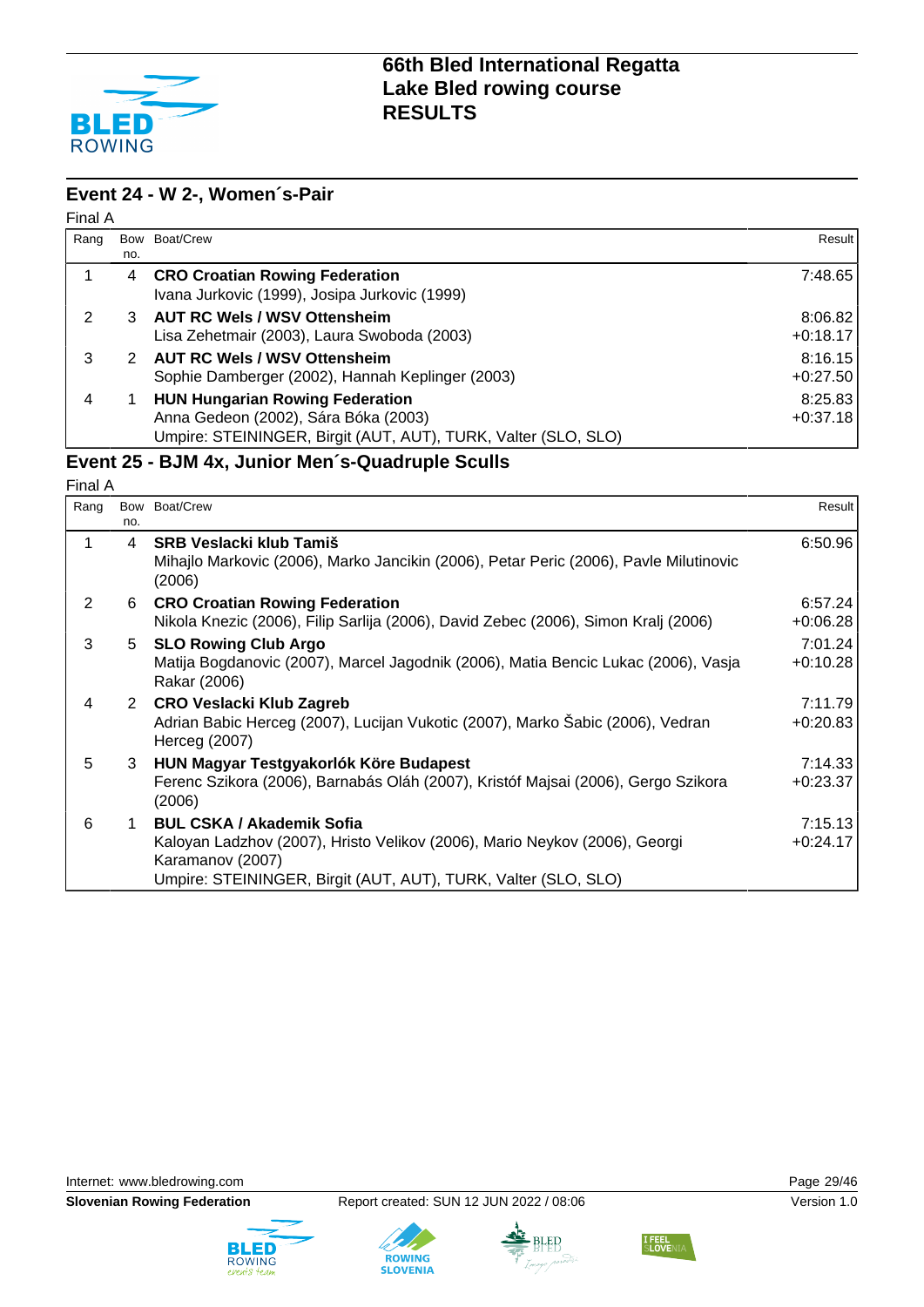

#### **Event 26 - BJW 4x, Junior Women´s-Quadruple Sculls**

| Final A |                      |                                                                                                                                                       |            |
|---------|----------------------|-------------------------------------------------------------------------------------------------------------------------------------------------------|------------|
| Rang    |                      | Bow Boat/Crew                                                                                                                                         | Result I   |
|         | no.                  |                                                                                                                                                       |            |
| 1       | $\mathbf{2}^{\circ}$ | <b>AUT RV Wiking Linz / RV Seewalchen</b>                                                                                                             | 7:27.51    |
|         |                      | Maria Hauser (2007), Emma Eckschlager (2006), Emma Ryba (2006), Flora<br>Populorum (2006)                                                             |            |
| 2       |                      | 5 CRO Croatian Rowing Federation                                                                                                                      | 7:32.13    |
|         |                      | Nika Ivekovic (2006), Franka Zorcic (2006), Donata Elez (2006), Greta Dragisic (2007)                                                                 | $+0.04.62$ |
| 3       |                      | 4 AUT Erster Wiener Ruderclub LIA                                                                                                                     | 7:42.44    |
|         |                      | Anja Bartl (2006), Elizaveta Mazets (2006), Ines Wagner (2007), Johanna Vychytil<br>(2007)                                                            | $+0:14.93$ |
| 4       |                      | <b>SRB Veslacki klub Danubius 1885</b>                                                                                                                | 8:02.12    |
|         |                      | Miljana Radivojevic (2006), Viktorija Lazic (2007), Lena Petrovic (2007), Nevena<br>Velendecic (2007)                                                 | $+0:34.61$ |
| 5       |                      | 3 HUN Danubius Nemzeti Hajós Egylet                                                                                                                   | 8:14.68    |
|         |                      | Veronika Gáll (2006), Liliána Bors (2006), Hanga Kiss (2006), Tamara Kulifai (2007)<br>Umpire: STEININGER, Birgit (AUT, AUT), TURK, Valter (SLO, SLO) | $+0:47.17$ |

### **Event 27 - LM 2x, Lightweight Men´s-Double Sculls**

| ⋍<br>e<br>۰,<br>n |  |
|-------------------|--|
|-------------------|--|

| Rang |     | Bow Boat/Crew                                               | Result     |
|------|-----|-------------------------------------------------------------|------------|
|      | no. |                                                             |            |
|      | 2   | <b>HUN GYAC Evezos / Szolnoki Sportcentrum</b>              | 6:47.08    |
|      |     | Bence Szabó (1997), Kálmán Furkó (1997)                     |            |
|      |     | <b>HUN Hungarian Rowing Federation</b>                      | 6:47.52    |
|      |     | Balázs Szollosi (2002), Henry Bridge (2001)                 | $+0:00.44$ |
|      | 5.  | <b>HUN GYAC Evezos / Vác VEC</b>                            | 6:55.34    |
|      |     | Roland Szigeti (1993), Tamás Fenyodi (1999)                 | $+0.08.26$ |
|      |     | <b>HUN Hungarian Rowing Federation</b>                      | 6:56.58    |
|      |     | Tamás Czinege (2002), Bálint Bendegúz Boros (2002)          | $+0:09.50$ |
|      |     | Umpire: FATUR, Mira (SLO, SLO), MESZAROS, Judith (HUN, HUN) |            |

Heat 2

| Rang | no. | Bow Boat/Crew                                                                                                                               | <b>Result</b>         |
|------|-----|---------------------------------------------------------------------------------------------------------------------------------------------|-----------------------|
|      | 8   | <b>CRO VK Neptun / VK Tresnjevka</b><br>LOVRO CONDRIC (2000), Tin Jednobrkovic (2001)                                                       | 7:11.77               |
| 2    | 4   | <b>SRB Veslacki klub Danubius 1885</b><br>Ratko Bundalo (2003), Ivan Katic (2001)                                                           | 7:14.00<br>$+0:02.23$ |
| 3    | 6   | <b>BUL CSKA / Levsky</b><br>Bozhidar Zahov (1998), July Trendafilov (2002)                                                                  | 7:19.92<br>$+0.08.15$ |
| 4    | 3   | <b>SRB Veslacki klub Tamiš</b><br>Miloš Badrljica (1999), Bojan Simic (2003)<br>Umpire: FATUR, Mira (SLO, SLO), MESZAROS, Judith (HUN, HUN) | 7:25.44<br>$+0:13.67$ |

Internet: [www.bledrowing.com](http://www.bledrowing.com) **Page 30/46** 









I FEEL<br>SLOVEI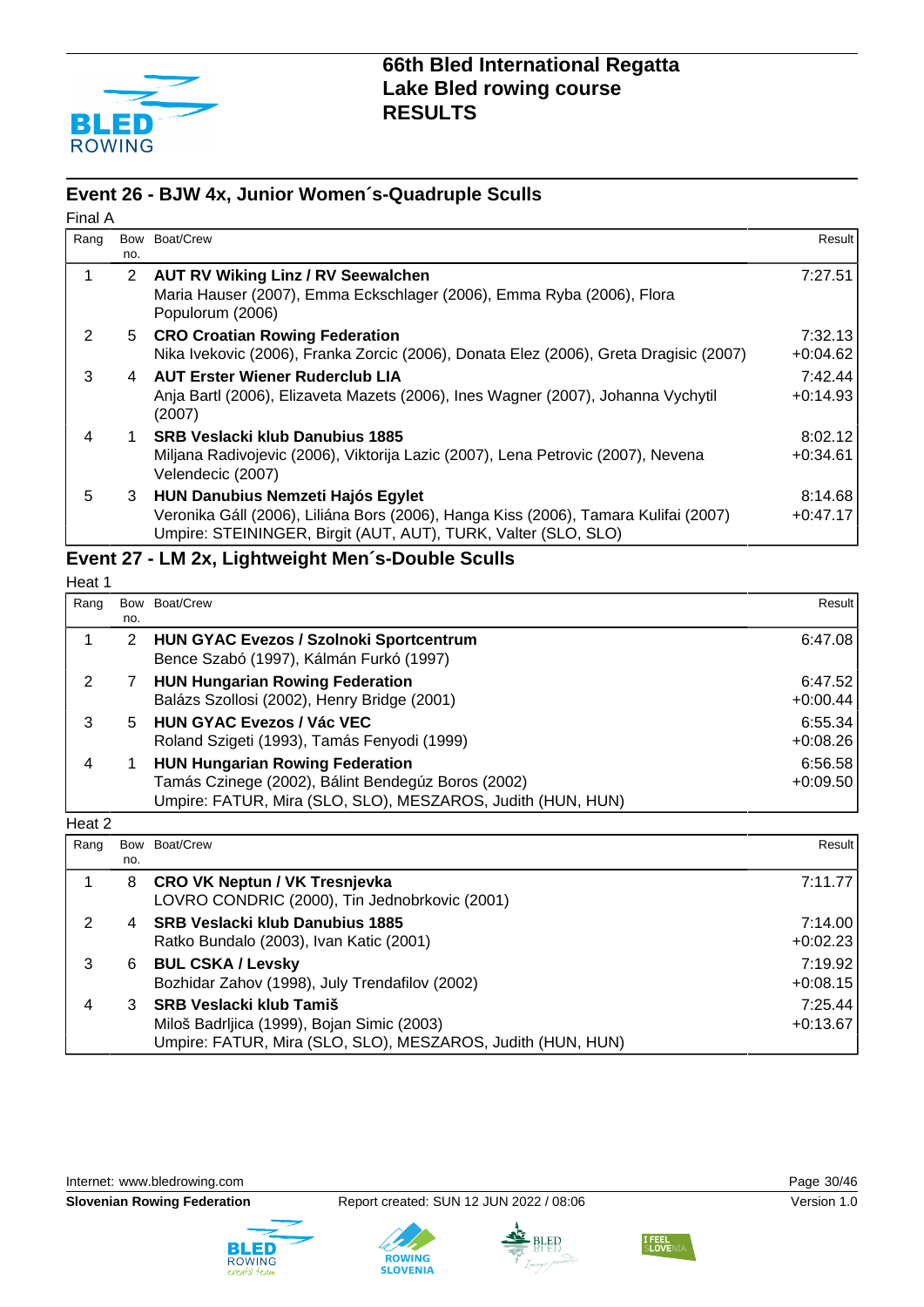

| Final A |            |                                                                                                                                              |                       |
|---------|------------|----------------------------------------------------------------------------------------------------------------------------------------------|-----------------------|
| Rang    | Bow<br>no. | Boat/Crew                                                                                                                                    | Result                |
|         | 7          | <b>HUN Hungarian Rowing Federation</b><br>Balázs Szollosi (2002), Henry Bridge (2001)                                                        | 6:55.28               |
| 2       | 2          | <b>HUN GYAC Evezos / Szolnoki Sportcentrum</b><br>Bence Szabó (1997), Kálmán Furkó (1997)                                                    | 6:58.49<br>$+0:03.21$ |
| 3       | 5          | <b>HUN GYAC Evezos / Vác VEC</b><br>Roland Szigeti (1993), Tamás Fenyodi (1999)                                                              | 7:02.13<br>$+0.06.85$ |
| 4       | 4          | <b>SRB Veslacki klub Danubius 1885</b><br>Ratko Bundalo (2003), Ivan Katic (2001)                                                            | 7:15.85<br>$+0:20.57$ |
| 5       | 8          | <b>CRO VK Neptun / VK Tresnjevka</b><br>LOVRO CONDRIC (2000), Tin Jednobrkovic (2001)                                                        | 7:28.58<br>$+0:33.30$ |
| 6       | 6          | <b>BUL CSKA / Levsky</b><br>Bozhidar Zahov (1998), July Trendafilov (2002)<br>Umpire: STEININGER, Birgit (AUT, AUT), TURK, Valter (SLO, SLO) | 7:38.77<br>$+0:43.49$ |

#### **Event 31 - M 8+, Men´s-Eight** Final A

| Rang |              | Bow Boat/Crew                                                                                                                                                                                                                                                                                                   | Result                |
|------|--------------|-----------------------------------------------------------------------------------------------------------------------------------------------------------------------------------------------------------------------------------------------------------------------------------------------------------------|-----------------------|
|      | no.          |                                                                                                                                                                                                                                                                                                                 |                       |
|      | $\mathbf{2}$ | <b>HUN Hungarian Rowing Federation</b><br>Zsolt Ármin Hajdú (2002), Mihály Ujhelyi (2002), Áron Nagyszokolyai (2003), Gergely<br>Szász (2001), Miklós Király (2001), Gábor Szabó (2002), Bálint Pomázi (2001),<br>Mátyás Domokos (2000), Cox Dominik Temesi (2007)                                              | 6:10.98               |
| 2    |              | CRO Hrvatski Veslacki Klub Gusar<br>Antonio Grubisa (2001), Fabjan Fabjanac (2001), Josip Tonkovic (2001), Karlo<br>Borkovic (2001), Bruno Majic (2001), Mario Maric (1999), Mate Kuko (2001), Toni<br>Lovrincevic (2001), Cox Ivan Mustapic (2008)                                                             | 6:32.56<br>$+0:21.58$ |
| 3    |              | 3 HUN BSSC / Csepel EK SE<br>Miklós Molnár (2004), Gorán Veto (2006), Tallos Farkas (2000), Örs Bóka<br>(1995), Andor Szalai (2002), János Cselinácz (1996), Márton Hopp (1998), Patrik<br>Porvarzsnyik (1998), Cox Dorottya Karacsony (1990)<br>Umpire: STEININGER, Birgit (AUT, AUT), TURK, Valter (SLO, SLO) | 6:38.24<br>$+0:27.26$ |

**Event 101 - M 4-, Men´s-Four**

Final A

Internet: [www.bledrowing.com](http://www.bledrowing.com) **Page 31/46** 









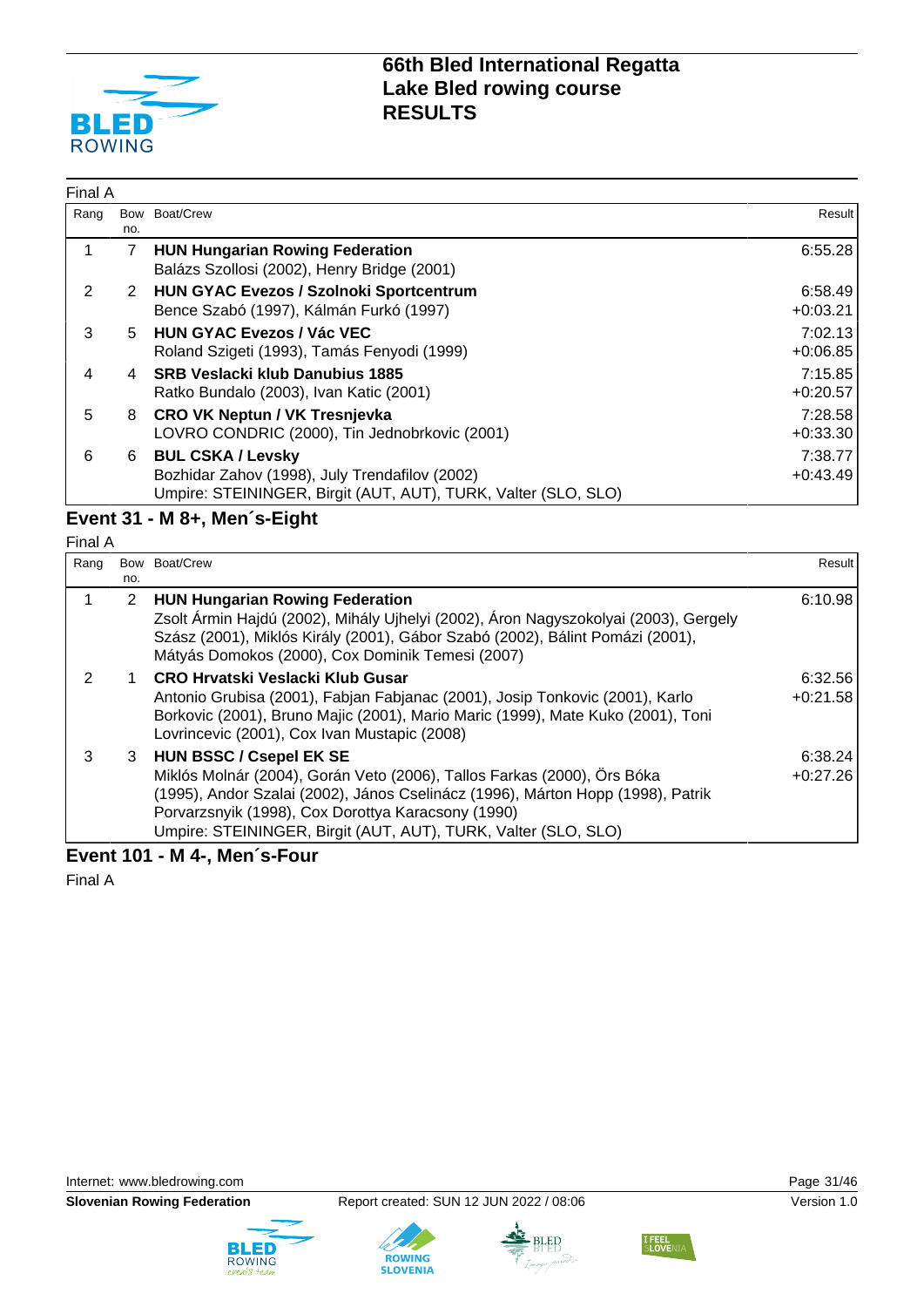

#### **Event 103 - JM 1x, Junior Men´s-Single Sculls**

| Heat 1         |             |                                                                                     |                       |
|----------------|-------------|-------------------------------------------------------------------------------------|-----------------------|
| Rang           | Bow         | Boat/Crew                                                                           | Result                |
| $\mathbf{1}$   | no.<br>5    | <b>SLO Slovenian Rowing Federation</b>                                              | 7:45.93               |
|                |             | Aljaž Kunstelj (2005)                                                               |                       |
| 2              | 6           | <b>HUN Bajai Spartacus Sport Club</b>                                               | 7:59.75               |
|                |             | Miklós Molnár (2004)                                                                | $+0:13.82$            |
| 3              | $\mathbf 1$ | <b>AUT Erster Wiener Ruderclub LIA</b>                                              | 8:03.53<br>$+0:17.60$ |
| 4              | 3           | Aleks Svetina (2005)<br>CRO Veslacki Klub Krka                                      | 8:06.42               |
|                |             | Bartol Medic (2005)                                                                 | $+0:20.49$            |
| 5              |             | 4 HUN Szegedi Vízisport Egyesület                                                   | 8:09.29               |
|                |             | Dénes Tapasztó (2005)                                                               | $+0:23.36$            |
| 6              |             | 2 CRO Veslacki Klub Trešnjevka                                                      | 8:50.48               |
|                |             | David Ljubenko (2005)                                                               | $+1:04.55$            |
| Heat 2         |             | Umpire: GOLOB, Borut (SLO, SLO), MESZAROS, Laszlo (HUN, HUN)                        |                       |
| Rang           | Bow         | Boat/Crew                                                                           | Result                |
|                | no.         |                                                                                     |                       |
| $\mathbf 1$    | 9           | <b>SRB Veslacki klub Zrenex</b>                                                     | 7:46.22               |
|                |             | Lav Adamov (2004)                                                                   |                       |
| $\overline{2}$ |             | 12 CRO Hrvatski Akademski Veslacki Klub Mladost<br>Stribor Cizmek (2004)            | 8:01.75<br>$+0:15.53$ |
| 3              |             | 10 SLO Rowing Club Ljubljanica                                                      | 8:10.33               |
|                |             | Jakob Pejovic (2004)                                                                | $+0:24.11$            |
| 4              |             | 11 SRB Veslacki klub Tamiš                                                          | 8:15.12               |
|                |             | Lazar Kovacevic (2005)                                                              | $+0.28.90$            |
| 5              | 8           | HUN Gyori Atlétikai Club Evezos Szakoszátály                                        | 8:17.82               |
|                |             | Glazer Mario (2004)<br>Umpire: GOLOB, Borut (SLO, SLO), MESZAROS, Laszlo (HUN, HUN) | $+0:31.60$            |
| Heat 3         |             |                                                                                     |                       |
| Rang           | Bow         | Boat/Crew                                                                           | Result                |
|                | no.         |                                                                                     |                       |

1 13 **SVK TJ Veslársky klub Šintava** Peter Garaj (2004) 7:58.90 2 17 **BUL Bulgarian Rowing Federation** Alexandar Nikolov (2005) 8:09.17 +0:10.27 3 15 **HUN Gyori Atlétikai Club Evezos Szakoszátály** Pintér József Dániel (2005) 8:11.63 +0:12.73 4 16 **SLO Rowing Club Ljubljanica** Vid Milisav Ribaric (2004) 8:14.72 +0:15.82 5 18 **HUN Danubius Nemzeti Hajós Egylet** Lóránt Domokos (2005) 8:22.56 +0:23.66 Umpire: GOLOB, Borut (SLO, SLO), MESZAROS, Laszlo (HUN, HUN)

Final C

Final B

Final A

Internet: [www.bledrowing.com](http://www.bledrowing.com) Page 32/46

**Slovenian Rowing Federation** Report created: SUN 12 JUN 2022 / 08:06 Version 1.0







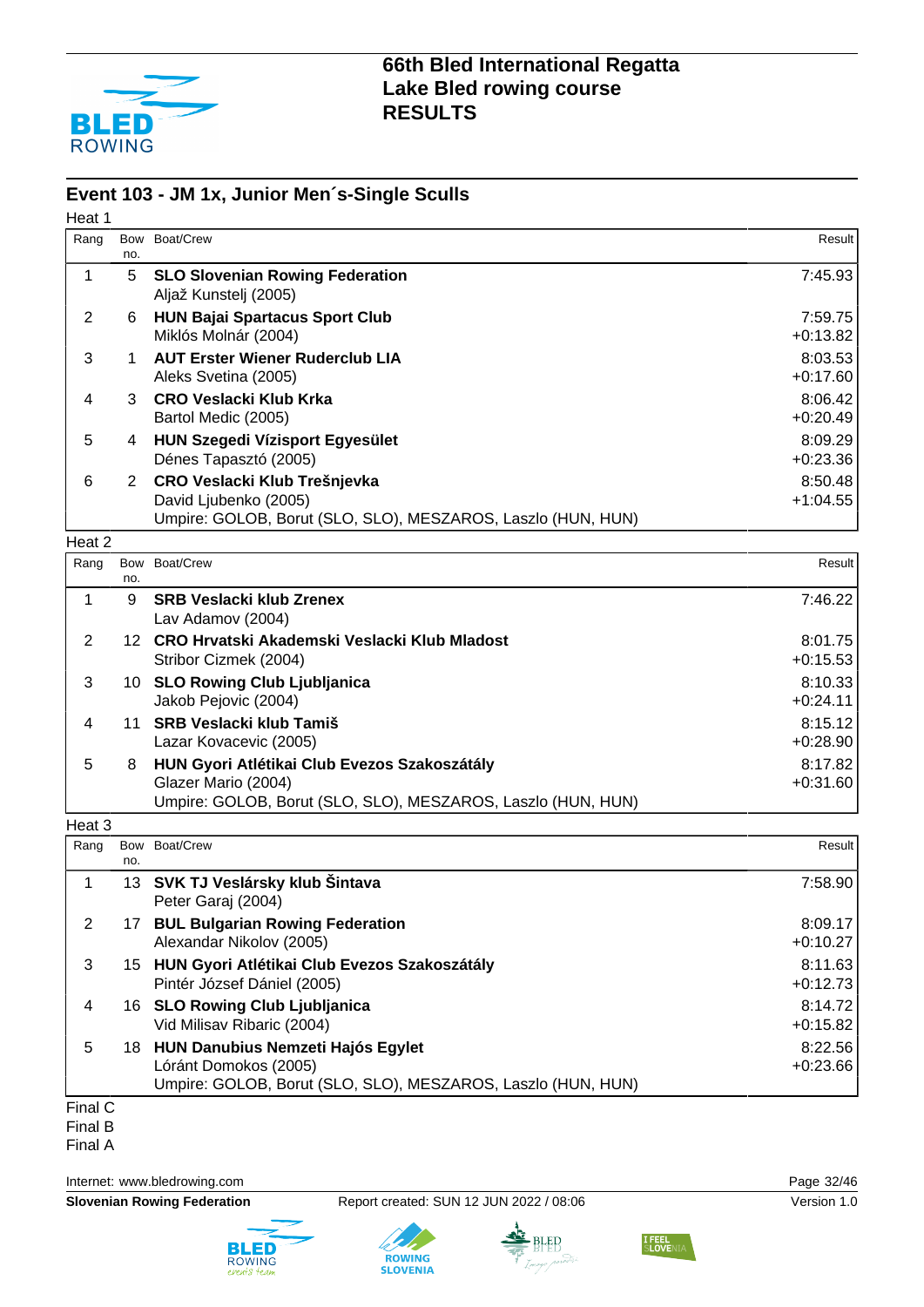

| <b>Withdrawals</b> |                       |                                                                                                                            |                       |
|--------------------|-----------------------|----------------------------------------------------------------------------------------------------------------------------|-----------------------|
|                    |                       | 7 SLO SLO VK Bled                                                                                                          |                       |
|                    |                       | 14 HUN HUN Hungary                                                                                                         |                       |
|                    |                       | 19 SLO SLO RC Ljubljanica                                                                                                  |                       |
|                    |                       | Event 104 - JW 1x, Junior Women's-Single Sculls                                                                            |                       |
| Heat 1             |                       |                                                                                                                            |                       |
| Rang               | no.                   | Bow Boat/Crew                                                                                                              | Result                |
| $\mathbf 1$        | 9                     | <b>SLO Slovenian Rowing Federation</b><br>Jana Dremelj (2004)                                                              | 8:29.87               |
| 2                  | 8                     | <b>BUL Bulgarian Rowing Federation</b><br>Andrea Karagyozova (2005)                                                        | 8:48.61<br>$+0:18.74$ |
| 3                  | 6                     | SLO Veslaški klub Bled<br>Amber Cop (2005)                                                                                 | 8:56.36<br>$+0:26.49$ |
| 4                  | $\mathbf{2}^{\prime}$ | HUN Gyori Atlétikai Club Evezos Szakoszátály<br>Fuzi Boglarka (2005)                                                       | 9:17.68<br>$+0:47.81$ |
| 5                  | 5                     | <b>HUN Bajai Spartacus Sport Club</b><br>Blanka Derekas (2005)                                                             | 9:20.00<br>$+0:50.13$ |
| 6                  | 4                     | <b>CRO Veslacki Klub Zagreb</b><br>Enola Kharboutly (2004)<br>Umpire: GOLOB, Borut (SLO, SLO), MESZAROS, Laszlo (HUN, HUN) | 9:33.15<br>$+1:03.28$ |
| Heat 2             |                       |                                                                                                                            |                       |
| Rang               | Bow<br>no.            | Boat/Crew                                                                                                                  | Result                |
| $\mathbf 1$        | $\overline{7}$        | <b>HUN Hungarian Rowing Federation</b><br>Luca Pádár (2005)                                                                | 8:30.15               |
| $\overline{2}$     |                       | 10 AUT Ruderverein Villach von 1881<br>Selina Bugelnig (2005)                                                              | 8:35.21<br>$+0.05.06$ |
| 3                  |                       | 11 CRO Veslacki Klub Trešnjevka<br>Elena Grncarovski (2004)                                                                | 8:39.84<br>$+0.09.69$ |
| 4                  |                       | 13 AUT Ruderverein Villach von 1881<br>Valentina Krug (2005)                                                               | 8:43.38<br>$+0:13.23$ |
| 5                  |                       | 12 SLO Veslaški klub Bled<br>Maria Churkina (2004)<br>Umpire: GOLOB, Borut (SLO, SLO), MESZAROS, Laszlo (HUN, HUN)         | 8:51.15<br>$+0:21.00$ |
| Final B<br>Final A |                       |                                                                                                                            |                       |
| Withdrawals        |                       |                                                                                                                            |                       |

1 SRB SRB VK Smederevo 3 AUT AUT RC Wels

Internet: [www.bledrowing.com](http://www.bledrowing.com) **Page 33/46** 









**I FEEL**<br>SLOVEI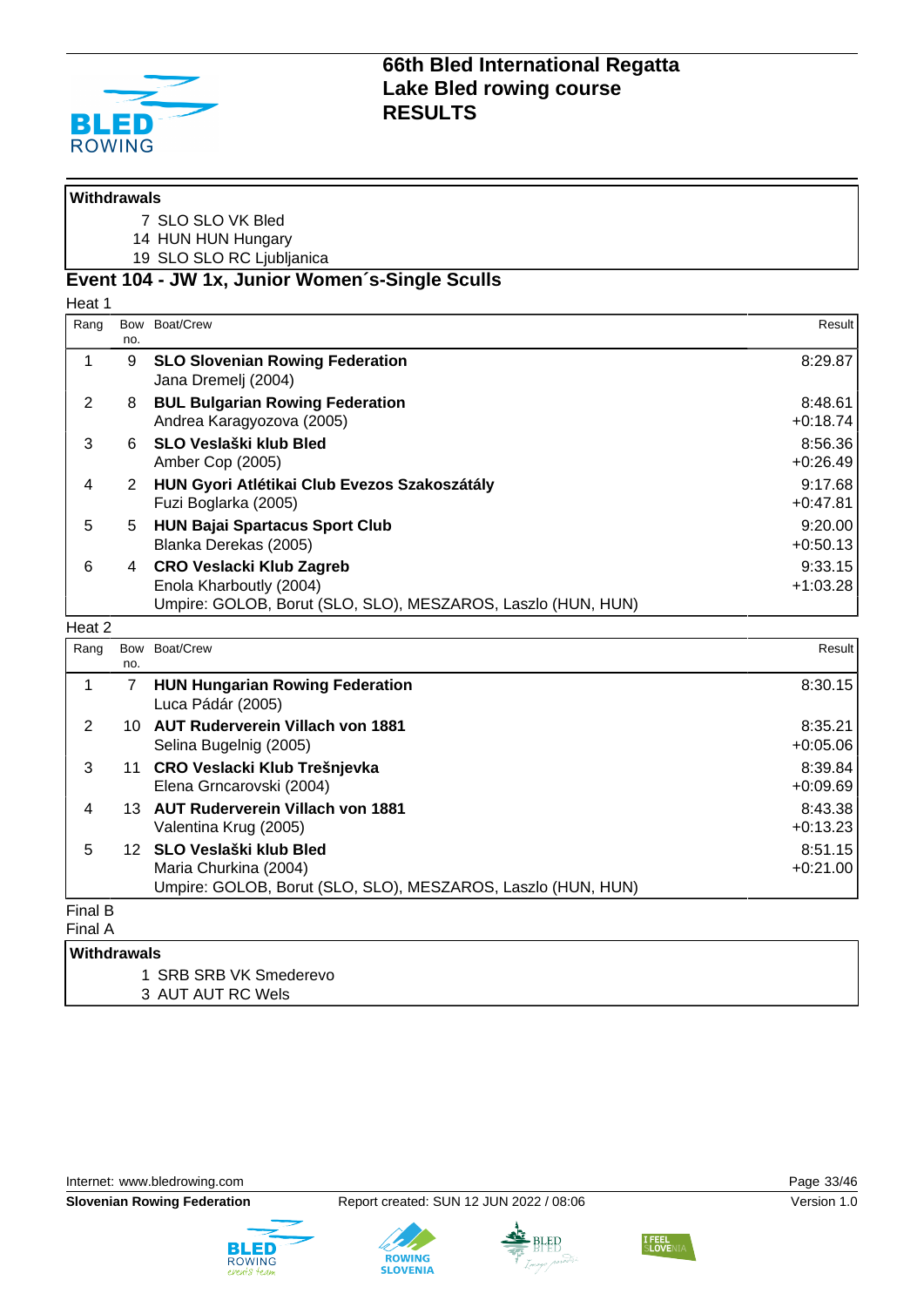

#### **Event 105 - JM 2-, Junior Men´s-Pair**

| Heat 1  |     |                                                                                                                                                                  |                       |
|---------|-----|------------------------------------------------------------------------------------------------------------------------------------------------------------------|-----------------------|
| Rang    | no. | Bow Boat/Crew                                                                                                                                                    | Result                |
| 1       | 4   | <b>SUI Seeclub Luzern</b><br>Lio Lampkowski (2004), Thaddaus Lange (2005)                                                                                        | 7:32.56               |
| 2       | 2   | <b>HUN Hungarian Rowing Federation</b><br>Ádám Rankó (2004), Bence Kiss (2004)                                                                                   | 7:40.91<br>$+0:08.35$ |
| 3       | 1   | <b>HUN Szegedi Vízisport Egyesület</b><br>Kristóf Horpácsy (2005), Patrik Lukács (2004)                                                                          | 7:44.58<br>$+0:12.02$ |
| 4       | 3   | <b>CRO Veslacki Klub Zagreb</b><br>Goran Batoš (2005), Adam Cuckovic (2004)<br>Umpire: GOLOB, Borut (SLO, SLO), MESZAROS, Laszlo (HUN, HUN)                      | 7:49.67<br>$+0:17.11$ |
| Heat 2  |     |                                                                                                                                                                  |                       |
| Rang    | no. | Bow Boat/Crew                                                                                                                                                    | Result                |
| 1       | 8   | AUT RV Albatros Klagenfurt / RV Villach v. 1881<br>Nikolaus Strauss (2005), Bernd Pfurtscheller (2005)                                                           | 7:24.88               |
| 2       | 7   | <b>HUN Hungarian Rowing Federation</b><br>Máté Kiss (2004), Bernát Hauser (2004)                                                                                 | 7:32.25<br>$+0.07.37$ |
| 3       | 9   | CRO Veslacki Klub Trešnjevka<br>David Fran (2004), Frane Krišto (2004)                                                                                           | 7:32.82<br>$+0.07.94$ |
| 4       | 5   | AUT Ruderverein Nautilus v.1878 Klagenfurt<br>Nicolas Zwanziger (2005), Cillian Zwanziger (2005)<br>Umpire: GOLOB, Borut (SLO, SLO), MESZAROS, Laszlo (HUN, HUN) | 7:33.73<br>$+0.08.85$ |
| Final A |     |                                                                                                                                                                  |                       |

### **Withdrawals**

6 AUT AUT RV Villach v. 1881

#### **Event 106 - JW 2-, Junior Women´s-Pair**

Final A

### **Event 107 - JM 2x, Junior Men´s-Double Sculls**

Heat 1

| Rang |     | Bow Boat/Crew                                                | Result     |
|------|-----|--------------------------------------------------------------|------------|
|      | no. |                                                              |            |
|      | 4   | <b>BUL Armeetz / CSKA</b>                                    | 7:30.23    |
|      |     | Iliyan Stoilov (2005), Yoan Ivanov (2005)                    |            |
| 2    | 2   | HUN Szolnoki Sportcentrum Nonprofit Kft.                     | 7:45.23    |
|      |     | Attila Levente Nagy (2005), Zsombor Balog (2004)             | $+0:15.00$ |
| 3    | 3   | <b>CRO Veslacki Klub Neptun</b>                              | 7:53.76    |
|      |     | MARO MOJAS (2005), Toni Pulic (2005)                         | $+0:23.53$ |
|      |     | <b>SLO Rowing Club Ljubljanica</b>                           | 7:56.44    |
|      |     | Nejc Kosmac (2006), Mitja Trost (2005)                       | $+0:26.21$ |
|      |     | Umpire: GOLOB, Borut (SLO, SLO), MESZAROS, Laszlo (HUN, HUN) |            |

Internet: [www.bledrowing.com](http://www.bledrowing.com) **Page 34/46** 





**ROWING**<br>SLOVENIA



BLED

I FEEL<br>SLOVE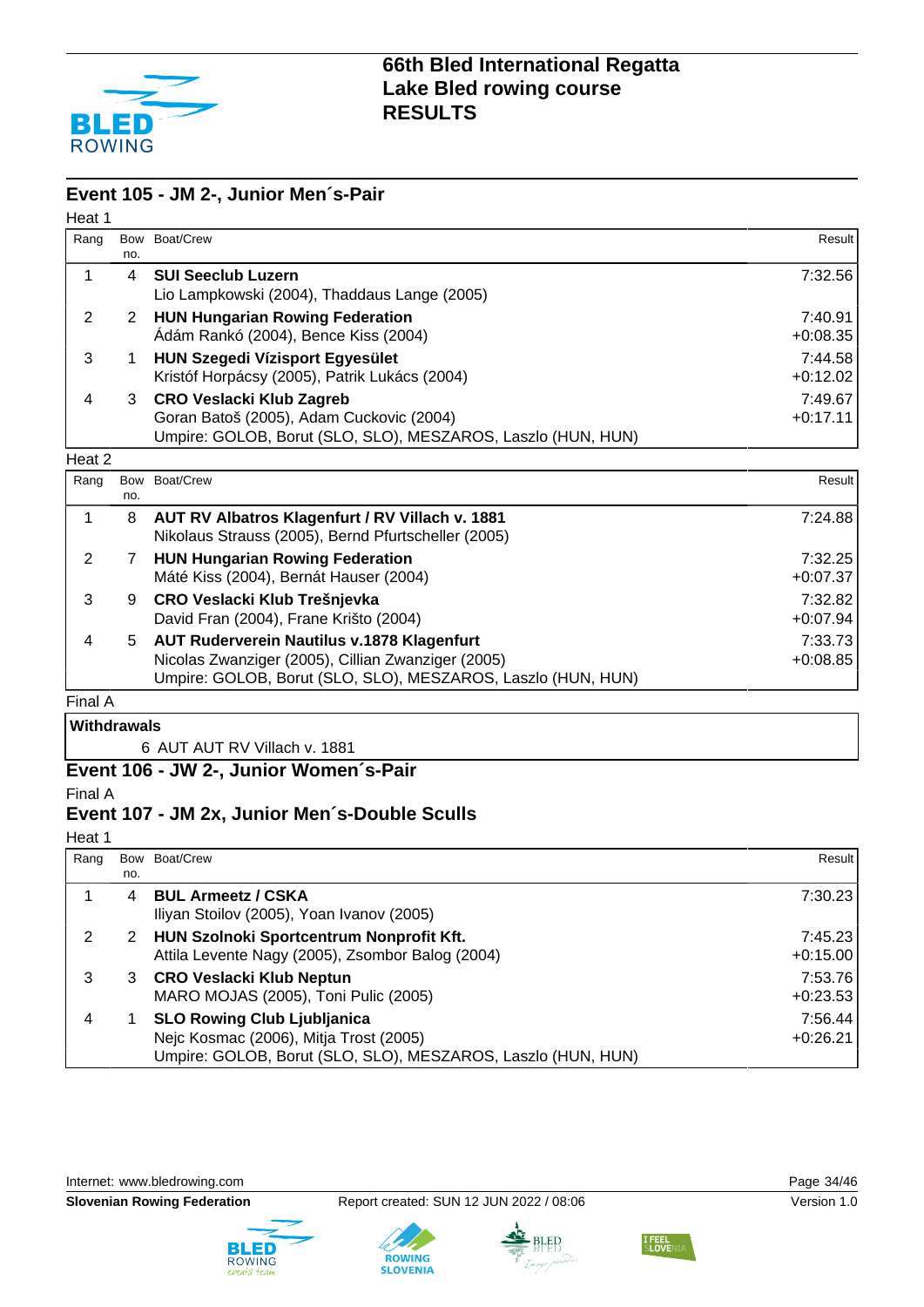

| Heat 2 |     |                                                                                                                                                                 |                       |
|--------|-----|-----------------------------------------------------------------------------------------------------------------------------------------------------------------|-----------------------|
| Rang   | no. | Bow Boat/Crew                                                                                                                                                   | Result                |
|        | 6.  | <b>SLO VK Dravske elektrarne Maribor</b><br>Arne Završnik (2005), Jakob Brglez (2004)                                                                           | 7:01.99               |
| 2      | 5   | SVK Slovenský veslársky klub<br>Marián Púcik (2005), Matej Vanícek (2005)                                                                                       | 7:28.50<br>$+0:26.51$ |
| 3      | 9   | HUN Gyori Atlétikai Club Evezos Szakoszátály<br>Gasztonyi Barnabás (2005), Romeo Toth (2005)                                                                    | 7:29.37<br>$+0:27.38$ |
| 4      |     | <b>AUT RV Albatros Klagenfurt / RV Albatros</b><br>Peter Litzllachner (2005), Leo Oswald (2004)<br>Umpire: GOLOB, Borut (SLO, SLO), MESZAROS, Laszlo (HUN, HUN) | 7:36.66<br>$+0:34.67$ |
|        |     |                                                                                                                                                                 |                       |

Final A **Withdrawals**

8 SLO SLO Slovenia

#### **Event 108 - JW 2x, Junior Women´s-Double Sculls**

Final A

#### **Event 109 - LM 1x, Lightweight Men´s-Single Sculls**

Heat 1

| Rang |     | Bow Boat/Crew                                                                                                | Result                |
|------|-----|--------------------------------------------------------------------------------------------------------------|-----------------------|
|      | no. |                                                                                                              |                       |
|      | 10. | SLO Veslaški klub Bled<br>Lukas Sawicki (1986)                                                               | 7:28.52               |
|      |     | <b>AUT Ruderverein Villach von 1881</b><br>Bernd Gutschi (2002)                                              | 7:53.22<br>$+0:24.70$ |
| 3    |     | <b>HUN Hungarian Rowing Federation</b><br>Vencel Galcsó (1998)                                               | 7:58.24<br>$+0:29.72$ |
| 4    |     | SLO Veslaški klub Bled<br>Jure Hojkar (2003)<br>Umpire: GOLOB, Borut (SLO, SLO), MESZAROS, Laszlo (HUN, HUN) | 8:02.42<br>$+0:33.90$ |

| i itali 4 |     |                                                              |            |
|-----------|-----|--------------------------------------------------------------|------------|
| Rang      |     | Bow Boat/Crew                                                | Result     |
|           | no. |                                                              |            |
|           | 8   | <b>SVK Slovak Rowing Federation</b>                          | 7:39.98    |
|           |     | Peter Strecanský (2005)                                      |            |
| 2         | 5   | <b>HUN Hungarian Rowing Federation</b>                       | 7:49.32    |
|           |     | Zalán Fekete (2003)                                          | $+0.09.34$ |
| 3         | 4   | <b>SLO Rowing Club Ljubljanica</b>                           | 7:58.96    |
|           |     | Jordan Arih Kranjec (2003)                                   | $+0.18.98$ |
|           |     | Umpire: GOLOB, Borut (SLO, SLO), MESZAROS, Laszlo (HUN, HUN) |            |
|           |     |                                                              |            |

Final A

#### **Withdrawals**

6 HUN HUN Külker EK 7 AUT AUT RV Wiking Linz

9 HUN HUN BSSC

### **Event 110 - LW 1x, Lightweigt Women´s-Single Sculls**

Final A

Internet: [www.bledrowing.com](http://www.bledrowing.com) example 35/46





**ROWING** 

**SLED** 

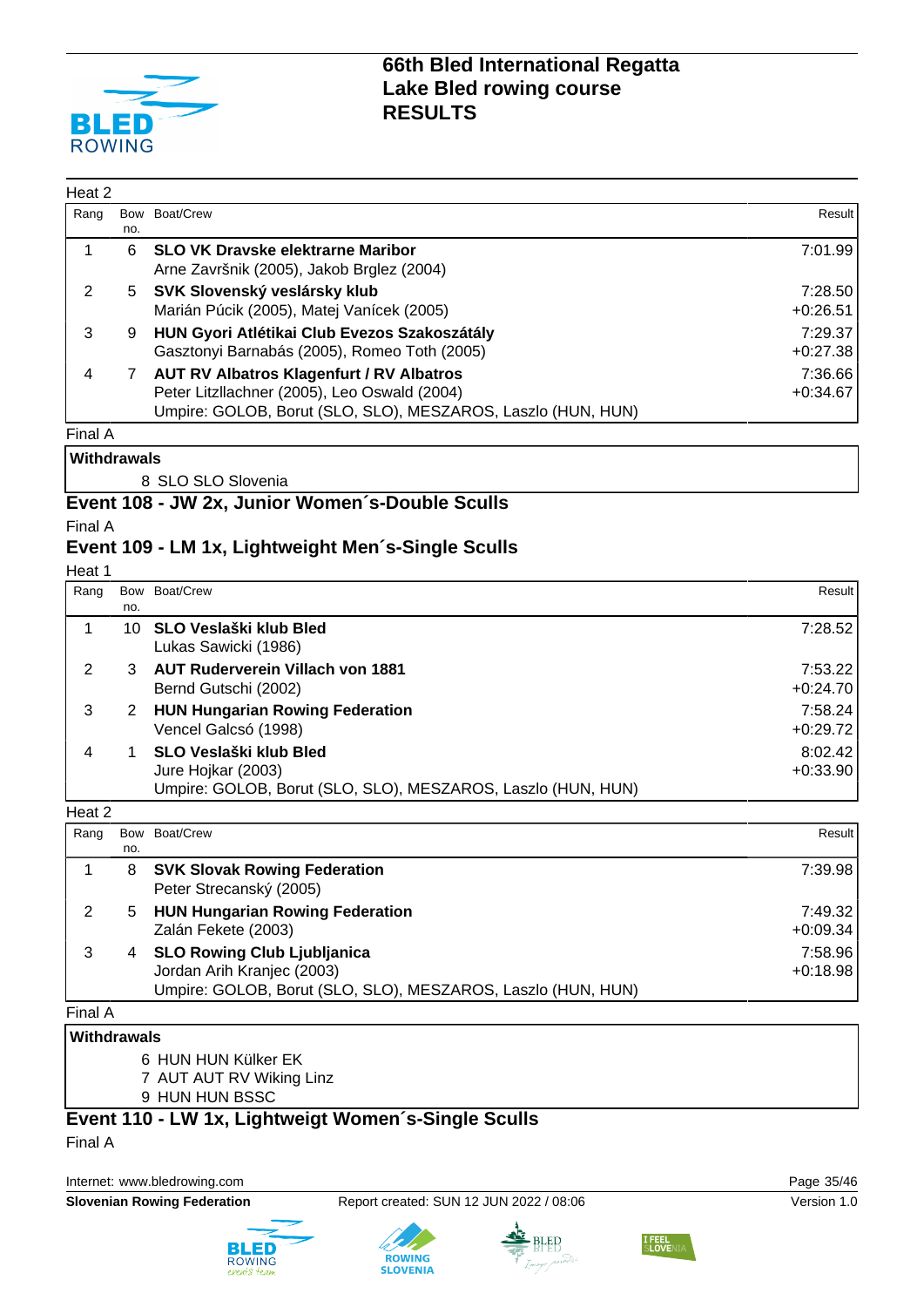

| <b>Withdrawals</b>      |             |                                                                                                                                                                                                        |                       |
|-------------------------|-------------|--------------------------------------------------------------------------------------------------------------------------------------------------------------------------------------------------------|-----------------------|
|                         |             | 4 AUT AUT WRC Pirat                                                                                                                                                                                    |                       |
|                         |             | Event 111 - JM 4-, Junior Men's-Four                                                                                                                                                                   |                       |
| Heat 1                  |             |                                                                                                                                                                                                        |                       |
| Rang                    | no.         | Bow Boat/Crew                                                                                                                                                                                          | Result                |
| $\mathbf{1}$            | 8           | <b>AUT Erster Wiener Ruderclub LIA</b><br>Daniel Wagner (2004), Elias Hautsch (2004), Julian Wienert (2005), Teodor-Tan<br>Tschaikner (2004)                                                           | 6:45.95               |
| 2                       | 1           | <b>HUN Hungarian Rowing Federation</b><br>Marcell Zudor (2004), Narék Dedeyan (2004), Attila Geszti (2004), Olivér Boros (2004)                                                                        | 6:50.36<br>$+0:04.41$ |
| 3                       | 2           | AUT 1. Wiener RC LIA / WRC Pirat / RV Villach v. 1881<br>Max Kofler (2006), Adam Cech (2006), Christoph Spath-Glantschnig (2007), Anton<br>Pfurtscheller (2007)                                        | 6:54.29<br>$+0:08.34$ |
| $\overline{\mathbf{4}}$ | $5^{\circ}$ | <b>SLO VK Dravske elektrarne Maribor</b><br>Leo Hedl (2005), Niko Safran (2004), Miha Lobnik (2005), Liam Stuart Edmonston<br>(2005)<br>Umpire: GOLOB, Borut (SLO, SLO), MESZAROS, Laszlo (HUN, HUN)   | 7:06.90<br>$+0:20.95$ |
| Heat 2                  |             |                                                                                                                                                                                                        |                       |
| Rang                    | no.         | Bow Boat/Crew                                                                                                                                                                                          | Result                |
| $\mathbf{1}$            | 3           | <b>CRO Croatian Rowing Federation</b><br>Matej Terlevic (2004), Sven Thomas Banovic (2005), Matej Galic (2004), Lovre Puh<br>(2004)                                                                    | 6:46.20               |
| $\overline{2}$          | 4           | <b>HUN Hungarian Rowing Federation</b><br>Áron Kalmár (2005), Ádám Csizmadia (2005), Simon Kunstár (2005), Ágoston Pálmai<br>(2005)                                                                    | 6:47.72<br>$+0:01.52$ |
| 3                       | 6           | <b>HUN Hungarian Rowing Federation</b><br>Ferenc Szigeti (2005), Amir Shah (2004), Áron Boros (2006), Péter László Gasztonyi<br>(2005)<br>Umpire: GOLOB, Borut (SLO, SLO), MESZAROS, Laszlo (HUN, HUN) | 6:49.78<br>$+0:03.58$ |
| Final A                 |             |                                                                                                                                                                                                        |                       |
| <b>Withdrawals</b>      |             |                                                                                                                                                                                                        |                       |

7 CRO CRO VK Tresnjevka

### **Event 112 - JW 4-, Junior Women´s-Four**

Final A







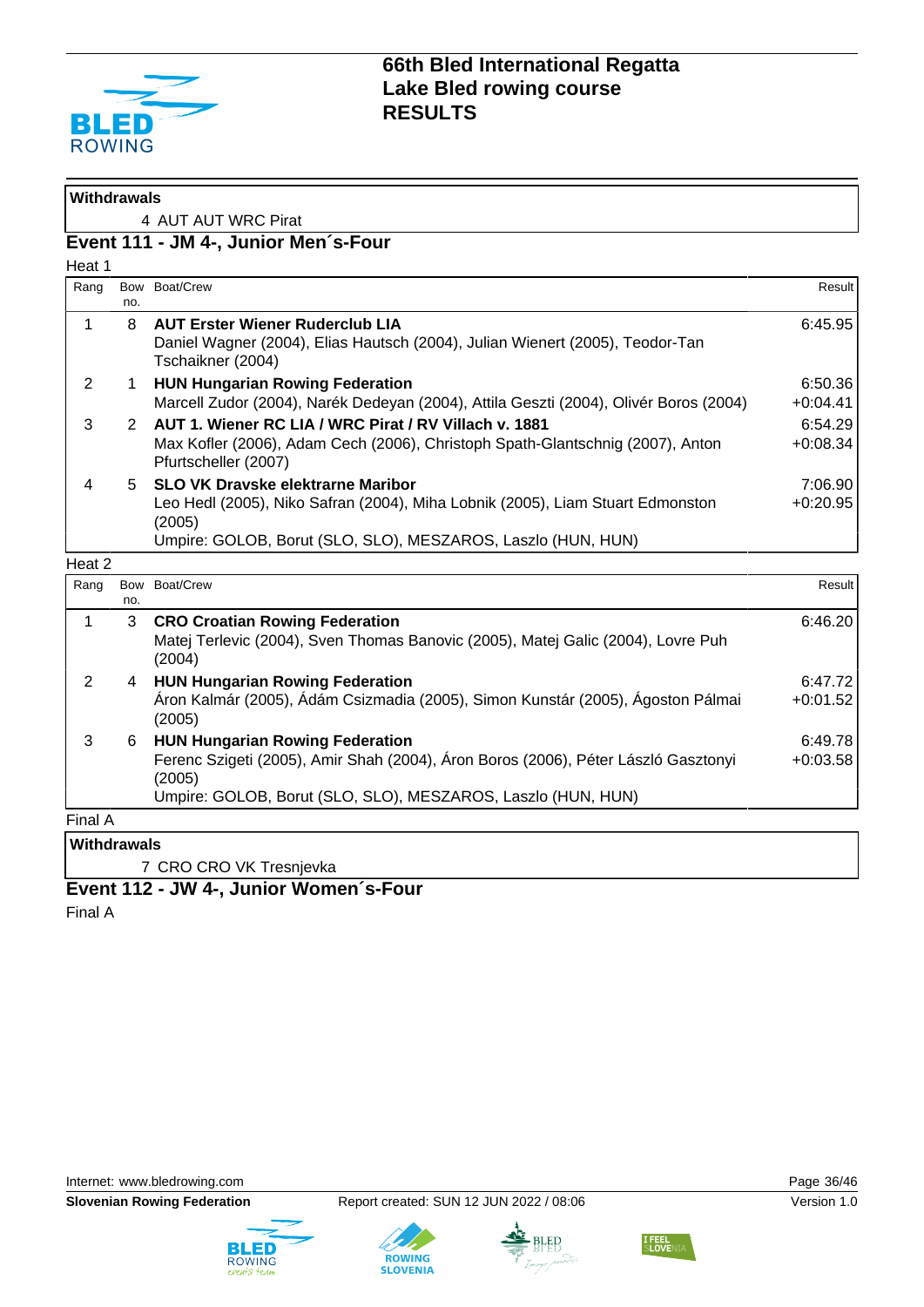

#### **Event 113 - JM 4x, Junior Men´s-Quadruple Sculls**

| Heat 1         |                |                                                                                                                                                                                               |                       |
|----------------|----------------|-----------------------------------------------------------------------------------------------------------------------------------------------------------------------------------------------|-----------------------|
| Rang           | no.            | Bow Boat/Crew                                                                                                                                                                                 | Result                |
| 1              | 11             | <b>SLO Slovenian Rowing Federation</b><br>Gašper Parte (2004), Jurij Korbar (2004), Gabrijel Potocnik (2004), Matej Markuža<br>(2004)                                                         | 6:32.91               |
| $\overline{c}$ |                | 10 AUT RV Albatros Klagenfurt / RC Wels / 1. Wiener RC LIA / WRC Pirat<br>Uli Oswald (2004), Lorenz Reitzinger (2005), Noe Plotitza (2005), Reischl Leo (2005)                                | 6:44.77<br>$+0:11.86$ |
| 3              | 5              | <b>SRB Veslacki klub Tamiš</b><br>Andrija Rankovic (2005), Marko Jancikin (2006), Nemanja Badrljica (2004), Pavle<br>Milutinovic (2006)                                                       | 6:55.23<br>$+0:22.32$ |
| 4              | 1.             | <b>SLO Rowing Club Argo</b><br>Luka Maric (2005), Vasja Rakar (2006), Matia Bencic Lukac (2006), Jernej Vuk (2005)                                                                            | 6:55.43<br>$+0:22.52$ |
| 5              | $\overline{2}$ | AUT RV Villach v. 1881 / Salzburger RK MÖVE<br>David Kaiserauer (2005), Michal Haloda (2004), Stefan Gigacher (2004), Noah<br>Roidmayer (2004)                                                | 6:58.00<br>$+0.25.09$ |
| 6              | 4              | CRO Veslacki Klub Jadran - Rijeka<br>Leo Cucak (2005), Dominik Biruš (2004), Roko Rafael Katic (2005), Loren Horvat<br>(2005)<br>Umpire: GOLOB, Borut (SLO, SLO), MESZAROS, Laszlo (HUN, HUN) | 6:59.54<br>$+0.26.63$ |
| Heat 2         |                |                                                                                                                                                                                               |                       |
| Rang           | no.            | Bow Boat/Crew                                                                                                                                                                                 | Result                |
| 1              | 6              | <b>CRO Croatian Rowing Federation</b><br>Nikola Kontrec (2005), Joshua Nicoscia (2004), Marin Smoljanovic (2004), Ivan Talaja<br>(2005)                                                       | 6:30.97               |
| $\overline{2}$ | 3              | <b>HUN Hungarian Rowing Federation</b><br>Ádám Igar (2004), István Althammer (2004), Dominik Dávid (2004), Bálint Kocsis<br>(2005)                                                            | 6:33.35<br>$+0:02.38$ |
| 3              | 9              | AUT WSV Ottensheim / RV Wiking Linz / Linzer RV Ister<br>Marlon Kasterka (2007), Paul Schinnerl (2007), Ruben Griesfelder (2006), Jonas<br>Campbell (2006)                                    | 6:35.56<br>$+0:04.59$ |
| 4              | $7^{\circ}$    | <b>SRB Veslacki klub Danubius 1885</b><br>Ognjen Dukic (2005), Dejan Manojlovic (2005), Marko Fratucan (2005), Nemanja<br>Kesic (2005)                                                        | 6:40.52<br>$+0.09.55$ |
| 5              | 8              | <b>AUT RV Wiking Linz / WSV Ottensheim</b>                                                                                                                                                    | 6:41.85               |

Noah Wittendorfer (2004), Jakob Krause (2005), Jakob Marchewa (2004), Moritz Schöppl (2005) +0:10.88 Umpire: GOLOB, Borut (SLO, SLO), MESZAROS, Laszlo (HUN, HUN)

Final B Final A

**Event 114 - JW 4x, Junior Women´s-Quadruple Sculls**

Final A











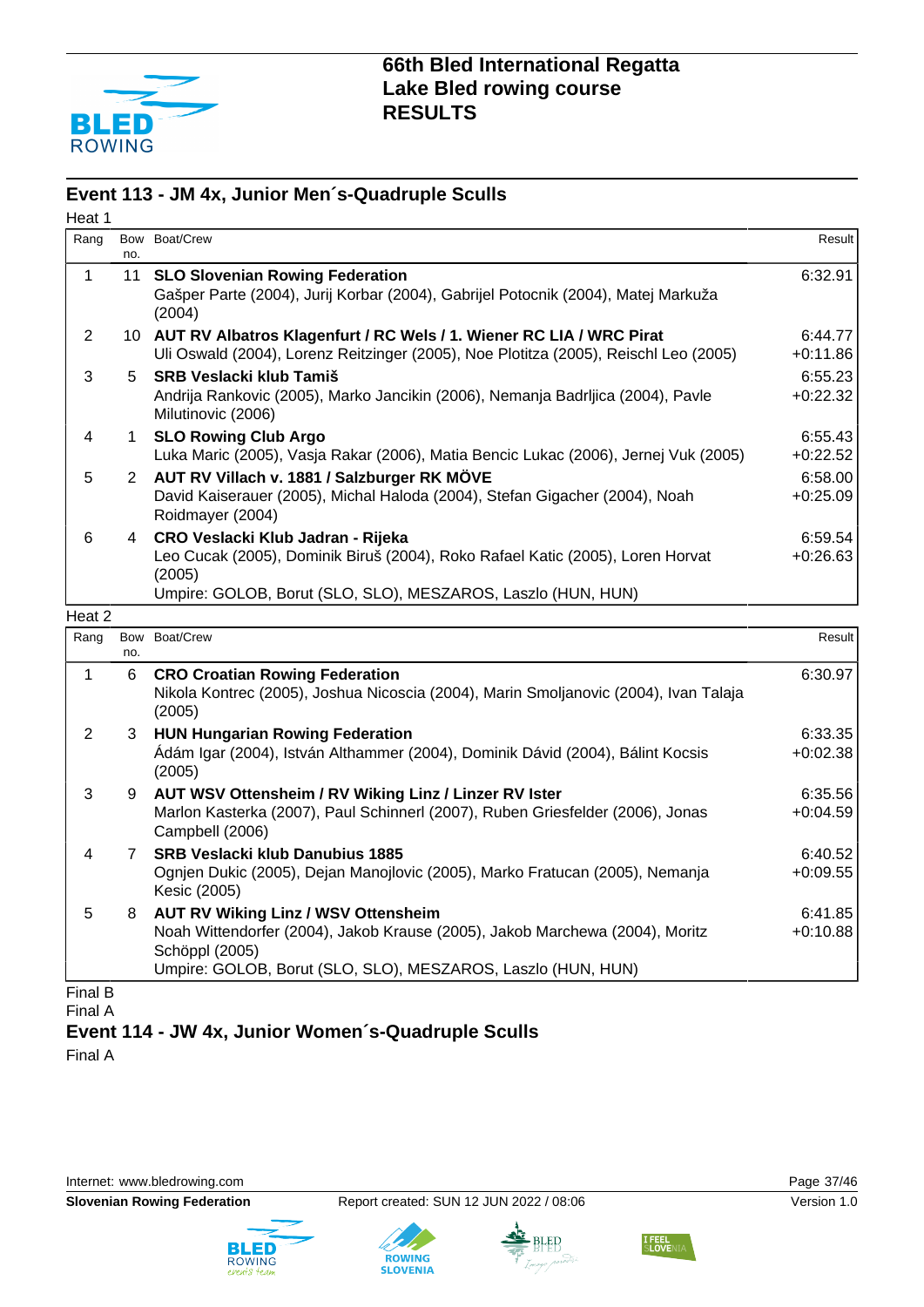

#### **Event 115 - BJM 1x, Junior Men´s-Single Sculls**

| Heat 1         |                   |                                                                                                                     |                       |
|----------------|-------------------|---------------------------------------------------------------------------------------------------------------------|-----------------------|
| Rang           | Bow<br>no.        | Boat/Crew                                                                                                           | Result                |
| 1              | 6                 | SRB Veslacki klub Begej 1883<br>Miloš Lavirac (2006)                                                                | 8:03.35               |
| 2              | 1                 | <b>BUL Armeetz</b><br>Maksim Atanasov (2007)                                                                        | 8:07.55<br>$+0.04.20$ |
| 3              | 4                 | <b>SRB Veslacki klub Tamiš</b><br>Petar Peric (2006)                                                                | 8:10.59<br>$+0:07.24$ |
| 4              | 7                 | <b>CRO Veslacki Klub Neptun</b><br>Vito Sutalo (2007)                                                               | 8:13.38<br>$+0:10.03$ |
| 5              | 5                 | <b>SUI Seeclub Luzern</b><br>Mark Studhalter (2007)<br>Umpire: GOLOB, Borut (SLO, SLO), MESZAROS, Laszlo (HUN, HUN) | 8:21.25<br>$+0:17.90$ |
| Heat 2         |                   |                                                                                                                     |                       |
| Rang           | no.               | Bow Boat/Crew                                                                                                       | Result                |
| 1              | $12 \overline{ }$ | <b>SRB Veslacki klub Smederevo</b><br>Jovan Marinkovic (2007)                                                       | 8:09.25               |
| $\overline{2}$ | 8                 | <b>HUN Bajai Spartacus Sport Club</b><br>Gorán Veto (2006)                                                          | 8:15.92<br>$+0:06.67$ |
| 3              | 9                 | <b>SRB Veslacki klub Tamiš</b><br>Mihajlo Markovic (2006)                                                           | 8:18.32<br>$+0.09.07$ |
| 4              | 11                | HUN Mosonmagyaróvári Vizisport Egyesület<br>Ádám Hegedüs (2006)                                                     | 8:42.78<br>$+0:33.53$ |
| 5              | 10                | <b>SUI Seeclub Luzern</b><br>Davide Muzzi (2006)                                                                    | 8:56.13<br>$+0:46.88$ |

Umpire: GOLOB, Borut (SLO, SLO), MESZAROS, Laszlo (HUN, HUN)

Final B

Final A

#### **Withdrawals**

2 SLO SLO RC Ljubljanica

3 CRO CRO VK Krka

### **Event 116 - BJW 1x, Junior Women´s-Single Sculls**

#### Heat 1

| Rang |     | Bow Boat/Crew                                                | Result     |
|------|-----|--------------------------------------------------------------|------------|
|      | no. |                                                              |            |
|      | 3   | <b>SLO Veslaški klub Bled</b>                                | 8:54.40    |
|      |     | Nika Janjuševic (2006)                                       |            |
| 2    |     | <b>BUL Armeetz</b>                                           | 8:59.83    |
|      |     | Rumyana Stoyanova (2008)                                     | $+0.05.43$ |
| 3    |     | <b>AUT Wiener Ruderklub Argonauten</b>                       | 9:04.64    |
|      |     | Franziska Stögerer (2007)                                    | $+0:10.24$ |
|      | 4   | <b>SLO Rowing Club Ljubljanica</b>                           | <b>DNS</b> |
|      |     | Nika Šmalc (2007)                                            |            |
|      |     | Umpire: GOLOB, Borut (SLO, SLO), MESZAROS, Laszlo (HUN, HUN) |            |

Internet: [www.bledrowing.com](http://www.bledrowing.com) example 38/46





**ROWING**<br>SLOVENIA

BLED

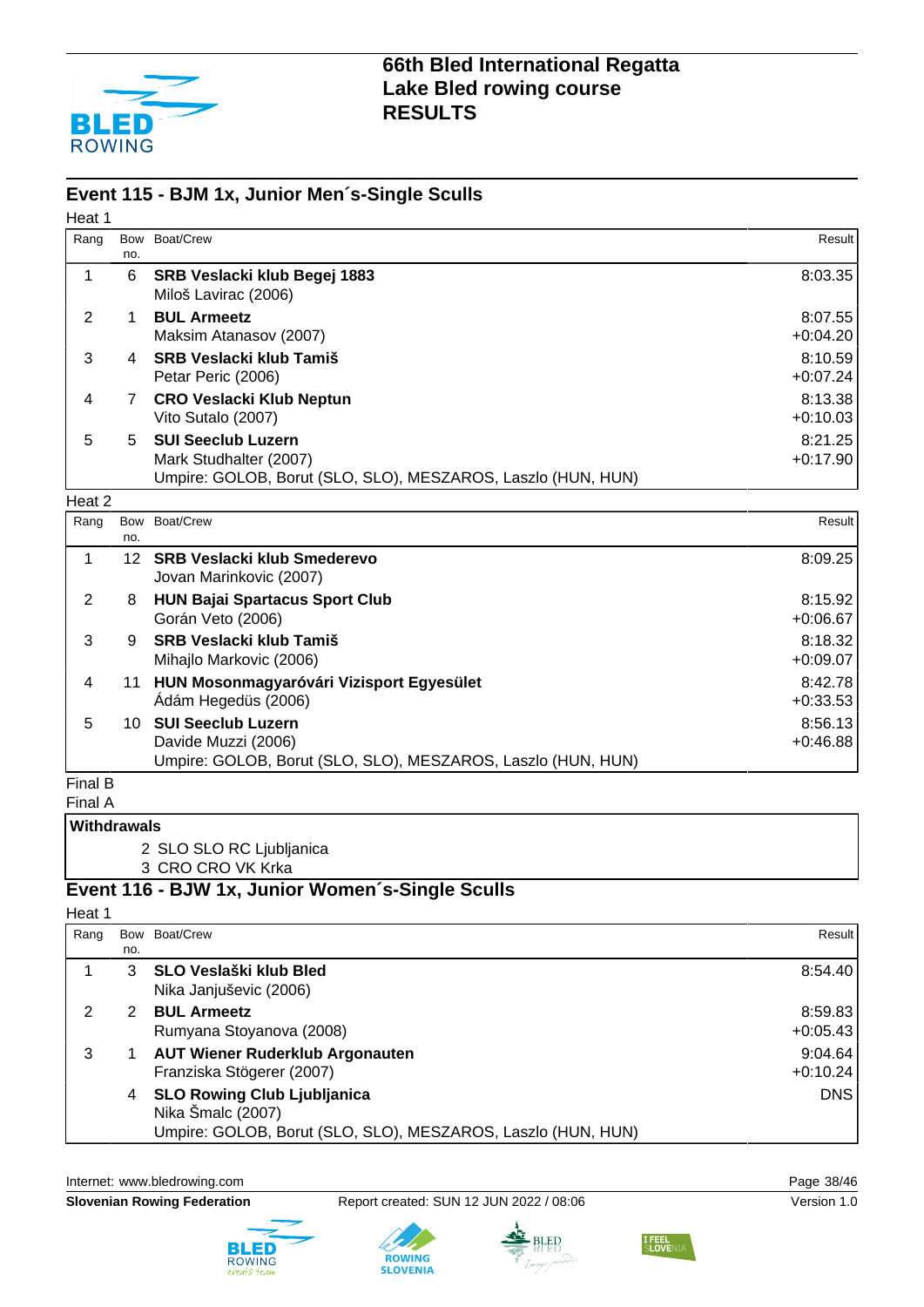

| Heat 2 |     |                                                                                                                                    |                       |
|--------|-----|------------------------------------------------------------------------------------------------------------------------------------|-----------------------|
| Rang   | Bow | Boat/Crew                                                                                                                          | Result                |
|        | no. |                                                                                                                                    |                       |
|        |     | <b>AUT Wassersportverein Ottensheim</b><br>Sophia Bötscher (2006)                                                                  | 9:02.71               |
| 2      | 6   | SLO Veslaški klub Bled<br>Una Radonjic (2006)                                                                                      | 9:03.94<br>$+0:01.23$ |
| 3      | 5   | <b>AUT Ruderverein Villach von 1881</b><br>Antonia Gigacher (2006)<br>Umpire: GOLOB, Borut (SLO, SLO), MESZAROS, Laszlo (HUN, HUN) | 9:05.43<br>$+0:02.72$ |

#### Final A

#### **Event 117 - BJM 2x, Junior Men´s-Double Sculls**

| Heat 1 |               |                                                                                                                                                 |                       |
|--------|---------------|-------------------------------------------------------------------------------------------------------------------------------------------------|-----------------------|
| Rang   | no.           | Bow Boat/Crew                                                                                                                                   | Result                |
|        | 4             | <b>HUN Szolnoki Sportcentrum / MTK Budapest</b><br>Dániel Drávucz (2007), Sámuel Gottfried (2006)                                               | 7:25.78               |
| 2      |               | HUN Mosonmagyaróvári Vizisport Egyesület<br>Mátyás Demkó (2006), Patrik Varga (2006)                                                            | 7:29.35<br>$+0:03.57$ |
| 3      | $\mathcal{P}$ | CRO Veslacki Klub Krka<br>Marko Martinovic (2007), Franko Dobra (2007)                                                                          | 7:31.30<br>$+0:05.52$ |
| 4      | 5             | <b>CRO Croatian Rowing Federation</b><br>Nikola Knezic (2006), Filip Sarlija (2006)                                                             | 7:35.98<br>$+0:10.20$ |
| 5      |               | 3 AUT WRC Pirat / WRK Argonauten<br>Max Cagal (2007), Hippolyte Langlois (2006)                                                                 | 7:38.83<br>$+0:13.05$ |
| 6      | 6             | <b>SLO Rowing Club Argo</b><br>Matija Bogdanovic (2007), Marcel Jagodnik (2006)<br>Umpire: GOLOB, Borut (SLO, SLO), MESZAROS, Laszlo (HUN, HUN) | 7:52.98<br>$+0:27.20$ |
| Heat 2 |               |                                                                                                                                                 |                       |

| Rang |     | Bow Boat/Crew                                                                      | Result     |
|------|-----|------------------------------------------------------------------------------------|------------|
|      | no. |                                                                                    |            |
|      |     | <b>HUN Szegedi Vízisport Egyesület</b><br>Bálint Pálka (2006), Márton Hajdú (2006) | 7:17.13    |
| 2    |     | 12 CRO Croatian Rowing Federation                                                  | 7:17.38    |
|      |     | David Zebec (2006), Simon Kralj (2006)                                             | $+0:00.25$ |
| 3    |     | 10 SVK Slovenský veslársky klub                                                    | 7:17.66    |
|      |     | Michal Žemla (2006), Oliver Šimek (2006)                                           | $+0:00.53$ |
| 4    |     | 11 SRB Veslacki klub Begej 1883                                                    | 7:50.60    |
|      |     | Vuk Božic (2006), Ognjen Kostin (2006)                                             | $+0:33.47$ |
| 5    | 9   | <b>AUT Linzer RV Ister / RC Wels</b>                                               | 7:58.11    |
|      |     | Leo Labak (2006), Balduin Reitzinger (2007)                                        | $+0:40.98$ |
|      |     | Umpire: GOLOB, Borut (SLO, SLO), MESZAROS, Laszlo (HUN, HUN)                       |            |

Internet: [www.bledrowing.com](http://www.bledrowing.com) **Page 39/46** 











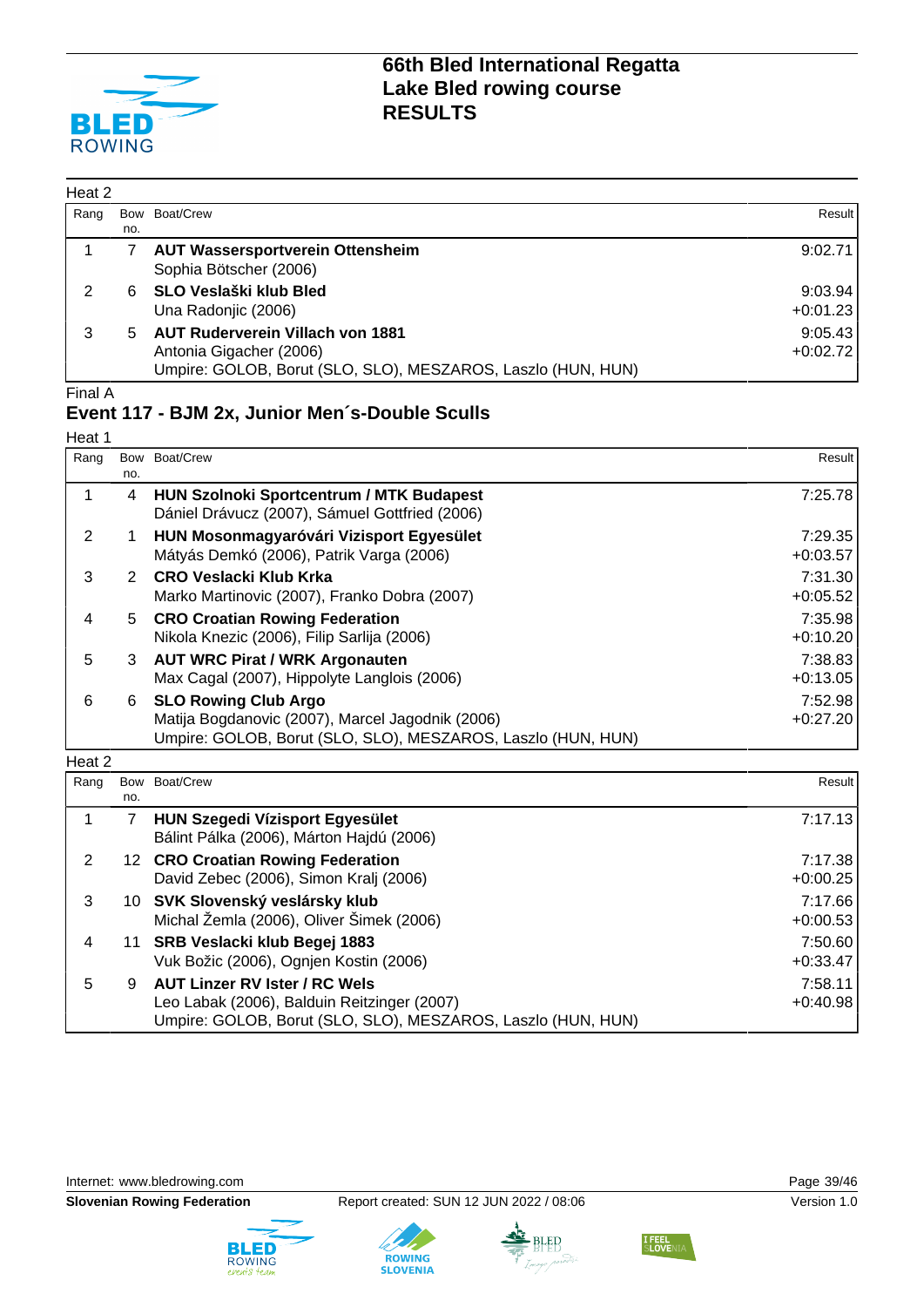

| Heat 3                        |     |                                                                                                                                     |                       |
|-------------------------------|-----|-------------------------------------------------------------------------------------------------------------------------------------|-----------------------|
| Rang                          | no. | Bow Boat/Crew                                                                                                                       | Result                |
|                               |     | 15 CRO Croatian Rowing Federation<br>Marko Jurcic (2006), Toma Pavicic (2007)                                                       | 7:18.80               |
| 2                             |     | 13 SLO Veslaški klub Bled<br>Gal Zorman (2006), Nikola Halleger (2006)                                                              | 7:19.06<br>$+0:00.26$ |
| 3                             |     | 14 AUT Erster Wiener Ruderclub LIA<br>Moritz Beran (2007), Joe Koch-Daubrawa (2006)                                                 | 7:23.41<br>$+0:04.61$ |
| 4                             |     | 16 SLO Rowing Club Ljubljanica<br>Luka Valic (2007), Matija Valant Karat (2007)                                                     | 7:33.02<br>$+0:14.22$ |
| 5                             |     | 17 SLO Veslaški klub Bled<br>Jaka Dolar (2006), Paskal Ažman (2006)<br>Umpire: GOLOB, Borut (SLO, SLO), MESZAROS, Laszlo (HUN, HUN) | 7:33.40<br>$+0:14.60$ |
| $F_{\text{in}}$ $\sim$ $\sim$ |     |                                                                                                                                     |                       |

Final C

Final B

Final A

#### **Withdrawals**

8 AUT AUT Linzer RV Ister

### **Event 118 - BJW 2x, Junior Women´s-Double Sculls**

#### Heat 1

| Rang | Bow | Boat/Crew                                                                                                                                          | Result                |
|------|-----|----------------------------------------------------------------------------------------------------------------------------------------------------|-----------------------|
|      | no. |                                                                                                                                                    |                       |
|      | 2.  | <b>SLO VK Dravske elektrarne Maribor</b><br>Hana Indihar (2007), Lara Cas (2006)                                                                   | 7:49.53               |
| 2    |     | <b>CRO Croatian Rowing Federation</b><br>Donata Elez (2006), Greta Dragisic (2007)                                                                 | 8:03.04<br>$+0:13.51$ |
| 3    | 6.  | <b>CRO Veslacki Klub Trešnjevka</b><br>Nika Rabic (2006), Hana Tužinski (2006)                                                                     | 8:06.64<br>$+0:17.11$ |
| 4    | 5.  | HUN Magyar Testgyakorlók Köre Budapest<br>Zsófia Bálint (2007), Blanka Karajz (2007)                                                               | 8:09.56<br>$+0:20.03$ |
| 5    | 3   | <b>HUN Szegedi Vízisport Egyesület</b><br>Lilla Mácsai (2007), Blanka Napsugár Szabó (2006)                                                        | 8:18.06<br>$+0.28.53$ |
| 6    | 4   | <b>HUN Danubius Nemzeti Hajós Egylet</b><br>Hanga Kiss (2006), Liliána Bors (2006)<br>Umpire: GOLOB, Borut (SLO, SLO), MESZAROS, Laszlo (HUN, HUN) | 8:31.53<br>$+0:42.00$ |







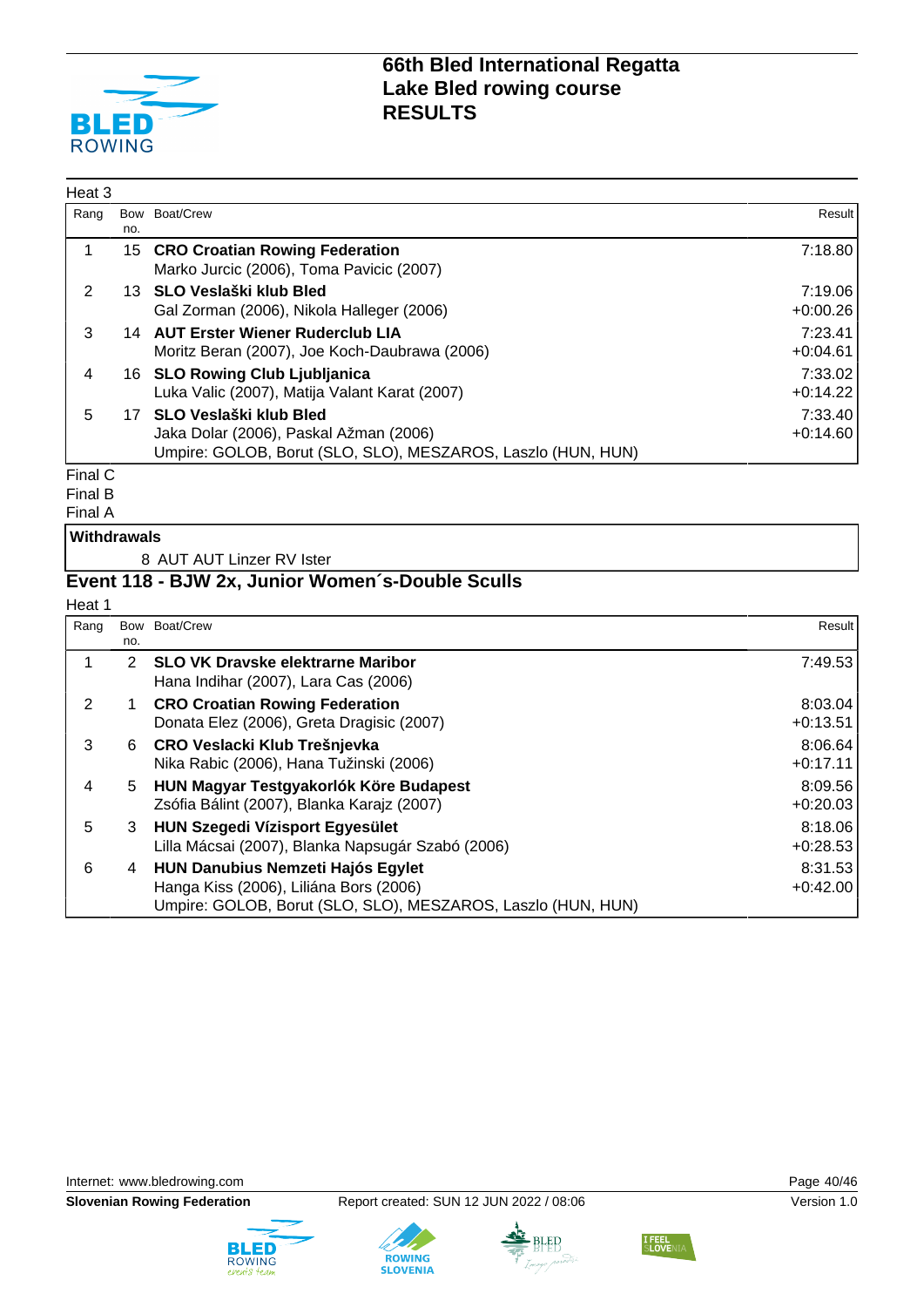

| Heat 2 |     |                                                                                                                                                      |                       |
|--------|-----|------------------------------------------------------------------------------------------------------------------------------------------------------|-----------------------|
| Rang   | no. | Bow Boat/Crew                                                                                                                                        | Result                |
|        |     | 12 SLO Veslaški klub Bled<br>Blažka Sedovšek (2008), Sara Sedovšek (2006)                                                                            | 7:44.92               |
| 2      |     | 10 CRO Croatian Rowing Federation<br>Franka Zorcic (2006), Nika Ivekovic (2006)                                                                      | 7:59.21<br>$+0:14.29$ |
| 3      | 8   | <b>BUL CSKA</b><br>Yana Dimcheva (2007), Mihaela Metodieva (2006)                                                                                    | 8:09.32<br>$+0:24.40$ |
| 4      |     | 11 AUT Ruderverein Wiking Linz<br>Alina Paroubek (2006), Isabella Baumann (2007)                                                                     | 8:12.92<br>$+0:28.00$ |
| 5      | 7   | HUN Magyar Testgyakorlók Köre Budapest<br>Anna Elekes (2007), Emma Vágó (2007)                                                                       | 8:26.20<br>$+0:41.28$ |
| 6      | 9   | <b>HUN Danubius Nemzeti Hajós Egylet</b><br>Veronika Gáll (2006), Réka Pósfai (2006)<br>Umpire: GOLOB, Borut (SLO, SLO), MESZAROS, Laszlo (HUN, HUN) | 8:31.80<br>$+0:46.88$ |

Final B

#### Final A

#### **Event 119 - M 1x, Men´s-Single Sculls**

Heat 1

| Rang | Bow | Boat/Crew                                                                                                                  | Result                |
|------|-----|----------------------------------------------------------------------------------------------------------------------------|-----------------------|
|      | no. |                                                                                                                            |                       |
|      | 2   | <b>CRO Croatian Rowing Federation</b><br>Damir Martin (1988)                                                               | 7:24.31               |
| 2    | 4   | <b>AUT Wiener Ruder Club Donaubund</b><br>Paul Heindl (1998)                                                               | 7:28.66<br>$+0.04.35$ |
| 3    |     | <b>SLO Veslaški klub Bled</b><br>Isak Žvegelj (2000)                                                                       | 7:31.98<br>$+0:07.67$ |
| 4    | 5.  | CRO Veslacki Klub Trešnjevka<br>Mihael Girotto (1999)                                                                      | 7:38.28<br>$+0:13.97$ |
| 5    |     | CRO Hrvatski Veslacki Klub Mornar<br>Antonio Zorica (2003)<br>Umpire: GOLOB, Borut (SLO, SLO), MESZAROS, Laszlo (HUN, HUN) | 7:55.11<br>$+0:30.80$ |

#### Heat 2

| Rang | Bow | Boat/Crew                                                                                                                  | Result I              |
|------|-----|----------------------------------------------------------------------------------------------------------------------------|-----------------------|
|      | no. |                                                                                                                            |                       |
|      | 3   | <b>HUN Hungarian Rowing Federation</b><br>Bence Szklenka (2001)                                                            | 7:23.89               |
| 2    | 11  | SLO Veslaški klub Bled<br>Semen Kravchuk (2002)                                                                            | 7:26.61<br>$+0:02.72$ |
| 3    | 8   | CRO Veslacki Klub Trešnjevka<br>Viktor Pujas (2001)                                                                        | 7:40.51<br>$+0:16.62$ |
| 4    | 9   | <b>SLO VK Dravske elektrarne Maribor</b><br>Oskar Marinic (2002)                                                           | 7:48.70<br>$+0:24.81$ |
| 5    | 12. | <b>AUT Linzer Ruderverein Ister</b><br>Tobias Stütz (2001)<br>Umpire: GOLOB, Borut (SLO, SLO), MESZAROS, Laszlo (HUN, HUN) | 8:31.27<br>$+1:07.38$ |





**ROWING**<br>SLOVENIA

BLED

**I FEEL** 

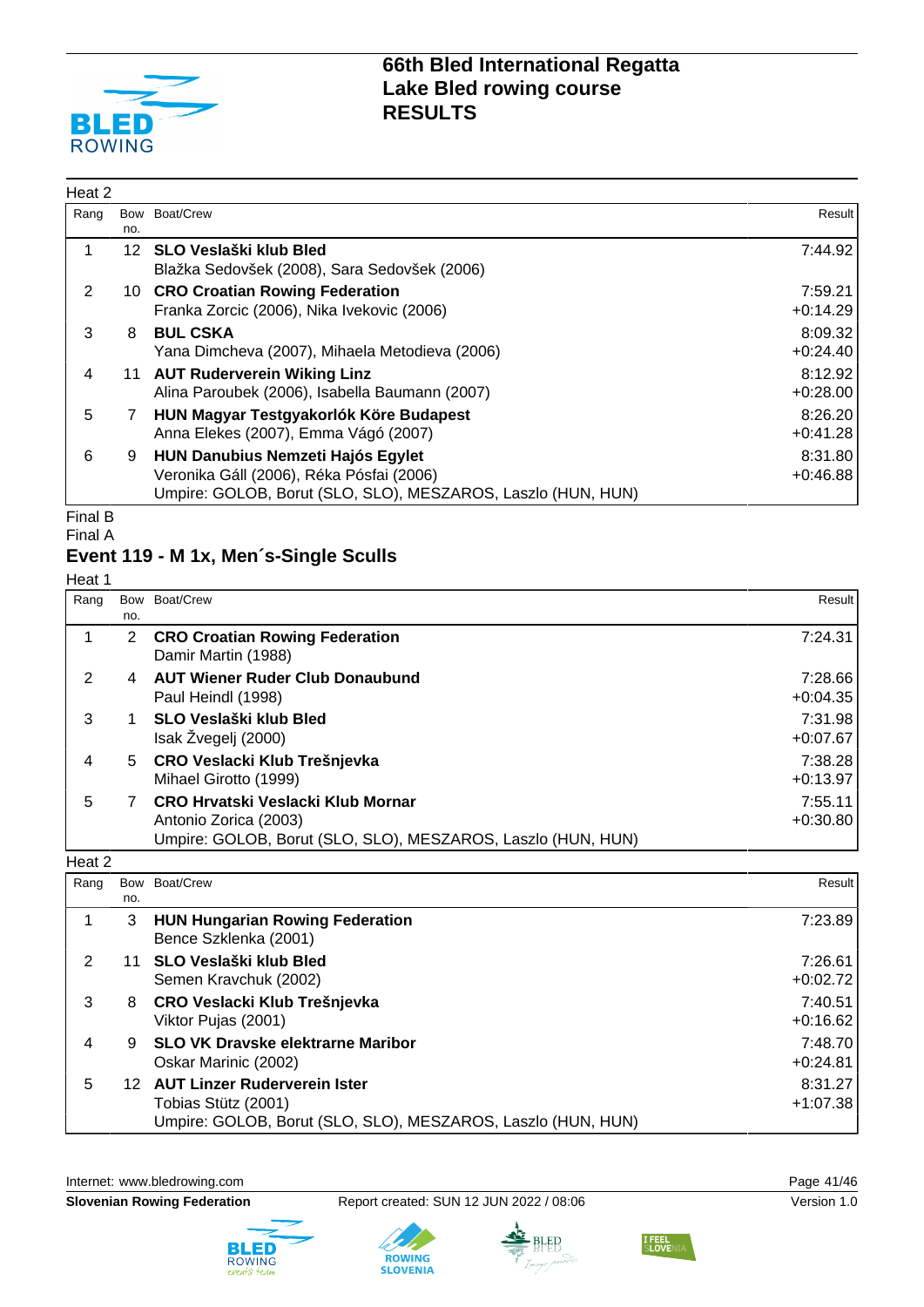

| Heat <sub>3</sub>                    |            |                                                                                                                      |                       |
|--------------------------------------|------------|----------------------------------------------------------------------------------------------------------------------|-----------------------|
| Rang                                 | no.        | Bow Boat/Crew                                                                                                        | Result                |
| 1                                    | 6          | <b>SLO Slovenian Rowing Federation</b><br>Rajko Hrvat (1986)                                                         | 7:23.92               |
| $\overline{2}$                       |            | 17 HUN Hungarian Rowing Federation<br>Botond Tompits (2002)                                                          | 7:42.49<br>$+0:18.57$ |
| 3                                    |            | 13 SUI Seeclub Luzern<br>Felician Bossart (2000)                                                                     | 7:47.03<br>$+0:23.11$ |
| 4                                    |            | 16 CRO Hrvatski Veslacki Klub Mornar<br>Bartol Bucan (2003)                                                          | 7:47.45<br>$+0:23.53$ |
| 5                                    |            | 14 SLO Rowing Club Argo<br>Matija Kocjancic (1998)<br>Umpire: GOLOB, Borut (SLO, SLO), MESZAROS, Laszlo (HUN, HUN)   | 7:57.34<br>$+0:33.42$ |
| Heat 4                               |            |                                                                                                                      |                       |
| Rang                                 | Bow<br>no. | Boat/Crew                                                                                                            | Result                |
| 1                                    |            | 21 AUT Ruderverein Wiking Linz<br>Konrad Hultsch (2001)                                                              | 7:24.63               |
| $\overline{2}$                       |            | 22 HUN Külker Evezos Klub<br>Bence Tamas (1992)                                                                      | 7:27.15<br>$+0:02.52$ |
| 3                                    |            | 20 SVK Slovak Rowing Federation<br>Jakub Herhonek (2002)                                                             | 7:37.14<br>$+0:12.51$ |
| 4                                    |            | 18 HUN Csepel Evezos Klub SE<br>Márton Hopp (1998)                                                                   | 7:38.70<br>$+0:14.07$ |
| 5                                    |            | 19 AUT Ruderverein Wiking Linz<br>Paul Hauser (2002)<br>Umpire: GOLOB, Borut (SLO, SLO), MESZAROS, Laszlo (HUN, HUN) | 7:41.09<br>$+0:16.46$ |
| Final C<br><b>Final B</b><br>Final A |            |                                                                                                                      |                       |
| <b>Withdrawals</b>                   |            |                                                                                                                      |                       |
|                                      |            | 10 SLO SLO RC Ljubljanica<br>15 SLO SLO Slovenia                                                                     |                       |

Internet: [www.bledrowing.com](http://www.bledrowing.com) **Page 42/46** 







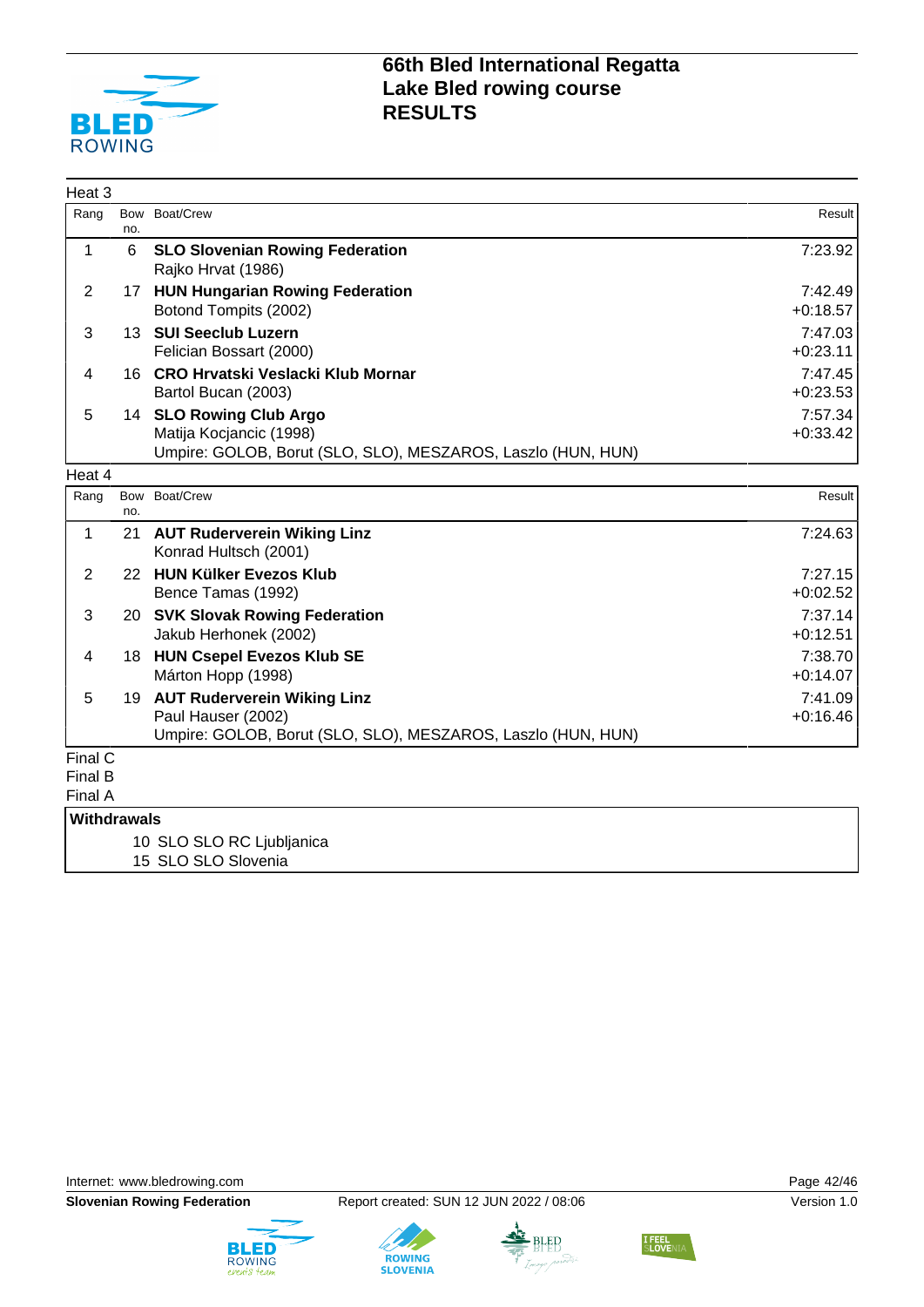

#### **Event 120 - W 1x, Women´s-Single Sculls**

| Heat 1      |                |                                                                                                                              |                       |
|-------------|----------------|------------------------------------------------------------------------------------------------------------------------------|-----------------------|
| Rang        | no.            | Bow Boat/Crew                                                                                                                | Result                |
| 1           | 3              | <b>SLO Slovenian Rowing Federation</b><br>Nina Kostanjšek (1993)                                                             | 8:17.13               |
| 2           | $\overline{2}$ | <b>HUN Hungarian Rowing Federation</b><br>Janka Zsíros (2000)                                                                | 8:32.15<br>$+0:15.02$ |
| 3           | 1              | <b>AUT Linzer Ruderverein Ister</b><br>Birgit Pühringer (1989)                                                               | 8:39.46<br>$+0:22.33$ |
| 4           | 5              | SRB Veslacki klub Begej 1883<br>Snežana Jakovljevic (2003)                                                                   | 8:55.15<br>$+0.38.02$ |
|             | 6              | <b>SUI Ruderclub Rotsee Luzern</b><br>Nina Thölking (1982)<br>Umpire: GOLOB, Borut (SLO, SLO), MESZAROS, Laszlo (HUN, HUN)   | <b>DNS</b>            |
| Heat 2      |                |                                                                                                                              |                       |
| Rang        | Bow<br>no.     | Boat/Crew                                                                                                                    | Result                |
| $\mathbf 1$ | 11             | <b>USA Cambridge Boat Club (USA)</b><br>Mary Jones (1986)                                                                    | 7:57.43               |
| 2           |                | 10 AUT Salzburger Ruderklub MÖVE<br>Tabea Minichmayr (1999)                                                                  | 8:12.77<br>$+0:15.34$ |
| 3           |                | 12 HUN Hungarian Rowing Federation<br>Natália Luca Kas (2002)                                                                | 8:24.38<br>$+0.26.95$ |
| 4           | 9              | SVK Veslársky klub Slávia Stu<br>Anastasia lakovlev (2003)                                                                   | 8:35.85<br>$+0:38.42$ |
| 5           | $\overline{7}$ | <b>AUT Erster Wiener Ruderclub LIA</b><br>Laura Boyer (2003)<br>Umpire: GOLOB, Borut (SLO, SLO), MESZAROS, Laszlo (HUN, HUN) | 8:48.93<br>$+0:51.50$ |
| Final B     |                |                                                                                                                              |                       |

Final A

#### **Withdrawals**

- 4 HUN HUN Danubius NHE
- 8 HUN HUN Hungary

#### **Event 121 - M 2x, Men´s-Double Sculls**

Final A

#### **Withdrawals**

4 SVK SVK Slovak Rowing Federation

6 BUL BUL RC Bourgas

#### **Event 122 - W 2x, Women´s-Double Sculls**

Final A

Internet: [www.bledrowing.com](http://www.bledrowing.com) Page 43/46





**ROWING** 



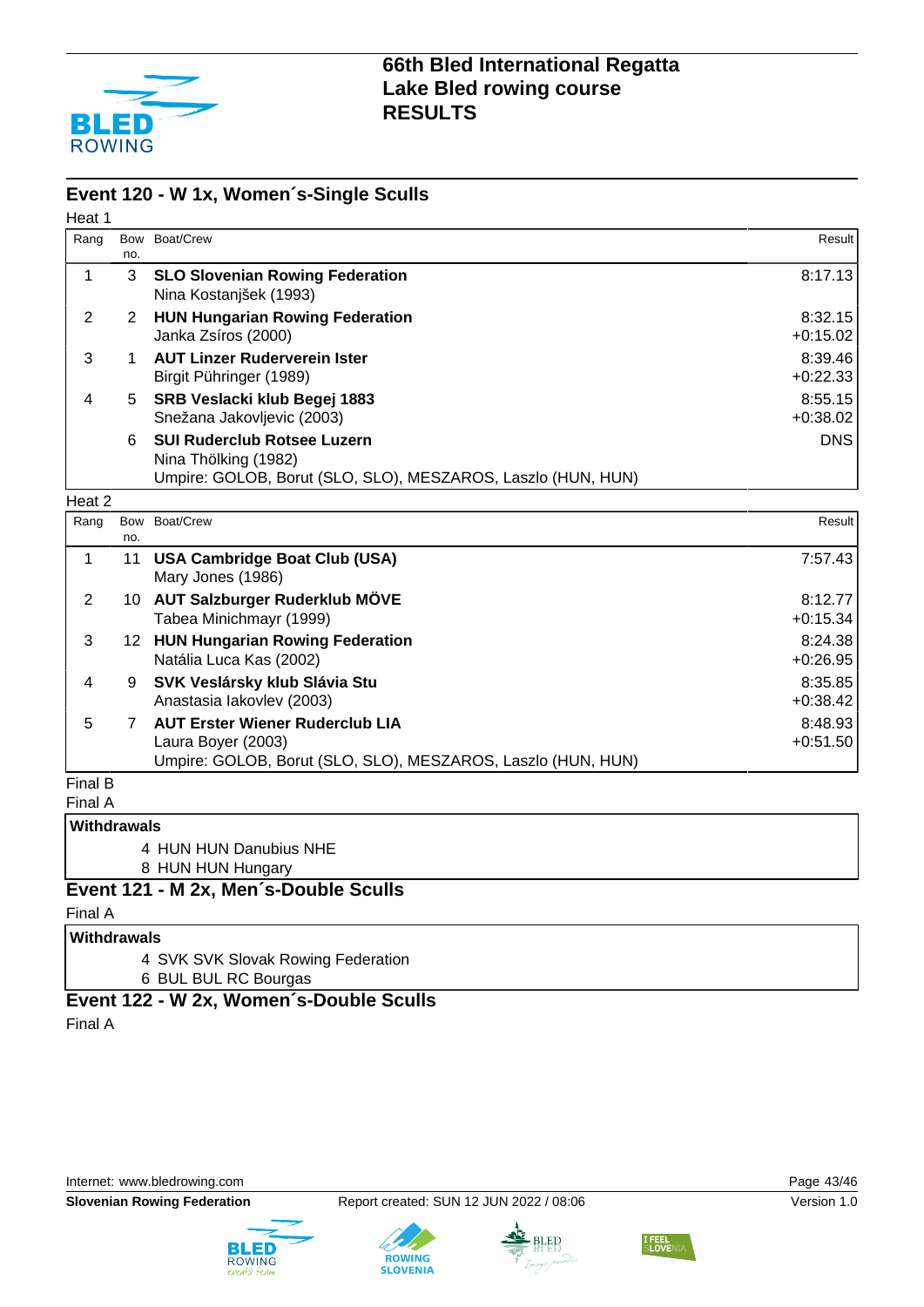

#### **Event 123 - M 2-, Men´s-Pair**

| Heat 1       |                 |                                                                                                                                                    |                       |
|--------------|-----------------|----------------------------------------------------------------------------------------------------------------------------------------------------|-----------------------|
| Rang         | no.             | Bow Boat/Crew                                                                                                                                      | Result                |
| 1            | 13              | <b>CRO Croatian Rowing Federation</b><br>Patrik Loncaric (2000), Anton Loncaric (2000)                                                             | 6:57.51               |
| 2            | 5               | <b>BUL Bulgarian Rowing Federation</b><br>Tsvetomir Malinov (2003), Ivan Yankulov (2003)                                                           | 6:58.38<br>$+0:00.87$ |
| 3            | 8               | HUN GYAC Evezos / Szolnoki Sportcentrum<br>Bence Szabó (1997), Kálmán Furkó (1997)                                                                 | 6:59.43<br>$+0:01.92$ |
| 4            | 2               | <b>AUT Linzer RV Ister / WSV Ottensheim</b><br>Adrian Reininger (2000), David Suckert (2002)                                                       | 7:02.17<br>$+0.04.66$ |
| 5            | 10              | <b>SRB Veslacki klub Smederevo</b><br>Marko Torbica (2000), Miroslav Jovanovic (2002)                                                              | 7:02.29<br>$+0:04.78$ |
| 6            | 4               | <b>SLO Slovenian Rowing Federation</b><br>Ažbe Magajna (2002), Jaka Malesic (1998)<br>Umpire: GOLOB, Borut (SLO, SLO), MESZAROS, Laszlo (HUN, HUN) | 7:11.89<br>$+0:14.38$ |
| Heat 2       |                 |                                                                                                                                                    |                       |
| Rang         | no.             | Bow Boat/Crew                                                                                                                                      | Result                |
| $\mathbf{1}$ | $\overline{7}$  | <b>SLO Slovenian Rowing Federation</b><br>Jaka Cas (2000), Nik Krebs (1998)                                                                        | 6:58.38               |
| 2            | 1               | <b>CZE Veslarský klib HAMR</b><br>Ales Pospisil (2000), Martin Pfeifer (2002)                                                                      | 7:02.23<br>$+0.03.85$ |
| 3            | 3               | <b>HUN Hungarian Rowing Federation</b><br>Tamás Juhász (2002), Dominik Koncsik (2002)                                                              | 7:04.55<br>$+0:06.17$ |
| 4            | 11              | <b>HUN Hungarian Rowing Federation</b><br>Tamás Czinege (2002), Bálint Bendegúz Boros (2002)                                                       | 7:05.64<br>$+0:07.26$ |
| 5            |                 | 14 HUN Hungarian Rowing Federation<br>Bálint Pomázi (2001), Mátyás Domokos (2000)                                                                  | 7:39.48<br>$+0:41.10$ |
| 6            | 12 <sup>2</sup> | <b>AUT WSV Ottensheim / RV Seewalchen</b><br>Leon Lindorfer (2003), Mathias Mair (2003)                                                            | 7:42.49<br>$+0:44.11$ |

Umpire: GOLOB, Borut (SLO, SLO), MESZAROS, Laszlo (HUN, HUN)

#### Final B

Final A

#### **Withdrawals**

6 HUN HUN MTK Budapest 9 SLO SLO VK DE Maribor

#### **Event 124 - W 2-, Women´s-Pair**

Final A

#### **Event 125 - BJM 4x, Junior Men´s-Quadruple Sculls**

Final A

#### **Event 126 - BJW 4x, Junior Women´s-Quadruple Sculls**

Final A

Internet: [www.bledrowing.com](http://www.bledrowing.com) Page 44/46





**ROWING** 



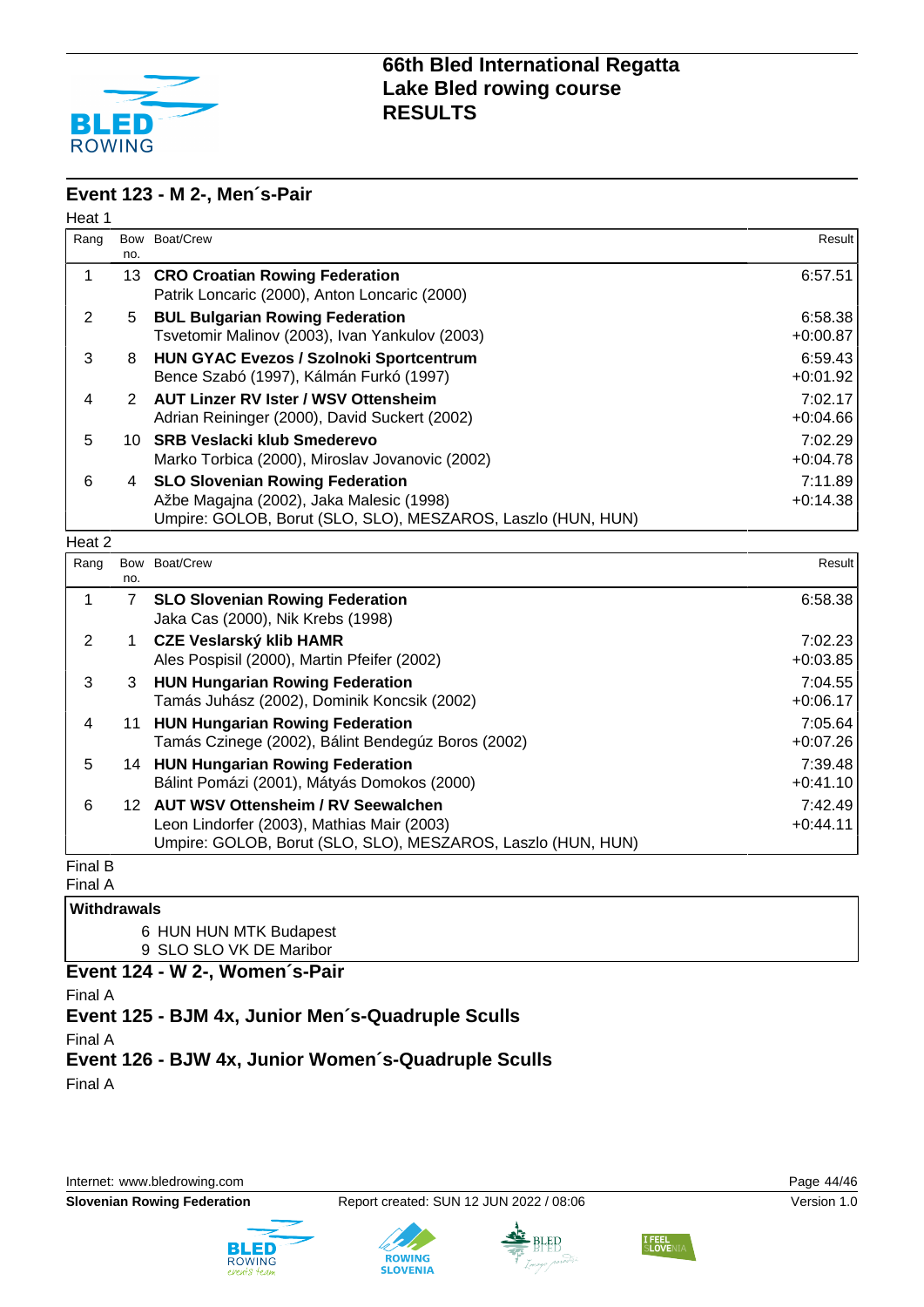

#### **Event 127 - LM 2x, Lightweight Men´s-Double Sculls**

| Heat 1             |                |                                                              |            |
|--------------------|----------------|--------------------------------------------------------------|------------|
| Rang               |                | Bow Boat/Crew                                                | Result     |
|                    | no.            |                                                              |            |
| 1                  | 8              | <b>HUN Hungarian Rowing Federation</b>                       | 7:12.69    |
|                    |                | Balázs Szollosi (2002), Henry Bridge (2001)                  |            |
| $\overline{2}$     | 1              | <b>AUT RV Wiking Linz / RV Albatros Klagenfurt</b>           | 7:17.74    |
|                    |                | Mario Minichberger (2003), Kristjan Korenjak (2003)          | $+0:05.05$ |
| 3                  | $\mathbf{2}$   | <b>BUL CSKA / Levsky</b>                                     | 7:20.46    |
|                    |                | Bozhidar Zahov (1998), July Trendafilov (2002)               | $+0:07.77$ |
| 4                  | 3              | <b>SRB Veslacki klub Tamiš</b>                               | 7:23.39    |
|                    |                | Miloš Badrljica (1999), Bojan Simic (2003)                   | $+0:10.70$ |
|                    |                | Umpire: GOLOB, Borut (SLO, SLO), MESZAROS, Laszlo (HUN, HUN) |            |
| Heat 2             |                |                                                              |            |
| Rang               |                | Bow Boat/Crew                                                | Result     |
|                    | no.            |                                                              |            |
| 1                  | $\overline{7}$ | <b>HUN GYAC Evezos / Vác VEC</b>                             | 7:16.78    |
|                    |                | Roland Szigeti (1993), Amir Shah (2004)                      |            |
| 2                  | 9              | <b>SRB Veslacki klub Danubius 1885</b>                       | 7:18.25    |
|                    |                | Ratko Bundalo (2003), Ivan Katic (2001)                      | $+0:01.47$ |
| 3                  | 6              | <b>CRO VK Neptun / VK Tresnjevka</b>                         | 7:24.36    |
|                    |                | LOVRO CONDRIC (2000), Tin Jednobrkovic (2001)                | $+0:07.58$ |
| 4                  | 5              | <b>HUN Bajai Spartacus Sport Club</b>                        | 7:34.44    |
|                    |                | Örs Bóka (1995), János Cselinácz (1996)                      | $+0:17.66$ |
|                    |                | Umpire: GOLOB, Borut (SLO, SLO), MESZAROS, Laszlo (HUN, HUN) |            |
| Final A            |                |                                                              |            |
| <b>Withdrawals</b> |                |                                                              |            |
|                    |                | 4 HUN HUN Hungary / Külker EK                                |            |
|                    |                | Event 128 - LW 2x, Lightweigt Women's-Double Sculls          |            |
| Final A            |                |                                                              |            |
|                    |                | Event 129 - M 4x, Men's-Quadruple Sculls                     |            |

Final A

#### **Event 131 - M 8+, Men´s-Eight**

Final A

#### **Cancelled events:**

2, 28, 29, 30, 32, 102, 130, 132

Internet: [www.bledrowing.com](http://www.bledrowing.com) example and the control of the Page 45/46